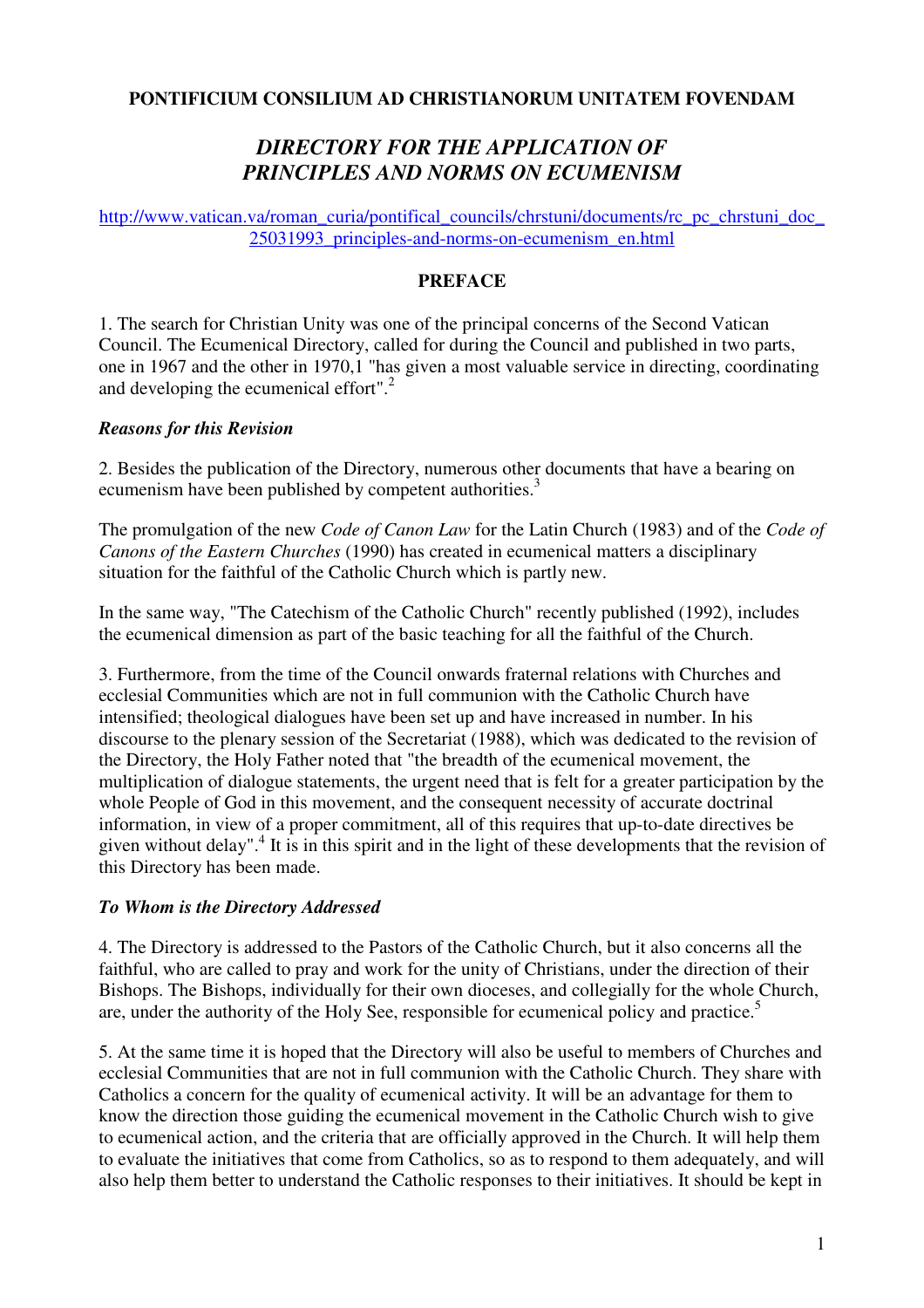mind that the Directory does not intend to deal with the relations of the Catholic Church with sects or with new religious movements.<sup>6</sup>

# *Aim of the Directory*

6. The new edition of the Directory is meant to be an instrument at the service of the whole Church and especially of those who are directly engaged in ecumenical activity in the Catholic Church. The Directory intends to motivate, enlighten and guide this activity, and in some particular cases also to give binding directives in accordance with the proper competence of the Pontifical Council for Promoting Christian Unity.<sup>7</sup> In the light of the experience of the Church in the years since the Council and taking account of the present ecumenical situation, the Directory brings together all the norms already established for implementing and developing the decisions of the Council given up to the present and brings them up to date when necessary. It strengthens the structures that have been developed for the support and guidance of ecumenical activity at every level of the Church. While fully respecting the competence of authorities at different levels, the Directory gives orientations and norms of universal application to guide Catholic participation in ecumenical activity. Their application will provide consistency and coordination to the various practices of ecumenism by which particular Churches 8 and groups of particular Churches respond to their different local situations. It will guarantee that ecumenical activity throughout the Catholic Church is in accordance with the unity of faith and with the discipline that binds Catholics together.

In our day there exists here and there a certain tendency to doctrinal confusion. Also it is very important in the ecumenical sphere, as in other spheres, to avoid abuses which could either contribute to or entail doctrinal indifferentism. The non-observance of the Church's directives on this matter creates an obstacle to progress in the authentic search for full unity among Christians. It is the task of the local Ordinary and of the Episcopal Conferences and Synods of Eastern Catholic Churches to see to it that the principles and norms contained in the Ecumenical Directory are faithfully applied, and with pastoral concern to take care that all possible deviations from them are avoided.

# *Outline of the Directory*

7. The Directory begins with a declaration of the commitment of the Catholic Church to ecumenism (Chapter I). This is followed by an account of the steps taken by the Catholic Church to put this commitment into practice. It does this through the organisation and formation of its own members (Chapters II and III). It is to them thus organised and formed, that the provisions of Chapters IV and V on ecumenical activity are addressed.

# I. *The Search for Christian Unity*

The ecumenical commitment of the Catholic Church based on the doctrinal principles of the Second Vatican Council.

## II. *Organisation in the Catholic Church at the Service of Christian Unity*

Persons and structures involved in promoting ecumenism at all levels, and the norms that direct their activity.

## III. *Ecumenical Formation in the Catholic Church*

Categories of people to be formed, those responsible for formation; the aim and methods of formation; its doctrinal and practical aspects.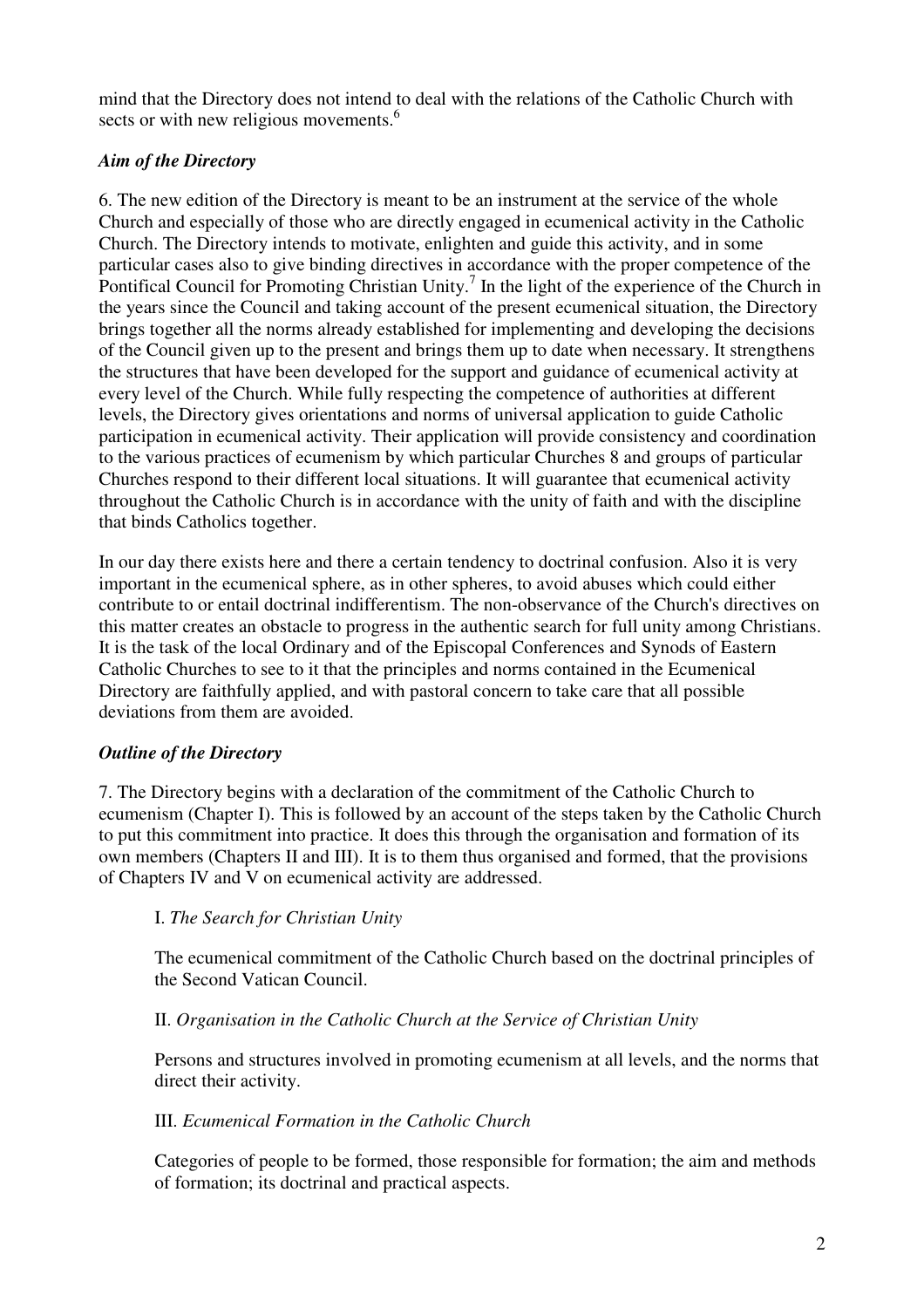### IV. *Communion in Life and Spiritual Activity Among the Baptised*

The communion that exists with other Christians on the basis of the sacramental bond of Baptism, and the norms for sharing in prayer and other spiritual activities, including in particular cases sacramental sharing.

### V. *Ecumenical Cooperation, Dialogue and Common Witness*

Principles, different forms and norms for cooperation between Christians with a view to dialogue and common witness in the world.

8. Thus, in a time of increasingly marked secularisation, which calls Christians to common action in their hope for the Kingdom of God, the norms that regulate relations between Catholics and other Christians and the different forms of collaboration they practice are laid down, so that the promotion of the unity desired by Christ may be sought in a balanced and consistent way, in the line of, and according to the principles established by the Second Vatican Council.

## **I. THE SEARCH FOR CHRISTIAN UNITY**

9. The ecumenical movement seeks to be a response to the gift of God's grace which calls all Christians to faith in the mystery of the Church according to the design of God who wishes to bring humanity to salvation and unity in Christ through the Holy Spirit. This movement calls them to the hope that the prayer of Jesus "that they all may be one" will be fully realized.<sup>9</sup> It calls them to that charity which is the new commandment of Christ and the gift by which the Holy Spirit unites all believers. The Second Vatican Council clearly asked Catholics to reach out in love to all other Christians with a charity that desires and works actively to overcome in truth whatever divides them from one another. For the Council, Catholics are to act in hope and in prayer to promote Christian unity. They will be prompted and instructed by their faith in the mystery of the Church, and their ecumenical activity will be inspired and guided by a true understanding of the Church as "a sacrament or instrumental sign of intimate union with God, and of unity of the whole human race".<sup>10</sup>

10. The teaching of the Church on ecumenism, as well as the encouragement to hope and the invitation to love find their official expression in the documents of the Second Vatican Council and especially in *Lumen Gentium* and *Unitatis Redintegratio.* Subsequent documents about ecumenical activity in the Church, including the Ecumenical Directory (1967-1970) build on the theological, spiritual and pastoral principles stated in the conciliar documents. They have explored more fully some topics indicated in the conciliar documents, developed theological terminology and provided more detailed norms of action, all based, however, on the teaching of the Council itself. All of this furnishes a body of teachings which will be presented in outline in this chapter. These teachings constitute the base of this Directory.

## *The Church and its Unity in the Plan of God*

11. The Council situates the mystery of the Church within the mystery of God's wisdom and goodness which draws the whole human family and indeed the whole of creation into unity with himself.<sup>11</sup> To this end, God sent into the world His only Son, who was raised up on the cross, entered into glory and poured out the Holy Spirit through whom he calls and draws into unity of faith, hope and charity the people of the New Covenant which is the Church. In order to establish this holy Church in every place until the end of the ages, Christ entrusted to the college of the Twelve to which he chose Peter as head, the office of teaching, ruling and sanctifying. It is the will of Jesus Christ, that through the faithful preaching of the Gospel, the administration of the sacraments, and through government in love exercised by the apostles and their successors under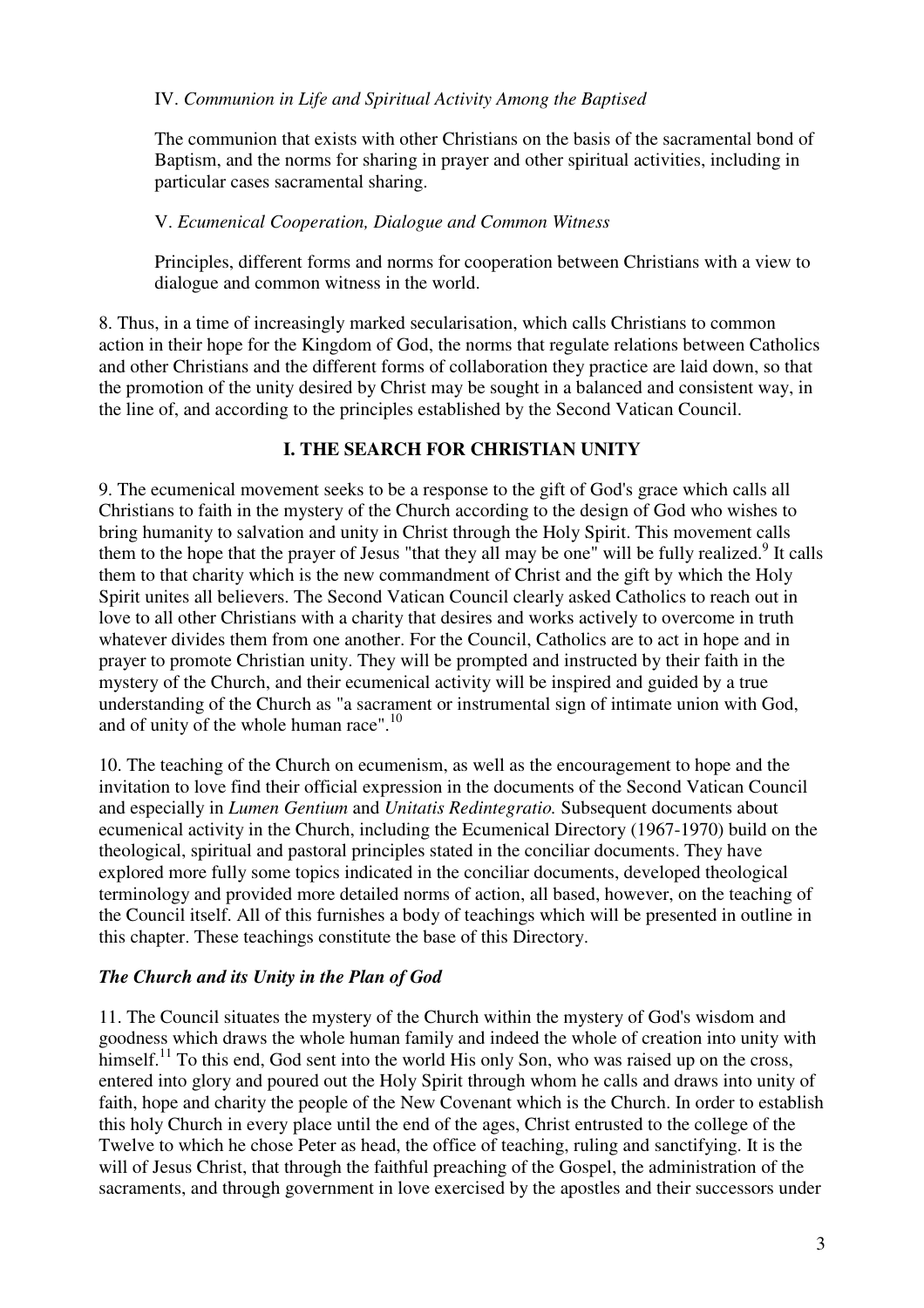the action of the Holy Spirit, this people should grow and its communion be made ever more perfect.<sup>12</sup> The Council presents the Church as the New People of God, uniting within itself, in all the richness of their diversity, men and women from all nations, all cultures, endowed with manifold gifts of nature and grace, ministering to one another and recognising that they are sent into the world for its salvation.<sup>13</sup> They accept the Word of God in faith, are baptised into Christ and confirmed in his pentecostal Spirit, and together they celebrate the sacrament of his body and blood in the Eucharist:

"It is the Holy Spirit, dwelling in those who believe and pervading and ruling over the entire Church, who brings about that wonderful communion of the faithful and joins them together so intimately in Christ that he is the principle of the Church's unity. By distributing various kinds of spiritual gifts and ministries, he enriches the Church of Jesus Christ with different functions, ?in order to equip the saints for the work of service, so as to build up the Body of Christ'".<sup>14</sup>

12. The People of God in its common life of faith and sacraments is served by ordained ministers: bishops, priests and deacons.<sup>15</sup> Thus united in the three- fold bond of faith, sacramental life and hierarchical ministry, the whole People of God comes to be what the tradition of faith from the New Testament 16 onwards has always called koinonia/communion. This is a key concept which inspired the ecclesiology of the Second Vatican Council,17 and to which recent teaching of the magisterium has given great importance.

# *The Church as Communion*

13. The communion in which Christians believe and for which they hope is, in its deepest reality, their unity with the Father through Christ in the Spirit. Since Pentecost, it has been given and received in the Church, the communion of saints. It is accomplished fully in the glory of heaven, but is already realised in the Church on earth as it journeys towards that fullness. Those who live united in faith, hope and love, in mutual service, in common teaching and sacraments, under the guidance of their pastors 18 are part of that communion which constitutes the Church of God. This communion is realised concretely in the particular Churches, each of which is gathered together around its Bishop. In each of these "the one, holy, catholic and apostolic Church of Christ is truly present and alive".<sup>19</sup> This communion is, by its very nature, universal.

14. Communion between the Churches is maintained and manifested in a special way in the communion between their Bishops. Together they form a college which succeeds the apostolic college. This college has as its head the Bishop of Rome as successor of Peter.<sup>20</sup> Thus the Bishops guarantee that the Churches of which they are the ministers continue the one Church of Christ founded on the faith and ministry of the apostles. They coordinate the spiritual energies and the gifts of the faithful and their associations, towards the building up of the Church and of the full exercise of its mission.

15. Each particular Church, united within itself and in the communion of the one, holy catholic and apostolic Church, is sent forth in the name of Christ and in the power of the Spirit to bring the Gospel of the Kingdom to more and more people, offering to them this communion with God. In accepting it, these persons also enter into communion with all those who have already received it and are constituted with them in an authentic family of God. Through its unity this family bears witness to this communion with God. It is in this mission of the Church that the prayer of Jesus is being fulfilled, for he prayed "May they all be one, Father, may they be one in us, as you are in me and I in you, so that the world may believe it was you who sent me".<sup>21</sup>

16. Communion within the particular Churches and between them is a gift of God. It must be received with joyful thanks and cultivated with care. It is fostered in a special way by those who are called to minister in the Church as pastors. The unity of the Church is realised in the midst of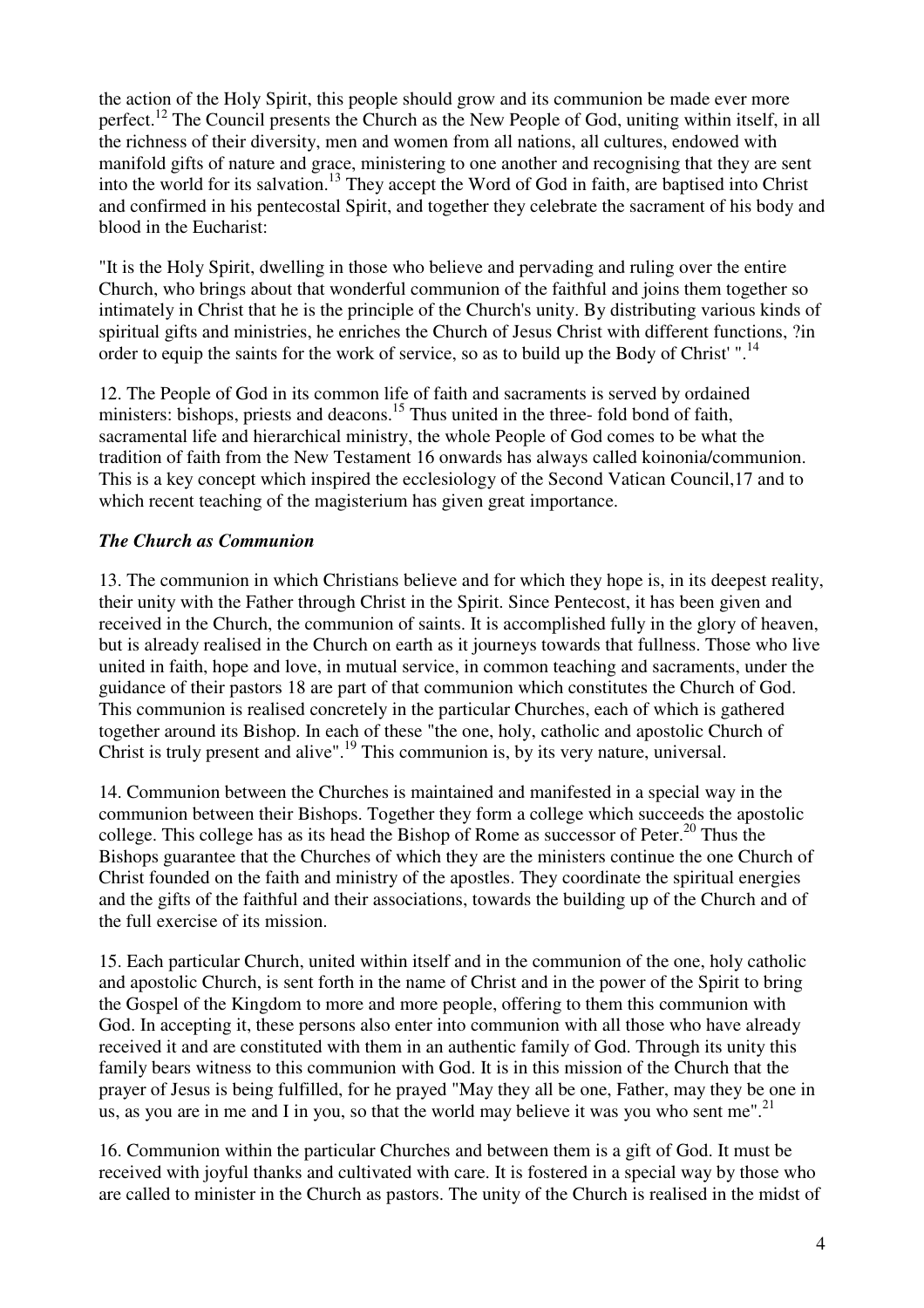a rich diversity. This diversity in the Church is a dimension of its catholicity. At times the very richness of this diversity can engender tensions within the communion. Yet, despite such tensions, the Spirit continues to work in the Church calling Christians in their diversity to ever deeper unity.

17. Catholics hold the firm conviction that the one Church of Christ subsists in the Catholic Church "which is governed by the successor of Peter and by the Bishops in communion with him".<sup>22</sup> They confess that the entirety of revealed truth, of sacraments, and of ministry that Christ gave for the building up of his Church and the carrying out of its mission is found within the Catholic communion of the Church. Certainly Catholics know that personally they have not made full use of and do not make full use of the means of grace with which the Church is endowed. For all that, Catholics never lose confidence in the Church. Their faith assures them that it remains "the worthy bride of the Lord, ceaselessly renewing herself through the action of the Holy Spirit until, through the cross, she may attain to that light which knows no setting".<sup>23</sup> Therefore, when Catholics use the words *"Churches", "other Churches", "other Churches and ecclesial Communities"* etc., to refer to those who are not in full communion with the Catholic Church, this firm conviction and confession of faith must always be kept in mind.

Divisions among Christians and the Re-establishing of Unity

18. Human folly and human sinfulness however have at times opposed the unifying purpose of the Holy Spirit and weakened that power of love which overcomes the inherent tensions in ecclesial life. From the beginning of the Church certain rifts came into being. Then more serious dissensions appeared and the Churches in the East found themselves no longer in full communion with the See of Rome or with the Church of the West. $^{24}$ 

Later in the West more profound divisions caused other ecclesial Communities to come into being. These ruptures had to do with doctrinal or disciplinary questions and even with the nature of the Church.<sup>25</sup> The Decree on Ecumenism of the Second Vatican Council recognises that some dissensions have come about "for which often enough men of both sides were to blame".<sup>26</sup> Yet however much human culpability has damaged communion, it has never destroyed it. In fact, the fullness of the unity of the Church of Christ has been maintained within the Catholic Church while other Churches and ecclesial Communities, though not in full communion with the Catholic Church, retain in reality a certain communion with it. The Council affirms: "This unity, we believe, subsists in the Catholic Church as something she can never lose, and we hope that it will continue to increase until the end of time".<sup>27</sup> The Council documents refer to those elements that are shared by the Catholic Church and the Eastern Churches 28 on the one hand, and the Catholic Church and other Churches and ecclesial Communities on the other:29 "The Spirit of Christ has not refrained from using them as means of salvation". $^{30}$ 

19. No Christian, however, should be satisfied with these forms of communion. They do not correspond to the will of Christ, and weaken his Church in the exercise of its mission. The grace of God has impelled members of many Churches and ecclesial Communities, especially in the course of this present century, to strive to overcome the divisions inherited from the past and to build anew a communion of love by prayer, by repentance and by asking pardon of each other for sins of disunity past and present, by meeting in practical forms of cooperation and in theological dialogue. These are the aims and activities of what has come to be called the ecumenical movement.<sup>31</sup>

20. The Catholic Church solemnly pledged itself to work for Christian unity at the Second Vatican Council. The Decree *Unitatis Redintegratio* explains how the unity that Christ wishes for his Church is brought about "through the faithful preaching of the Gospel by the Apostles and their successors—the Bishops with Peter's successor at their head—through their administering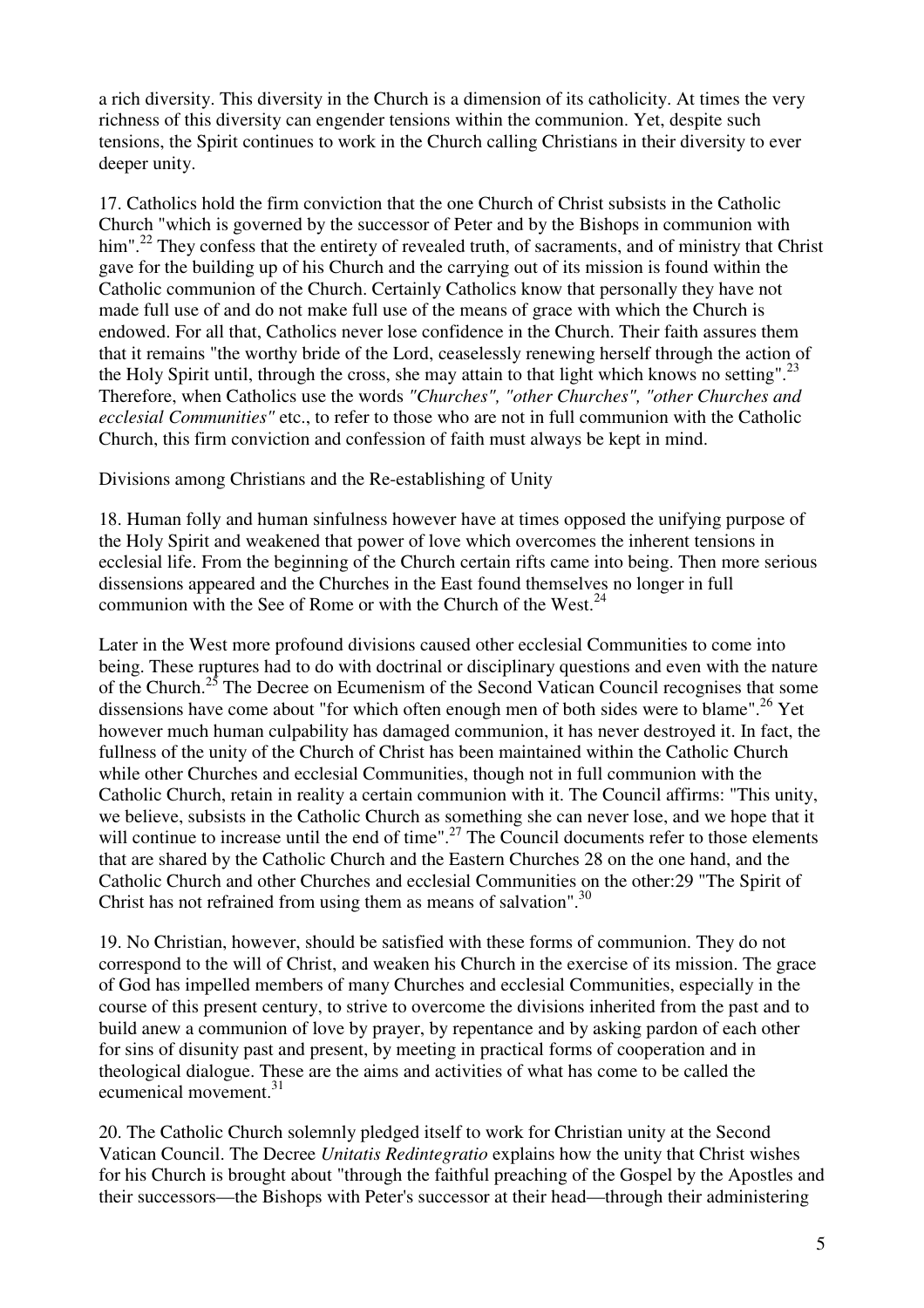the sacraments, and through their governing in love", and defines this unity as consisting of the "confession of one faith,... the common celebration of divine worship,... the fraternal harmony of the family of God".<sup>32</sup> This unity which of its very nature requires full visible communion of all Christians is the ultimate goal of the ecumenical movement. The Council affirms that this unity by no means requires the sacrifice of the rich diversity of spirituality, discipline, liturgical rites and elaborations of revealed truth that has grown up among Christians in the measure that this diversity remains faithful to the apostolic Tradition.<sup>33</sup>

21. Since the time of the Second Vatican Council ecumenical activity in the entire Catholic Church has been inspired and guided by various documents and initiatives of the Holy See and, in particular Churches, by documents and initiatives of Bishops, Synods of Eastern Catholic Churches and Episcopal Conferences. Also to be noted is the progress made in different kinds of ecumenical dialogue and in the manifold forms of ecumenical collaboration undertaken. Ecumenism has, in the words of the Synod of Bishops of 1985, "inscribed itself deeply and indelibly in the consciousness of the Church". $34$ 

## *Ecumenism in the Life of Christians*

22. The ecumenical movement is a grace of God, given by the Father in answer to the prayer of Jesus 35 and the supplication of the Church inspired by the Holy Spirit.<sup>36</sup> While it is carried out within the general mission of the Church to unite humanity in Christ, its own specific field is the restoration of unity among Christians.<sup>37</sup> Those who are baptised in the name of Christ are, by that very fact, called to commit themselves to the search for unity.<sup>38</sup> Baptismal communion tends towards full ecclesial communion. To live our Baptism is to be caught up in Christ's mission of making all things one.

23. Catholics are invited to respond according to the directives of their pastors, in solidarity and gratitude with the efforts that are being made in many Churches and ecclesial Communities, and in the various organisations in which they cooperate, to reestablish the unity of Christians. Where ecumenical work is not being done, or not being done effectively, Catholics will seek to promote it. Where it is being opposed or hampered by sectarian attitudes and activities that lead to even greater divisions among those who confess the name of Christ, they should be patient and persevering. At times, local Ordinaries,39 Synods of Eastern Catholic Churches 40 and Episcopal Conferences may find it necessary to take special measures to overcome the dangers of *indifferentism* or *proselytism*. <sup>41</sup> This may especially be needed in the case of young Churches. In all their contacts with members of other Churches and ecclesial Communities, Catholics will act with honesty, prudence and knowledge of the issues. This readiness to proceed gradually and with care, not glossing over difficulties, is also a safeguard against succumbing to the temptations of indifferentism and proselytism, which would be a failure of the true ecumenical spirit.

24. Whatever the local situation, if they are to be able to carry out their ecumenical responsibilities, Catholics need to act together and in agreement with their Bishops. Above all they should know their own Church and be able to give an account of its teaching, its discipline and its principles of ecumenism. The more they know these, the better they can present them in discussions with other Christians and give sufficient reason for them. They should also have accurate knowledge of the other Churches and ecclesial Communities with whom they are in contact. Careful note must be taken of the various prerequisites for ecumenical engagement that are set out in the Decree on Ecumenism of the Second Vatican Council.<sup>42</sup>

25. Because ecumenism with all its human and moral requirements is rooted so profoundly in the mysterious working out of the providence of the Father, through the Son and in the Spirit, it reaches into the depths of Christian spirituality. It calls for that "change of heart and holiness of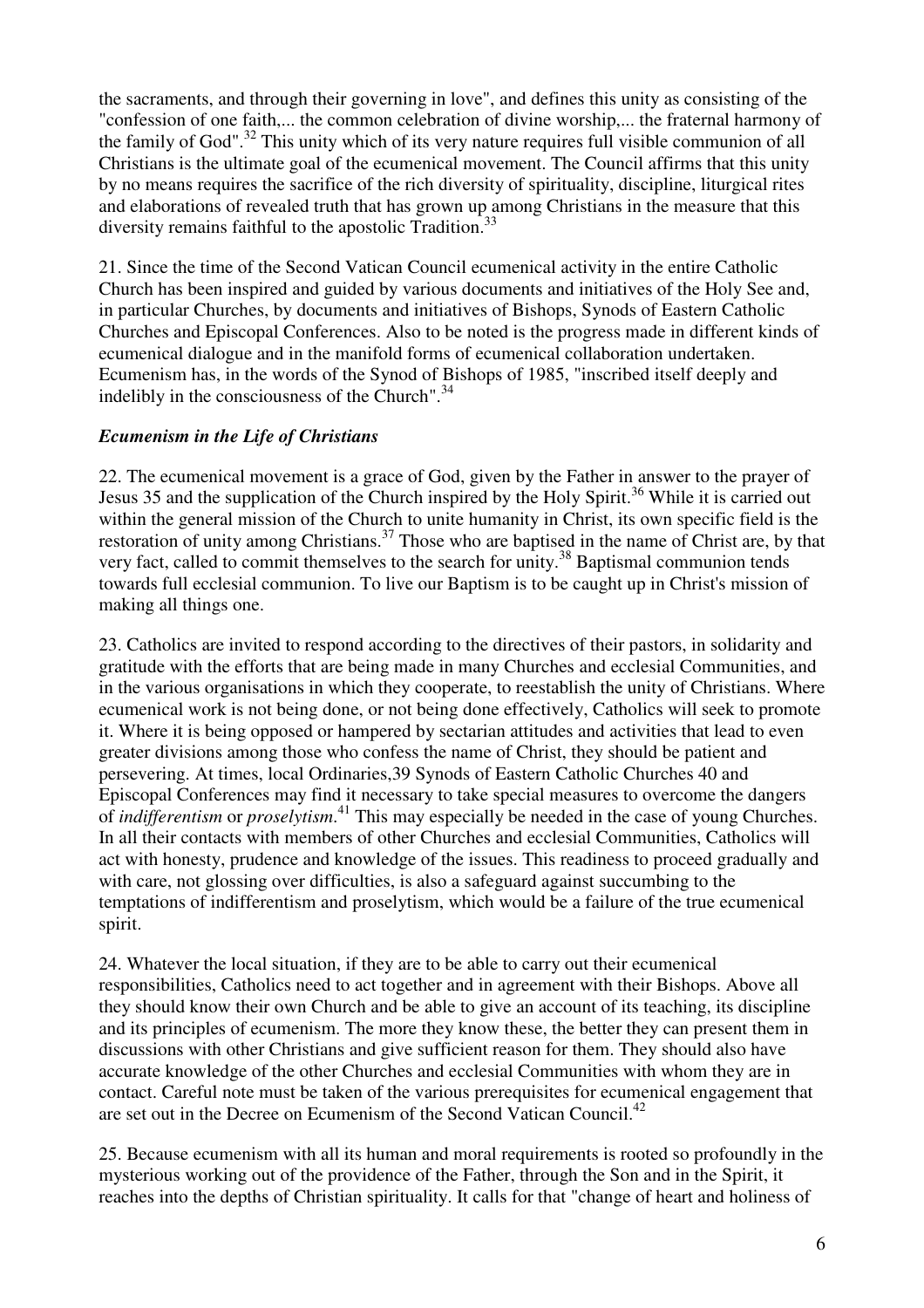life, along with public and private prayer for the unity of Christians", that the Decree on Ecumenism of the Second Vatican Council calls "spiritual ecumenism", and regards as "the soul of the ecumenical movement".<sup>43</sup> Those who identify deeply with Christ must identify with his prayer, and especially with his prayer for unity; those who live in the Spirit must let themselves be transformed by the love that, for the sake of unity, "bears all things, believes all things, hopes all things, endures all things"; 44 those whose lives are marked by repentance will be especially sensitive to the sinfulness of divisions and will pray for forgiveness and conversion. Those who seek holiness will be able to recognise its fruits also outside the visible boundaries of their own  $Church<sup>45</sup>$ 

They will be led to know, truly, God as the one who alone is able to gather all into unity because he is the Father of all.

## *The Different Levels of Ecumenical Activity*

26. The opportunities and requirements of ecumenical activity do not present themselves in the same way within the parish, in the diocese, within the ambit of a regional or national organisation of dioceses, or at the level of the universal Church. Ecumenism requires the involvement of the People of God within the ecclesial structures and the discipline appropriate to each of these levels.

27. In the diocese, gathered around the Bishop, in the parishes and in the various groups and communities, the unity of Christians is being constructed and shown forth day by day: 46 men and women hear the Word of God in faith, pray, celebrate the sacraments, serve one another, and show forth the Gospel of salvation to those who do not yet believe.

However, when members of the same family belong to different Churches and ecclesial Communities, when Christians cannot receive Communion with their spouse or children, or their friends, the pain of division makes itself felt acutely and the impulse to prayer and ecumenical activity should grow.

28. The fact of bringing together particular Churches, belonging to the Catholic communion, to form part of bodies such as Synods of Eastern Catholic Churches and Episcopal Conferences, manifests the communion that exists between those Churches. These assemblies can greatly facilitate the development of effective ecumenical relations with the Churches and ecclesial Communities in the same area that are not in full communion with us. As well as a common cultural and civic tradition, they share a common ecclesial heritage dating from the time before the divisions occurred. Synods of Eastern Catholic Churches and Episcopal Conferences can deal more representatively with these regional or national factors in ecumenism than may be possible for a particular Church, and so may they be able to establish organisations for building up and coordinating ecumenical resources and efforts within the territory, in such a way as to support the activities of particular Churches and help them to follow a coherent Catholic direction in their ecumenical activities.

29. It belongs to the College of Bishops and to the Apostolic See to judge in the final instance about the manner of responding to the requirements of full communion.<sup> $47$ </sup> It is at this level that the ecumenical experience of all the particular Churches is gathered and evaluated; necessary resources can be coordinated for the service of communion at the universal level and among all the particular Churches that belong to this communion and work for it; directives are given which serve to guide and regulate ecumenical activities throughout the Church. It is often to this level of the Church that other Churches and ecclesial Communities address themselves when they wish to be in ecumenical relation with the Catholic Church. And it is at this level that ultimate decisions about the restoration of communion must be taken.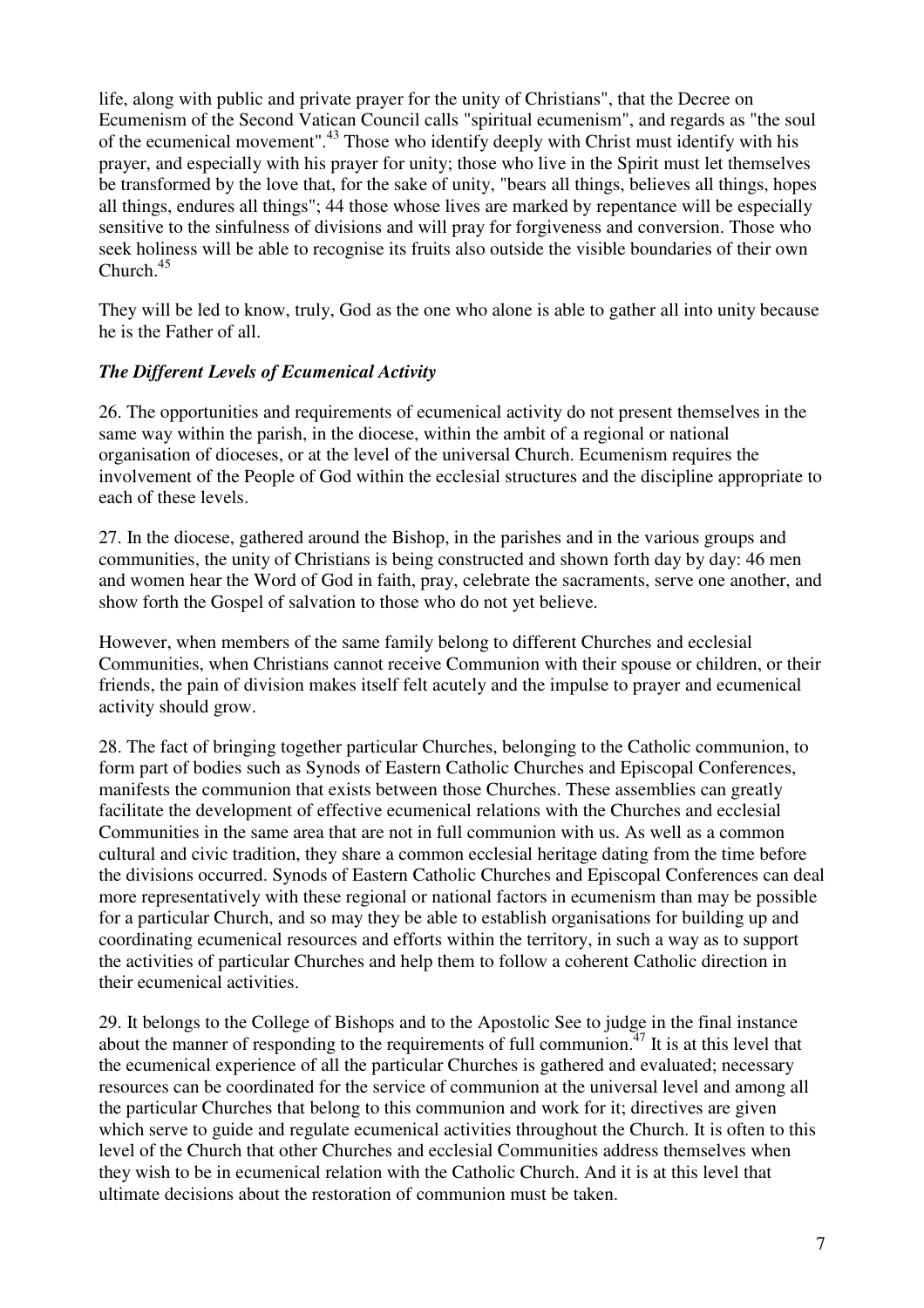## *Complexity and Diversity of the Ecumenical Situation*

30. The ecumenical movement seeks to be obedient to the Word of God, to the promptings of the Holy Spirit and to the authority of those whose ministry it is to ensure that the Church remains faithful to that apostolic Tradition in which the Word of God and the gifts of the Spirit are received. What is being sought is the communion that is at the heart of the mystery of the Church, and for this reason there is a particular need for the apostolic ministry of Bishops in the area of ecumenical activity. The situations being dealt with in ecumenism are often unprecedented, and vary from place to place and time to time. The initiatives of the faithful in the ecumenical domain are to be encouraged. But there is need for constant and careful discernment by those who have ultimate responsibility for the doctrine and the discipline of the Church.<sup>48</sup> It belongs to them to encourage responsible initiatives and to ensure that they are carried out according to Catholic principles of ecumenism. They must reassure those who may be discouraged by difficulties and moderate the imprudent generosity of those who do not give sufficiently serious consideration to the real difficulties in the way of reunion. The Pontifical Council for Promoting Christian Unity, whose role and responsibility it is to provide direction and advice on ecumenical activity, offers the same service to the whole Church.

31. The nature of the ecumenical activity undertaken in a particular region will always be influenced by the particular character of the local ecumenical situation. The choice of appropriate ecumenical involvement pertains especially to the Bishop who must take account of the specific responsibilities and challenges that are characteristic for his diocese. It is not possible to review here the variety of situations but a few rather general comments can be made.

32. In a predominantly Catholic country the ecumenical task will emerge differently from that arising in one which has a high proportion or a majority who are Eastern Christians or Anglicans or Protestants. The task is different again in countries where the majority is non-Christian. The participation in the ecumenical movement by the Catholic Church in countries with a large Catholic majority is crucial if ecumenism is to be a movement that involves the whole Church.

33. Likewise the ecumenical task will greatly vary depending on whether our Christian partners belong mostly to one or more of the Eastern Churches rather than to the Communities of the Reformation. Each has its own dynamic and its own particular possibilities. There are many other factors, political, social, cultural, geographical and ethnic, which can give distinct shape to the ecumenical task.

34. The particular local context will always furnish the different characteristics of the ecumenical task. What is important is that, in this common effort, Catholics throughout the world support one another with prayer and mutual encouragement so that the quest for Christian unity may be pursued in its many facets in obedience to the command of Our Lord.

## *Sects and New Religious Movements*

35. The religious landscape of our world has evolved considerably in recent decades and in some parts of the world the most noticeable development has been the growth of sects and new religious movements whose desire for peaceful relations with the Catholic Church may be weak or non-existent. In 1986, a report 49 was published jointly by four dicasteries of the Roman Curia which draws attention to the vital distinction that must be made between sects and new religious movements on the one hand and Churches and ecclesial Communities on the other. Further studies are in progress on this question.

36. The situation in regard to sects and new religious movements is highly complex and differs from one cultural context to another. In some countries sects are growing in a cultural climate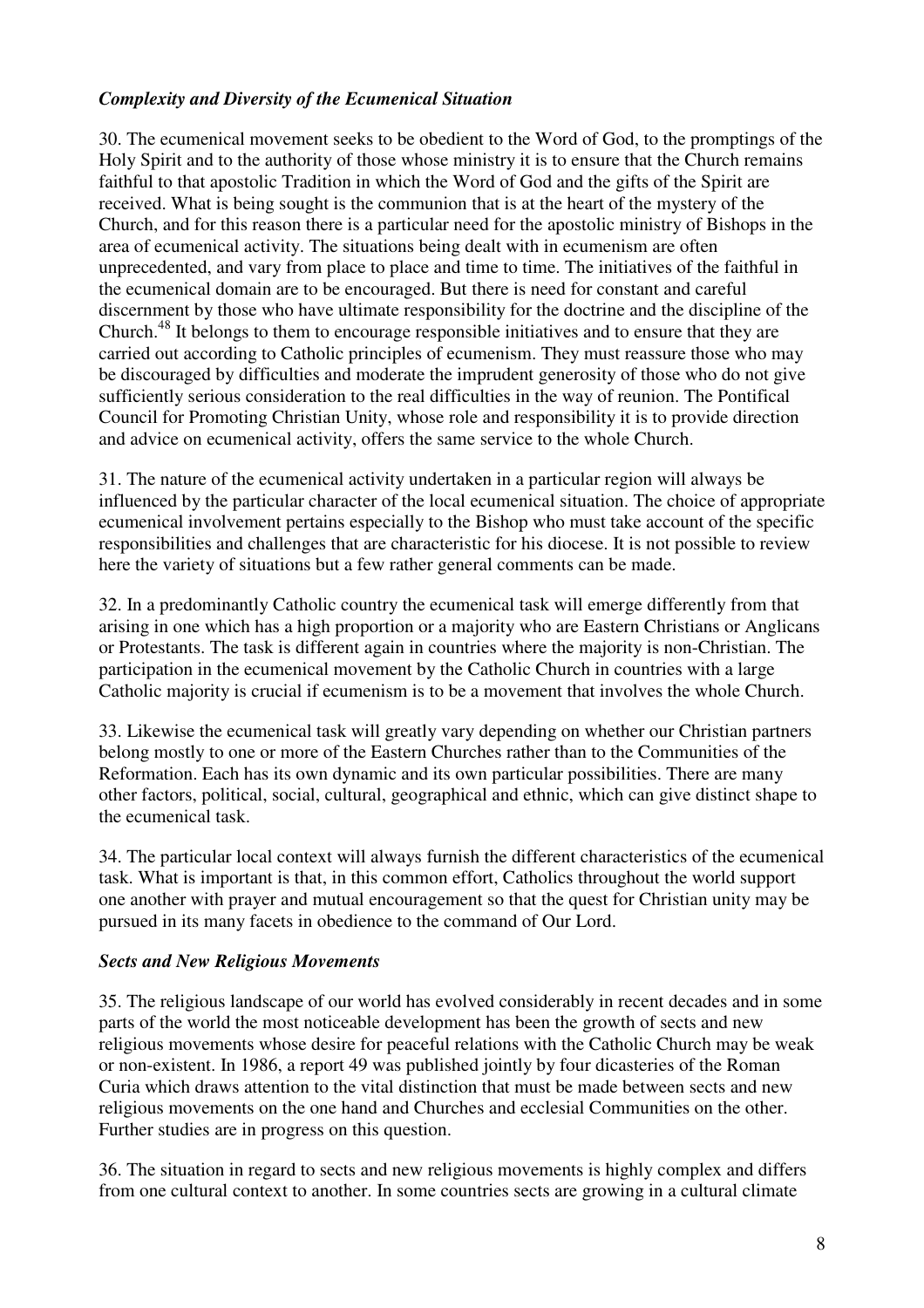that is basically religious. In other places they are flourishing in societies that are increasingly secularised but at the same time credulous and superstitious. Some sects are non-Christian in origin and in self-understanding; others are eclectic; others again identify themselves as Christian and may have broken away from Christian Communities or else have links with Christianity. Clearly it is especially up to the Bishop, the Synod of Eastern Catholic Churches or the Episcopal Conference to discern how best to respond to the challenge posed by sects in a given area. But it must be stressed that the principles for spiritual sharing or practical cooperation outlined in this Directory only apply to the Churches and ecclesial Communities with which the Catholic Church has established ecumenical relations. As will be clear to the reader of this Directory, the only basis for such sharing and cooperation is the recognition on both sides of a certain, though imperfect, communion already existing. Openness and mutual respect are the logical consequences of such recognition.

## **II. THE ORGANIZATION IN THE CATHOLIC CHURCH OF THE SERVICE OF CHRISTIAN UNITY**

## *Introduction*

37. Through its particular Churches, the Catholic Church is present in many localities and regions in which it lives together with other Churches and ecclesial Communities. Such regions have their distinctive spiritual, ethnic, political and cultural characteristics. In many cases one finds in these regions the highest religious authority of other Churches and ecclesial Communities: these regions often correspond to the territory of a Synod of Eastern Catholic Churches or of an Episcopal Conference.

38. Therefore, a Catholic particular Church, or several particular Churches, acting closely together may find themselves in a very favourable position to make contact with other Churches and ecclesial Communities at this level. They may be able to establish with them fruitful ecumenical relations which contribute to the wider ecumenical movement.<sup>50</sup>

39. The Second Vatican Council specifically entrusted the ecumenical task "to the Bishops everywhere in the world for their diligent promotion and prudent guidance".<sup>51</sup> This directive, which has already been acted upon often by individual Bishops, Synods of Eastern Catholic Churches and Episcopal Conferences, has been incorporated into the Canon Law of the Latin Church, canon 755, which states:

§ 1. It is within the special competence of the entire college of Bishops and of the Apostolic See to promote and direct the participation of Catholics in the ecumenical movement, whose purpose is the restoration of unity among all Christians, which the Church is bound by the will of Christ to promote.

§ 2. It is likewise within the competence of Bishops and, in accord with the norms of law, of Conferences of Bishops to promote the same unity and to issue practical norms for the needs and opportunities presented by diverse circumstances in light of the prescriptions of the supreme Church authority.

For the Eastern Catholic Churches the *CCEO,* cann. 902-904, § 1 affirms:

Can. 902: Since concern for the restoration of the unity of all Christians belongs to the entire Church, all Christian faithful, especially pastors of the Church, shall pray for that fullness of unity desired by the Lord and work zealously participating in the ecumenical work brought about by grace of the Holy Spirit.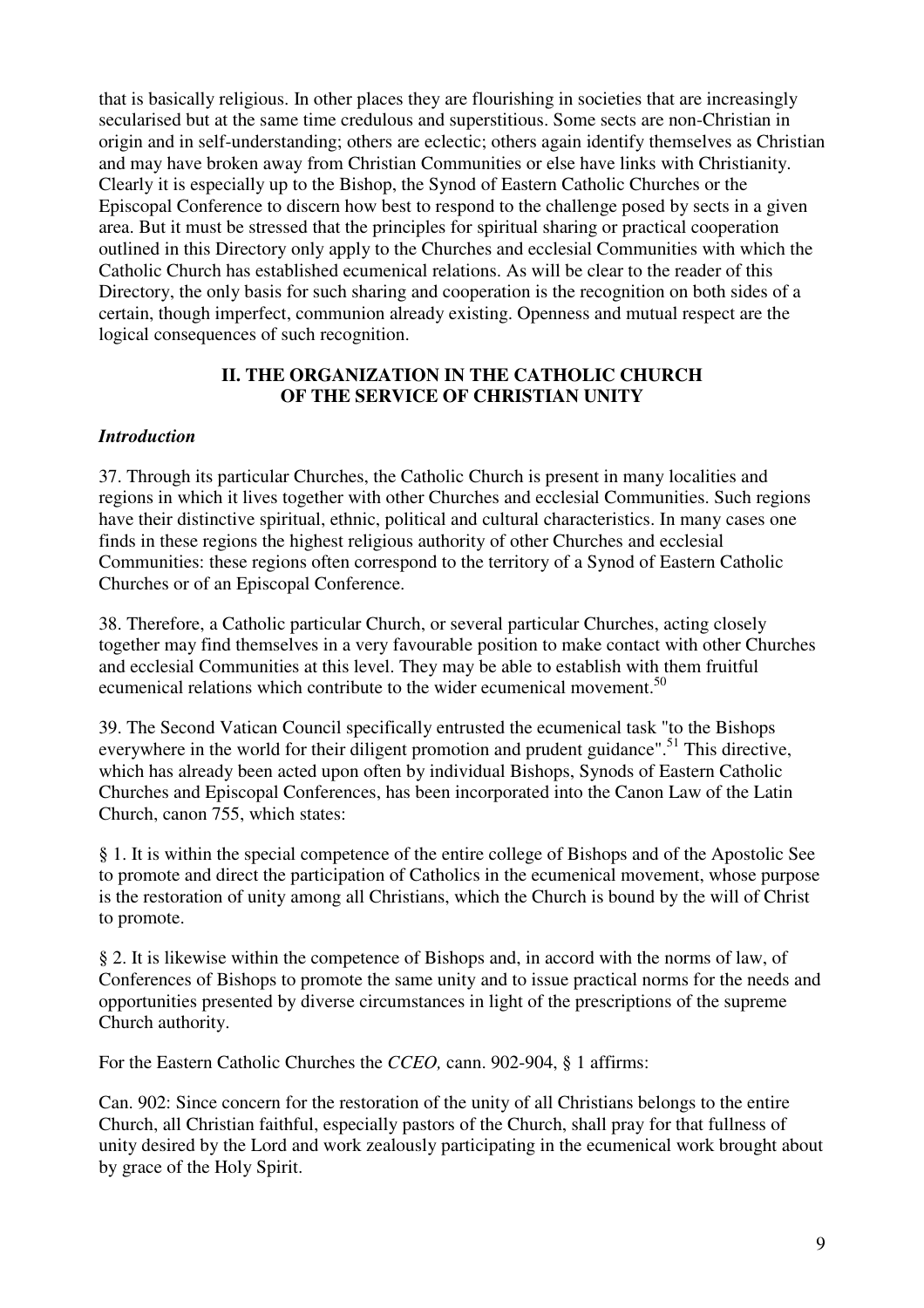Can. 903: The Eastern Catholic Churches have a special duty of fostering unity among all Eastern Churches, first of all through prayers, by the example of life, by the religious fidelity to the ancient traditions of the Eastern Churches, by better knowledge of each other, and by collaboration and brotherly respect in practice and spirit.

Can. 904: 1. The undertakings of the ecumenical movement in every Church *sui iuris* are to be diligently encouraged by special norms of particular law, while the Apostolic Roman See directs the movement for the universal Church.

40. In the light of this special competence for promoting and guiding ecumenical work, it is the responsibility of the individual diocesan Bishop, or of Synods of Eastern Catholic Churches or of Episcopal Conferences to establish norms according to which the persons or commissions described below are to carry out the activities ascribed to them and to oversee the implementation of these norms. Furthermore, care should be taken that those to whom these ecumenical responsibilities are to be assigned have a proper knowledge of the Catholic principles of ecumenism and are seriously prepared for their task.

# *The Diocesan Ecumenical Officer*

41. In the dioceses, the Bishop should appoint a competent person as diocesan officer for ecumenical questions. Heshe will serve as the animator of the diocesan ecumenical Commission and coordinate the Commission's activities as indicated below in n. 44 (or carry them out if such a Commission does not exist). As a close collaborator of the Bishop and with suitable assistance, this person will encourage various initiatives in the diocese for prayer for Christian unity, will work to see that ecumenical attitudes influence the activities of the diocese, identify special needs and keep the diocese informed about these. This officer is also responsible for representing the Catholic community in its relations with the other Churches and ecclesial Communities and their leaders and will facilitate contacts between the latter and the local Bishop, clergy and laity on various levels. Heshe will serve as counsellor on ecumenical issues for the Bishop and other offices of the diocese and will facilitate the sharing of ecumenical experiences and initiatives with pastors and diocesan organisations. This officer will see to the maintenance of contacts with officers or commissions of other dioceses. Even in areas where Catholics are in majority, or in those dioceses with limited personnel or resources, it is recommended that such a diocesan officer be appointed to carry out the activities mentioned above in so far as these are possible or appropriate.

# *The Diocesan Ecumenical Commission or Secretariat*

42. In addition to the diocesan officer for ecumenical questions, the diocesan Bishop should set up a council, commission or secretariat charged with putting into practice any directives or orientations he may give and, in general, with promoting ecumenical activity in the diocese.<sup>52</sup> Where circumstances call for it, several dioceses grouped together may form such a commission or secretariat.

43. The commission or secretariat should reflect the totality of the diocese and generally include among its members clergy, religious men and women and lay people of various competencies, and especially those with particular ecumenical expertise. It is desirable that representatives of the presbyterial council, the pastoral council, diocesan and regional seminaries be included among the members of the commission or secretariat.

This commission should cooperate with such institutions or ecumenical initiatives as already exist, or are to be set up, making use of their help where the occasion presents itself. It should be ready to support the ecumenical officer and to be available to other diocesan work and individual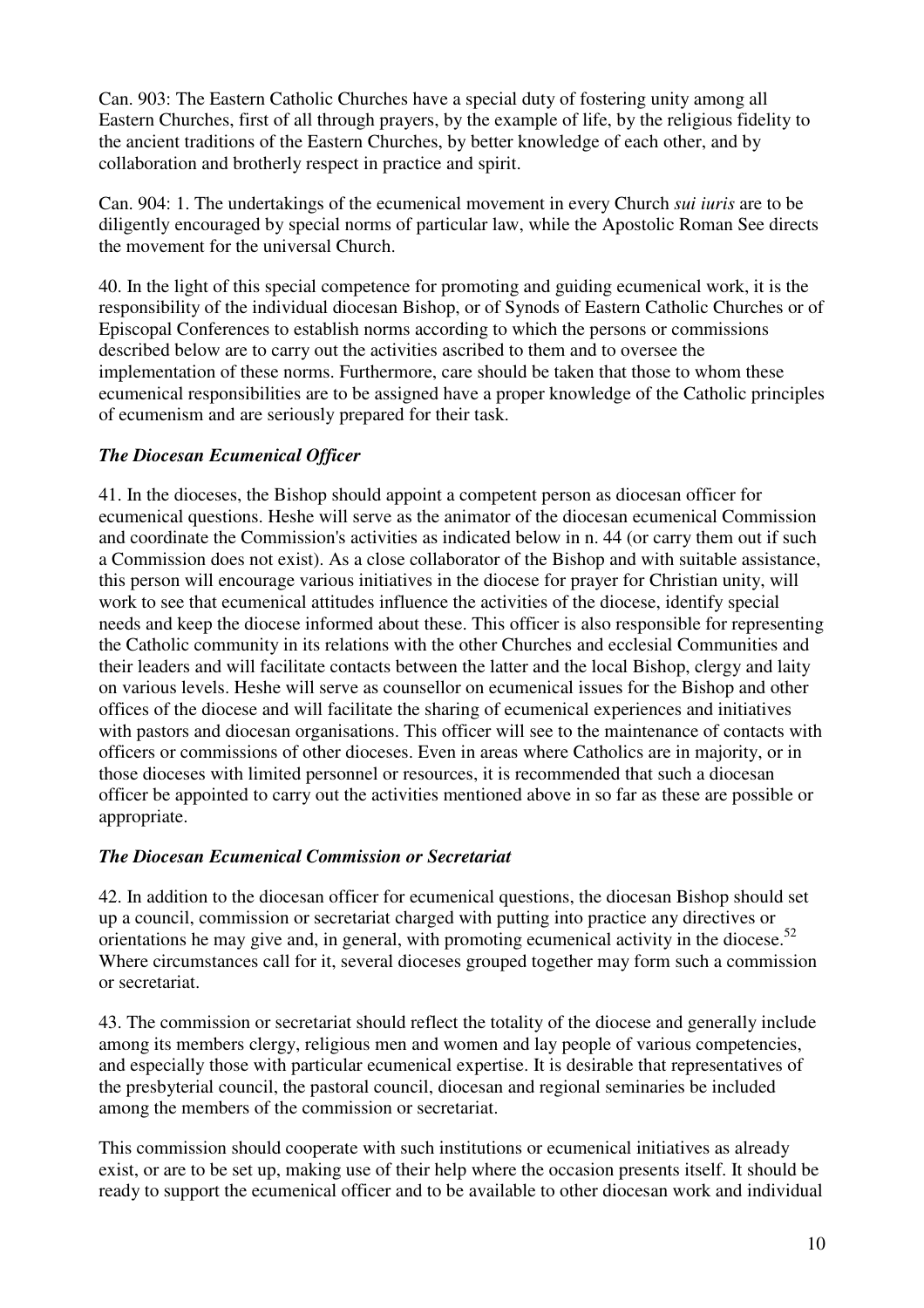initiatives for mutual exchange of information and ideas. Of particular concern should be contacts with parishes and parish organisations, with the apostolic initiatives being conducted by members of institutes of consecrated life and societies of apostolic life, and with movements and associations of lay people.

44. Besides the other functions already assigned to it, the commission should:

*a)* put into practice the decisions of the diocesan Bishop for implementing the teaching and directives of the Second Vatican Council on ecumenism, as well as those of the post-conciliar documents emanating from the Holy See, Synods of Eastern Catholic Churches and Episcopal Conferences;

*b)* maintain relations with the territorial ecumenical commission (cf. below), adapting the latter's recommendations and advice to local conditions. When circumstances suggest, information about experiences and their results as well as other useful information should be sent to the Pontifical Council for Promoting Christian Unity;

*c)* foster spiritual ecumenism according to the principles given in the conciliar Decree on Ecumenism and in other sections of this Directory about public and private prayer for the unity of Christians;

*d)* offer help and encouragement by such means as workshops and seminars for the ecumenical formation of both clergy and laity, for the appropriate realisation of an ecumenical dimension to all aspects of life, and giving special attention as to how seminary students are prepared for the ecumenical dimension of preaching, catechetics and other forms of teaching, and pastoral activity (e.g., pastoral care in mixed marriages) etc.;

*e)* promote friendliness and charity between Catholics and other Christians with whom full ecclesial communion does not yet exist according to the suggestions and guidelines given below (especially nn. 205-218);

*f)* initiate and guide conversations and consultations with them, bearing in mind the adaptation to be observed in accordance with the diversity of the participants and subjects of dialogue; 53

*g)* propose experts to undertake dialogue on the diocesan level with other Churches and ecclesial Communities;

*h)* promote, in collaboration with other diocesan bodies and with other Christians joint witness to Christian faith, to the extent that this is possible, as well as cooperation in such areas as education, public and private morality, social justice, matters connected with culture, learning and the arts; 54

*i)* propose to the Bishops the exchange of observers and guests on the occasion of important conferences, synods, installation of religious leaders and other similar occasions.

45. Within the dioceses, parishes should be encouraged to participate in ecumenical initiatives on their own level and, where possible to set up groups which are responsible to carry out these activities (cf. below, n. 67); they should remain in close contact with the diocesan authorities, exchanging information and experience with them and with other parishes and other groups.

## *The Ecumenical Commission of Synods of Eastern Catholic Churches and Episcopal Conferences*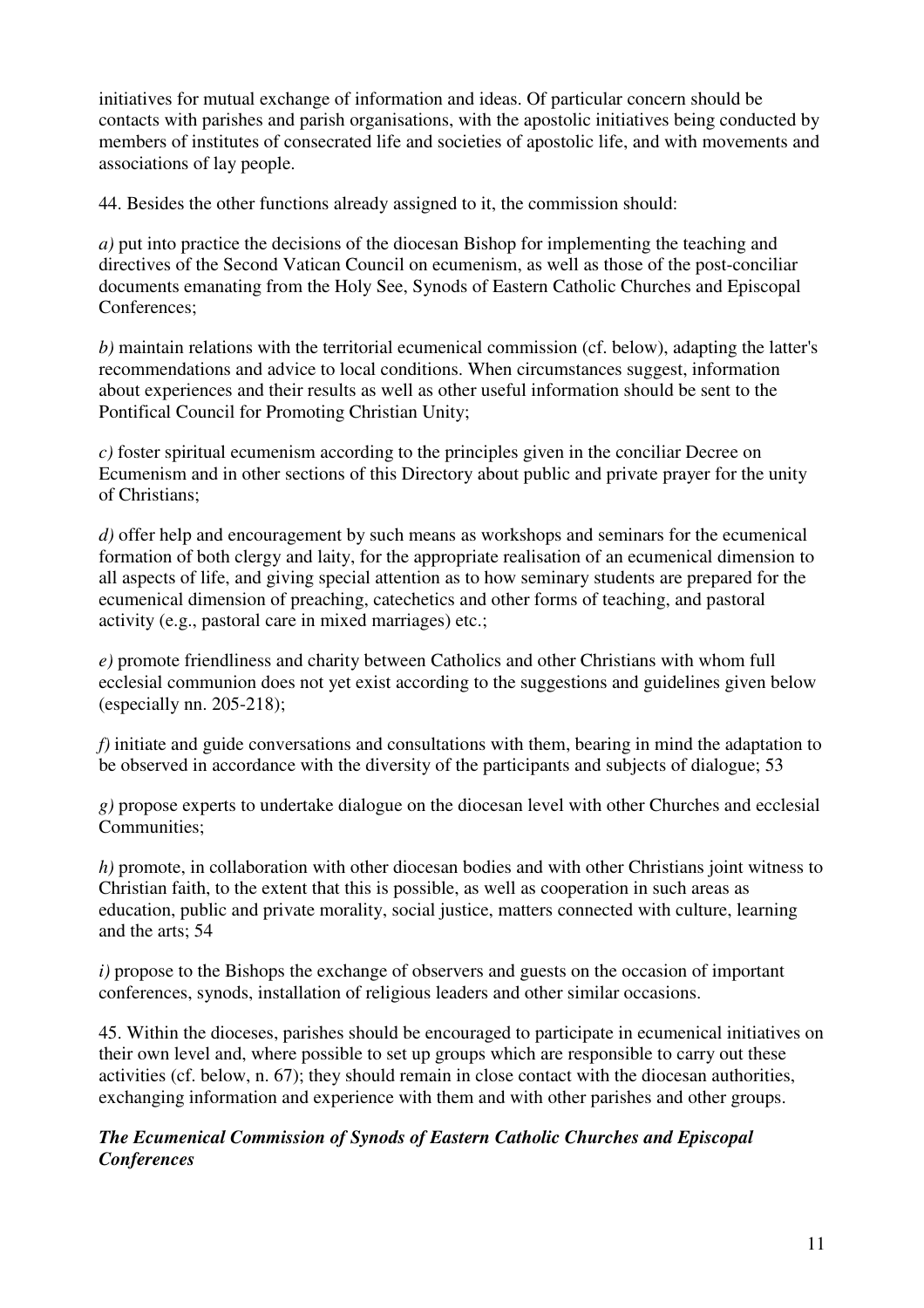46. Each Synod of the Eastern Catholic Churches and each Episcopal Conference, in accordance with its own procedures, should establish an episcopal commission for ecumenism, assisted by experts, both men and women, chosen from among the clergy, religious and laity. If possible, the commission should be assisted by a permanent secretariat. This commission, whose method of work will be determined by the statutes of the synod or conference, should have a man- date to give guidance in ecumenical affairs and determine concrete ways of acting in accordance with existing church legislation, directives and legitimate customs and the concrete possibilities of a given region. It should take into account the circumstances of place and persons of the territory with whom they are concerned, as well as the concerns of the universal Church. Where the size of an Episcopal Conference does not permit the establishment of a commission of Bishops, at least one Bishop should be named to assume responsibility for the ecumenical tasks indicated in n. 47.

47. The functions of this commission will include those listed under n. 44 above, insofar as they enter into the competence of the Synods of Eastern Catholic Churches or Episcopal Conferences. In addition, it should carry out other tasks, of which some examples are given here:

*a)* putting into practice the norms and instructions issued by the Holy See in these matters;

*b)* giving advice and assistance to Bishops who are setting up an ecumenical commission in their dioceses, and encouraging cooperation among the diocesan ecumenical officers and commissions themselves by sponsoring, for example, periodic gatherings of officers and representatives from diocesan commissions;

*c)* encouraging and, where indicated, assisting the other commissions of the Episcopal Conferences and Synods of Eastern Catholic Churches in taking account of the ecumenical dimension of the latter's work, public statements, etc.;

*d)* promoting cooperation among Christians, for example by giving spiritual and material help, where possible, to both existing ecumenical institutions and to ecumenical initiatives to be fostered in the field of instruction and research or in that of pastoral care and the deepening of Christian life according to the principles set out in the conciliar Decree on Ecumenism, nn. 9-12;

*e)* establishing consultations and dialogue with the church leaders and with Councils of Churches which exist on a national or territorial (as distinct from the diocesan) level and providing adequate structures for these dialogues;

*f)* appointing those experts who, by an official mandate of the Church, will participate in the consultations and dialogues with experts of the various Churches and ecclesial Communities, and with the organisations mentioned above;

*g)* maintaining relations and active cooperation with the ecumenical structures established by institutes of consecrated life and societies of apostolic life and with those of other Catholic organisations within the territory;

*h)* organising the exchange of observers and guests on the occasion of important ecclesial convocations and similar events at the national or territorial levels;

*i)* informing the Bishops of the Conference and of the Synods about the developments of the dialogues taking place in the territory; sharing this information with the Pontifical Council for Promoting Christian Unity in Rome, so that mutual exchange of advice, experience and the results of dialogue can promote other dialogues on different levels of the life of the Church;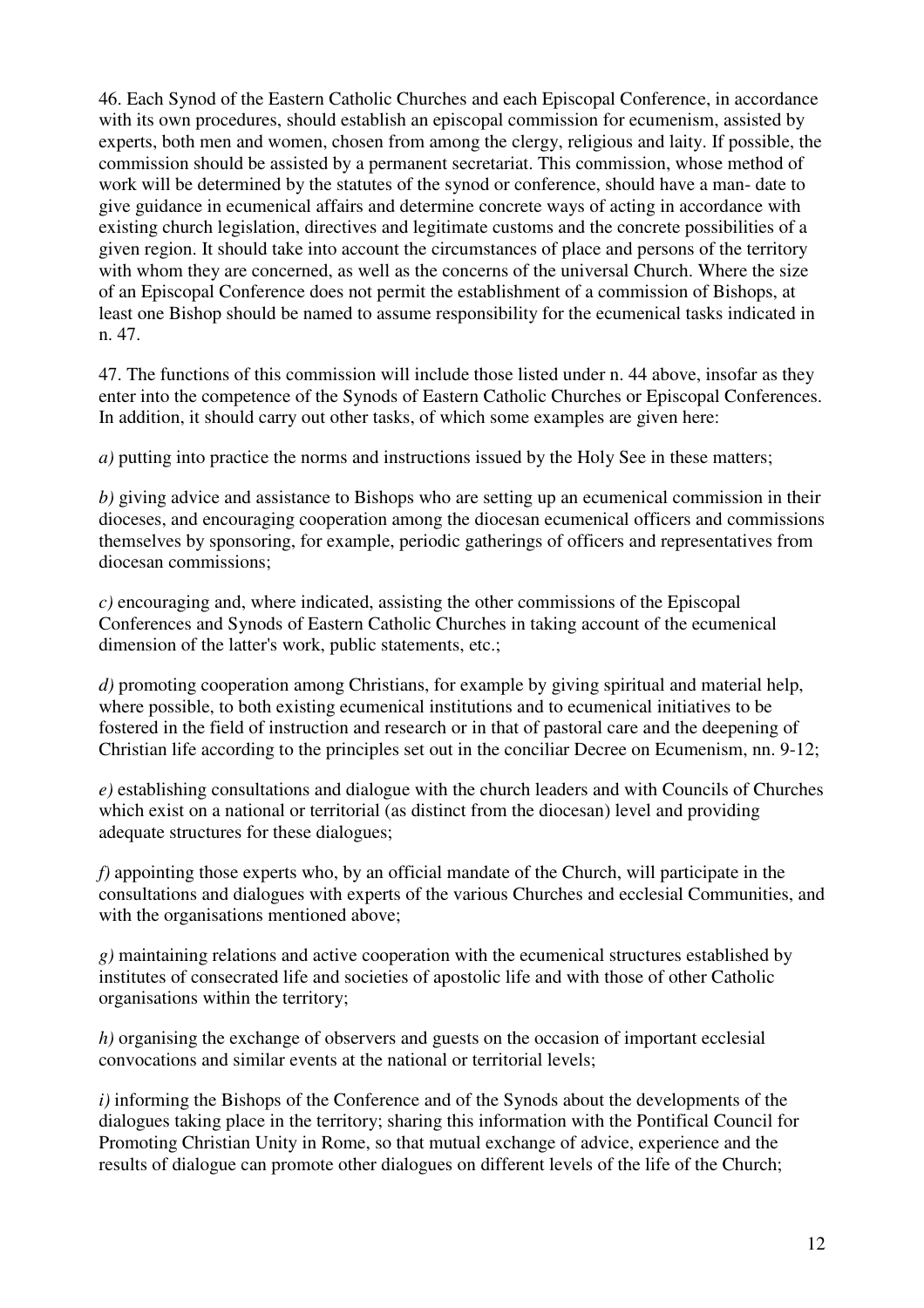*j)* in general, maintaining relations in ecumenical matters between the Synods of the Eastern Catholic Churches or Episcopal Conferences and the Pontifical Council for Promoting Christian Unity in Rome, as well as with the ecumenical commissions of other territorial Conferences.

## *Ecumenical Structures within other Ecclesial Contexts*

48. Supernational bodies which exist in various forms for assuring cooperation and assistance among Episcopal Conferences should also establish some structures for ensuring the ecumenical dimension of their work. The scope of their activities and the form these may take will be determined by the statutes and procedures of each of their bodies and the concrete possibilities of the territory.

49. Within the Catholic Church, certain communities and organisations exist which have a specific place in contributing to the apostolic life of the Church. While they do not immediately form part of the ecumenical structures described above, their work very frequently has an important ecumenical dimension which should be organised into adequate structures according to the fundamental purposes of the organisation. Among these communities and organisations are found institutes of consecrated life, societies of apostolic life and various organisations of Catholic faithful.

# *Institutes of Consecrated Life and Societies of Apostolic Life*

50. While the concern for restoring Christian unity involves the whole Church, clergy and laity alike,55 religious orders and congregations and societies of apostolic life, by the very nature of their particular commitments in the Church and the contexts in which they live out these commitments, have significant opportunities of fostering ecumenical thought and action. In accordance with their particular charisms and constitutions—some of which antedate the divisions among Christians—and in the light of the spirit and aims of their institutes, they are encouraged to put into practice, within the concrete possibilities and limits of their rules of life, the following attitudes and activities:

*a)* to foster an awareness of the ecumenical importance of their particular forms of life in as much as conversion of heart, personal holiness, public and private prayer and disinterested service to the Church and the world are at the heart of the ecumenical movement;

*b)* to contribute to an understanding of the ecumenical dimensions of the vocation of all Christians to holiness of life by offering occasions for developing spiritual formation, contemplation, adoration and praise of God and service to one's neighbour;

*c)* taking account of the circumstances of place and persons, to organise meetings among Christians of various Churches and ecclesial Communities for liturgical prayer, for recollection and spiritual exercises, and for a more profound understanding of Christian spiritual traditions;

*d)* to maintain relations with monasteries or communities of common life in other Christian Communions for an exchange of spiritual and intellectual resources, and experiences in apostolic life, since the growth of the religious charisms in these Communions can be a positive factor for the whole of the ecumenical movement. This can provide a fruitful spiritual emulation;

*e)* to conduct their many varied educational institutions with a view to ecumenical activity in accordance with the principles presented further on in this Directory;

*f)* to collaborate with other Christians in the areas of common work for social justice, economic development, progress in health and education, the safeguarding of creation, and for peace and reconciliation among nations and communities;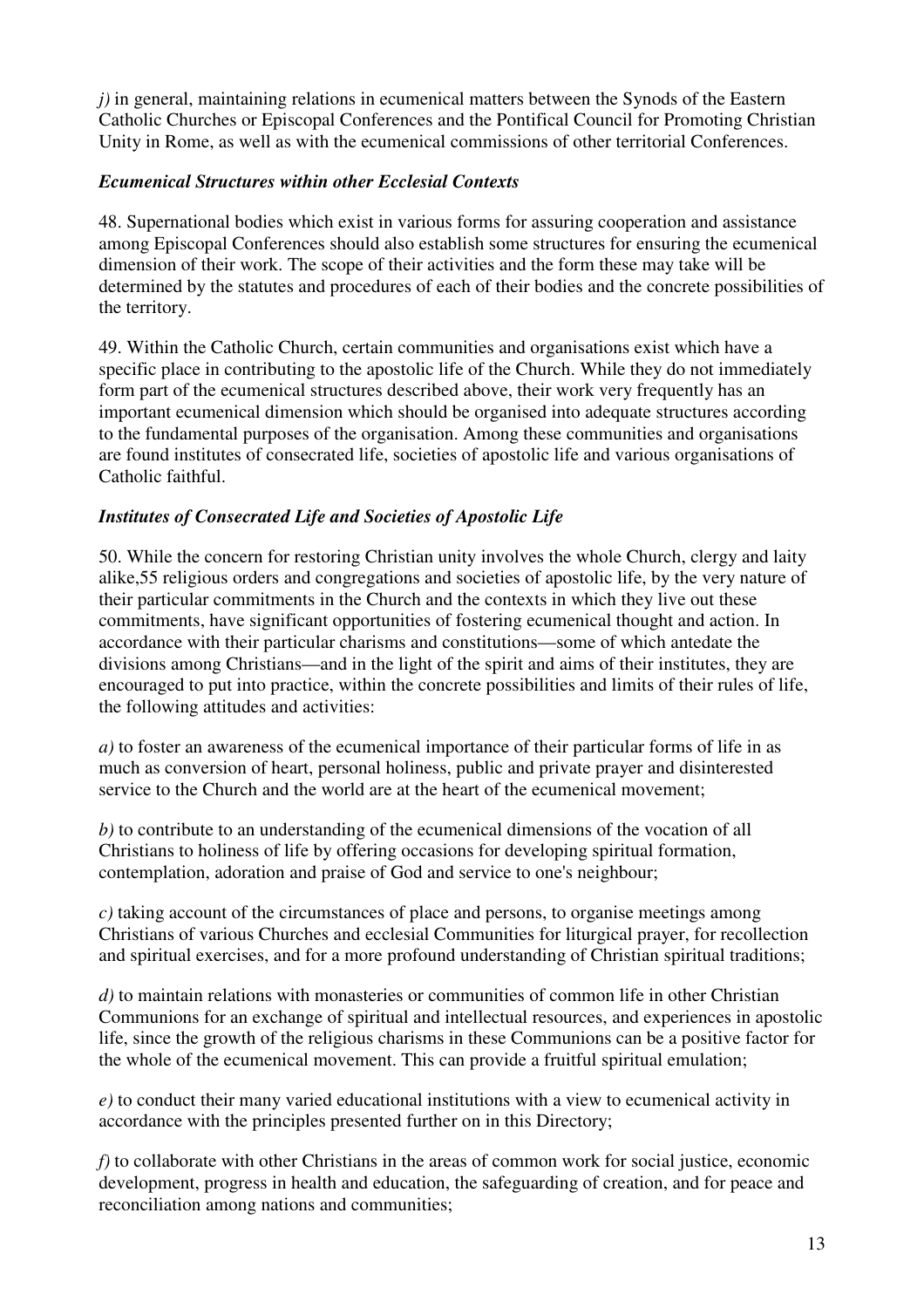*g)* insofar as religious conditions permit, ecumenical action should be encouraged, so that, "while avoiding every form of indifferentism, or confusion and also senseless rivalry, Catholics might collaborate with their separated brethren, insofar as it is possible, by a common profession before the nations of faith in God and in Jesus Christ, and by a common, fraternal effort in social, cultural, technical and religious matters, in accordance with the Decree on Ecumenism. Let them cooperate, especially, because of Christ their common Lord. May his Name unite them!".<sup>56</sup>

In carrying out these activities, they will observe the norms for ecumenical work which have been established by the diocesan Bishop, the Synods of Eastern Catholic Churches or Episcopal Conferences as an element of their cooperation in the total apostolate of a given territory. They will maintain close contacts with the various dioceses or national ecumenical commissions and, where indicated, with the Pontifical Council for Promoting Christian Unity.

51. To assist this ecumenical activity, it is very opportune that the various institutes of consecrated life and societies of apostolic life establish, on the level of their central authorities, a delegate or a commission charged with promoting and assisting their ecumenical engagement. The function of these delegates or commissions will be to encourage the ecumenical formation of all the members, aid the specific ecumenical formation of those who have particular offices and act as advisers for ecumenical affairs to the various general and local authorities of the institutes and societies, especially for initiating or carrying forward the activities described above (n. 50).

# *Organisations of Faithful*

52. Organisations of Catholic faithful in a particular territory or nation, as well as those of an international character having as their objectives, e.g., spiritual renewal, action for peace and social justice, education at various levels, economic aid to countries and institutions, etc., should develop the ecumenical aspects of their activities. They should see that the ecumenical dimensions of their work be given adequate attention and expression even, if necessary, in their statutes and structures. In carrying out their ecumenical activities, they should remain in contact with territorial and local ecumenical commissions and, where circumstances indicate it, with the Pontifical Council for Promoting Christian Unity for fruitful exchanges of experiences and advice.

# *The Pontifical Council for Promoting Christian Unity*

53. At the level of the universal Church, the Pontifical Council for Promoting Christian Unity, a department of the Roman Curia, has the competence and the task of promoting full communion among all Christians. The Constitution *Pastor Bonus* (cf. n. 6 above) states that it promotes, on the one hand, the ecumenical spirit and action within the Catholic Church and, on the other hand, it cultivates relations with the other Churches and ecclesial Communities.

*a)* The Pontifical Council is concerned with the proper interpretation of the principles of ecumenism, and the means of putting them into effect; it implements the decisions of the Second Vatican Council with regard to ecumenism; it encourages and assists national or international groups which promote the unity of Christians and helps coordinate their work.

*b)* It organises official dialogues with other Churches and ecclesial Communities on the international level; it delegates Catholic observers on the international level; it delegates Catholic observers to conferences or meetings of these bodies or of other ecumenical organisations and invites observers from them to meetings of the Catholic Church, whenever this is judged opportune.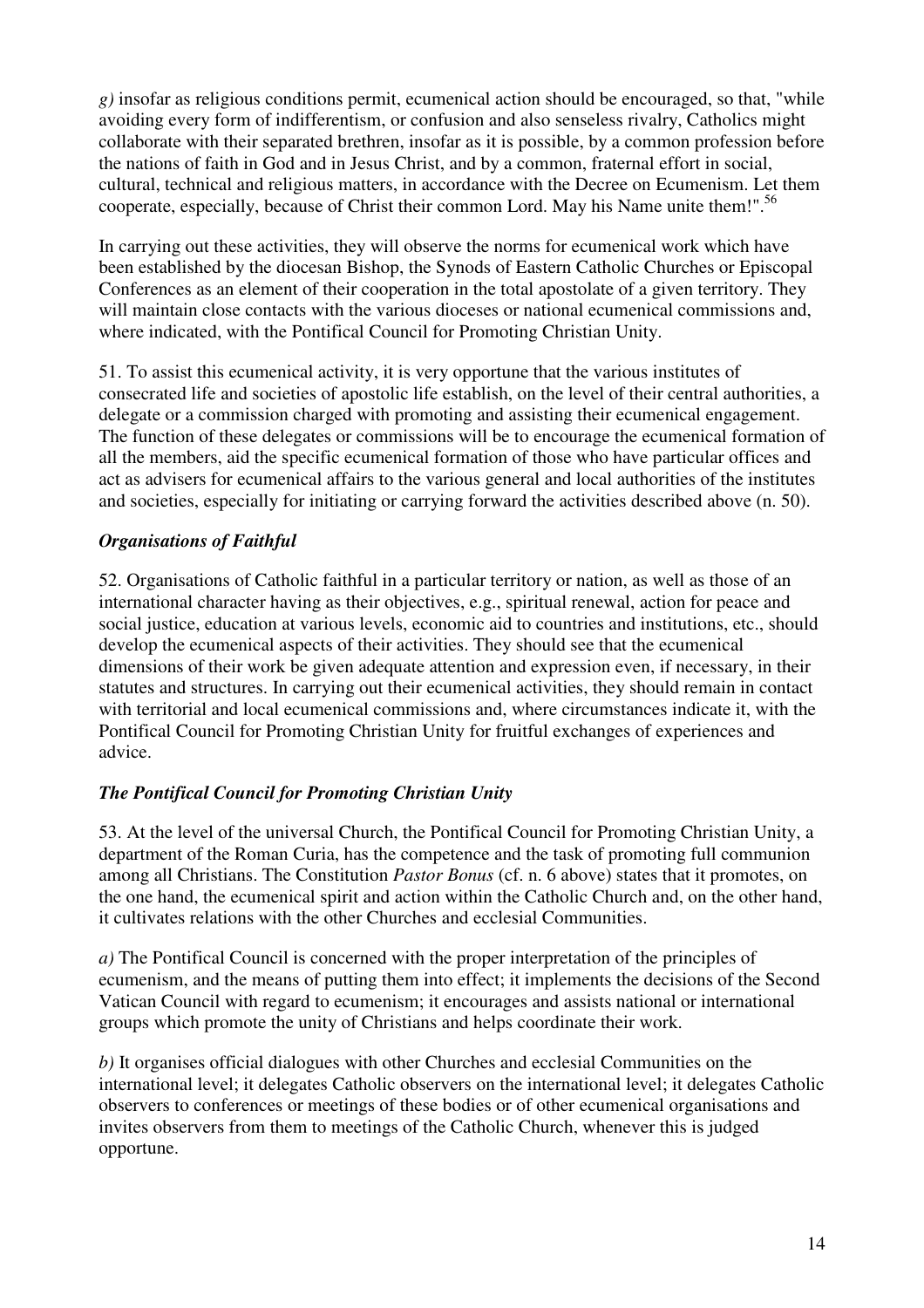54. To fulfil these functions, the Pontifical Council for Promoting Christian Unity at times issues directives and guidelines applicable to the entire Catholic Church. Furthermore, it maintains contacts with the Synods of Eastern Catholic Churches and Episcopal Conferences, with their ecumenical commissions, and with the Bishops and organisations within the Catholic Church. The coordination of the ecumenical activities of the entire Catholic Church requires that these contacts be reciprocal. It is therefore appropriate that the Council be informed of important initiatives taken at various levels of the life of the Church. This is necessary, in particular, when these initiatives have international implications such as when important dialogues are organised at a national or territorial level with other Churches and ecclesial Communities. The mutual exchange of information and advice will benefit ecumenical activities at the international level as well as those on every other level of the Church's life. Whatever facilitates a growth of harmony and of coherent ecumenical engagement also reinforces communion within the Catholic Church.

# **III. ECUMENICAL FORMATION IN THE CATHOLIC CHURCH**

## *The Necessity and Purpose of Ecumenical Formation*

55. "Concern for restoring unity pertains to the whole Church, faithful and clergy alike. It extends to everyone, according to the potential of each, whether it be exercised in daily Christian living or in theological and historical studies".<sup>57</sup> Bearing in mind the nature of the Catholic Church, Catholics will find, if they follow faithfully the indications of the Second Vatican Council, the means of contributing to the ecumenical formation, both of individuals and of the whole community to which they belong. Thus the unity of all in Christ will be the result of a common growth and maturing. For God's call to interior conversion 58 and renewal 59 in the Church, so fundamental to the quest for unity, excludes no one.

For that reason, all the faithful are called upon to make a personal commitment toward promoting increasing communion with other Christians. But there is a particular contribution that can be made to this by those members of the People of God who are engaged in formation—such as heads and staffs of colleges of higher and specialised education. Those who do pastoral work, and especially parish priests and other ordained ministers, also have their role to play in this matter. It is the responsibility of each Bishop, of Synods of Eastern Catholic Churches and of Episcopal Conferences to issue general directives relating to ecumenical formation.

## *Adaptation of Formation to the Concrete Situation of Persons*

56. Ecumenism calls for renewal of attitudes and for flexibility of methods in the search for unity. Account must also be taken of the variety of persons, functions, situations and even of the specific character of the particular Churches, and the communities engaged with them, in the search for unity. Consequently, ecumenical formation requires a pedagogy that is adapted to the concrete situation of the life of persons and groups, and which respects the need for gradualness in an effort of continual renewal and of change in attitudes.

57. Not only teachers, but all those who are involved in pastoral work will be progressively formed in accordance with the following principal orientations:

*a)* Knowledge of Scripture and doctrinal formation are necessary from the outset, together with knowledge of the history and of the ecumenical situation in the country where one lives.

*b)* Knowledge of the history of divisions and of efforts at reconciliation, as well as the doctrinal positions of other Churches and ecclesial Communities will make it possible to analyse problems in their sociocultural context and to discern in expressions of faith what is legitimate diversity and what constitutes divergence that is incompatible with Catholic faith.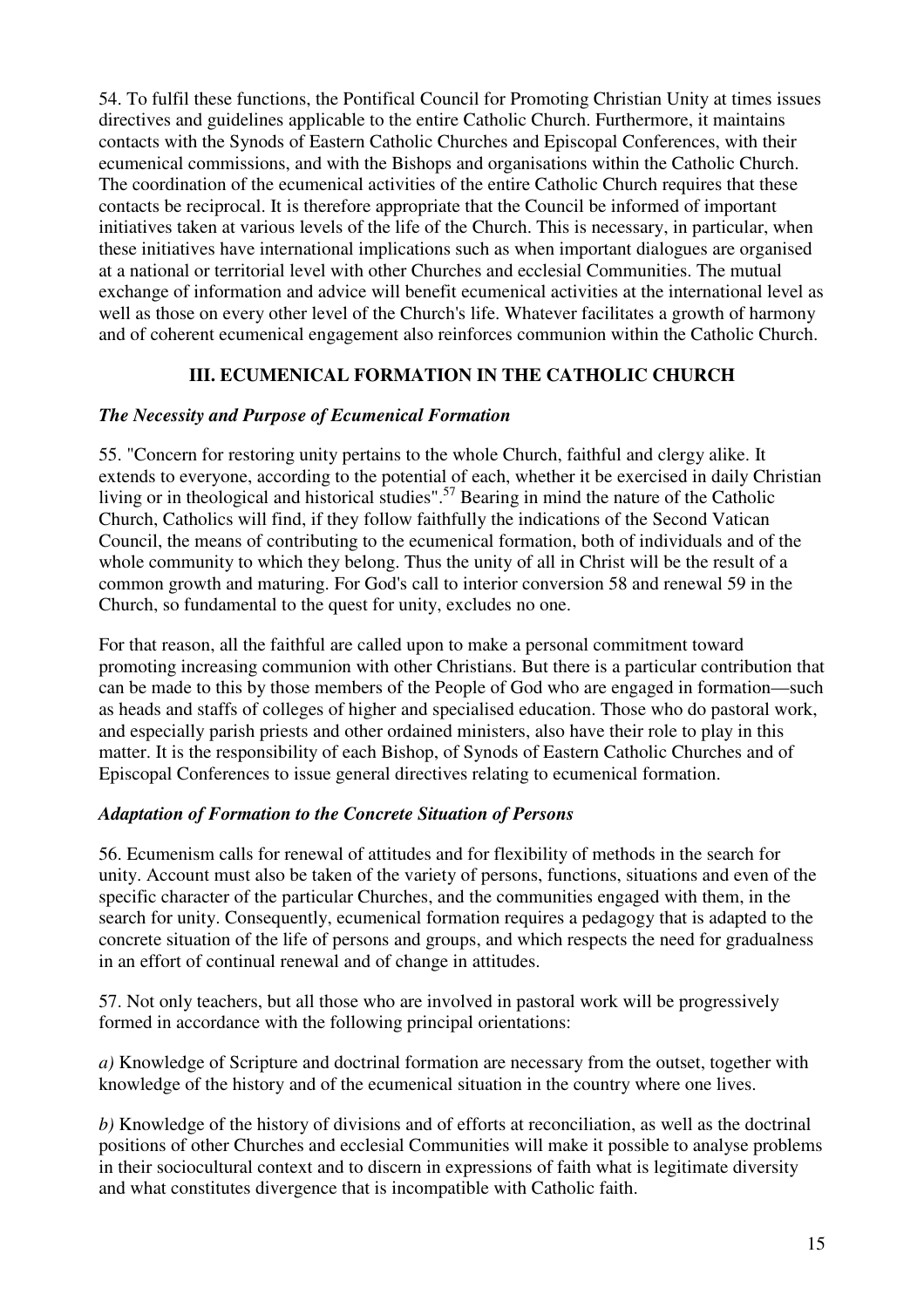*c)* This perspective will take account of the results and clarifications coming from theological dialogues and scientific studies. It is even desirable that Christians should write together the history of their divisions and of their efforts in the search for unity.

*d)* In this way the danger of subjective interpretations can be avoided, both in the presentation of the Catholic faith and also in Catholic understanding of the faith and of the life of other Churches and ecclesial Communities.

*e)* In so far as it progresses well, ecumenical formation makes concern for the unity of the Catholic Church and concern for communion with other Churches and ecclesial Communities inseparable.

*f)* It is implicit in the concern for this unity and this communion that Catholics should be concerned to deepen relations both with Eastern Christians and Christians in communities issuing from the Reformation.

*g)* The method of teaching should allow for the necessity of progressing gradually. Such a method makes it possible to distinguish and distribute the questions to be studied and their respective contents in the various phases of doctrinal formation, taking account also of the ecumenical experience of the person concerned.

Thus, all those engaged in pastoral work will be faithful to the holy and living Tradition which is a source of initiative within the Church. They should be able to evaluate and welcome truth wherever it is found. "All truth, by whomsoever it is spoken, is of the Holy Spirit". $60$ 

# **A. FORMATION OF ALL THE FAITHFUL**

58. The concern for unity is fundamental to the understanding of the Church. The objective of ecumenical formation is that all Christians be animated by the ecumenical spirit, whatever their particular mission and task in the world and in society.

In the life of the faithful, imbued with the Spirit of Christ, the gift prayed for by Christ before his passion, the "grace of unity", is of primary importance. This unity is first of all unity with Christ in a single movement of charity extending both towards the Father and towards the neighbour. Secondly, it is a profound and active communion of the individual faithful with the universal Church within the particular Church to which he or she belongs.<sup>61</sup> And thirdly it is the fullness of visible unity which is sought with Christians of other Churches and ecclesial Communities.

# *The Means of Formation*

59. *Hearing and studying the Word of God.* The Catholic Church has always considered Scriptures, together with Tradition, "as the supreme rule of faith"; they are for its children "the food of the soul, the pure and perennial source of spiritual life".<sup>62</sup> Our brothers and sisters of other Churches and ecclesial Communities have a deep love and reverence for the Holy Scriptures. This occasions their constant and deep study of the sacred books.<sup>63</sup> The Word of God, then, being one and the same for all Christians, will progressively strengthen the path towards unity insofar as it is approached with religious attention and loving study.

60. *Preaching.* Particular care must be taken with preaching, whether within or outside of liturgical worship as such. As Paul VI says: "As evangelisers, we must offer Christ's faithful not the image of a people divided and separated by unedifying quarrels, but the image of people who are mature in faith and capable of finding a meeting-point beyond the real tensions, thanks to a shared, sincere and disinterested search for truth".<sup>64</sup> The different parts of the liturgical year offer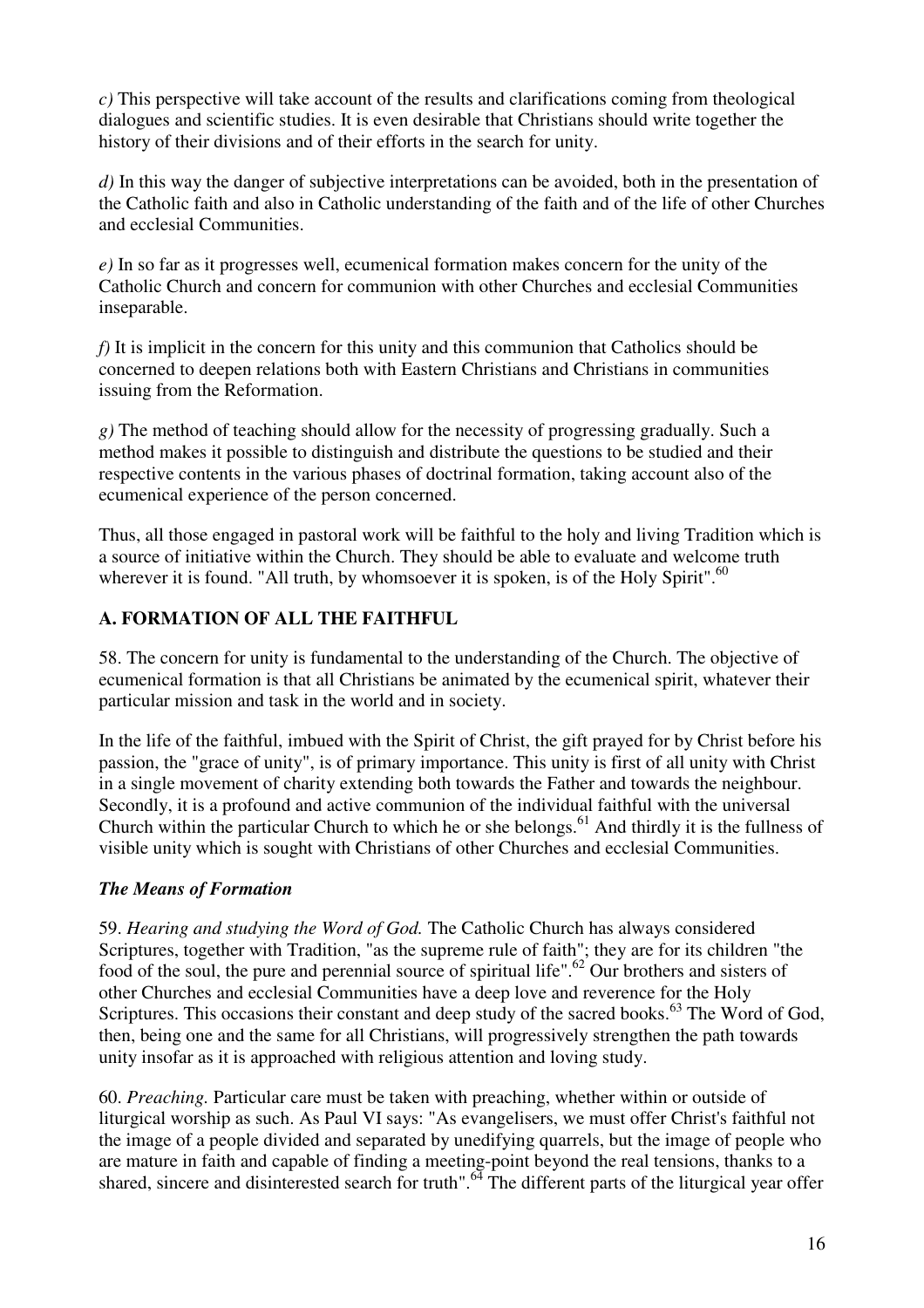favourable opportunities for developing the themes of Christian unity, and for stimulating study, reflection and prayer.

Preaching should concern itself with revealing the mystery of the unity of the Church, and as far as possible promoting visibly the unity of Christians. In preaching, any improper use of Scripture must be avoided.

61. *Catechesis.* Catechesis is not only the teaching of doctrine, but initiation into the Christian life as a whole, with full participation in the sacraments of the Church. But, as shown in Pope John Paul II's Apostolic Exhortation *Catechesi Tradendae* (nn. 32-33), this teaching can help to form a genuine ecumenical attitude, by observing the following directives:

*a)* First, it should expound clearly, with charity and with due firmness the whole doctrine of the Catholic Church respecting in a particular way the order of the hierarchy of truths 65 and avoiding expressions and ways of presenting doctrine which would be an obstacle to dialogue.

*b)* When speaking of other Churches and ecclesial Communities, it is important to present their teaching correctly and honestly. Among those elements by which the Church itself is built up and given life, some—even many and very valuable ones—are to be found outside the visible limits of the Catholic Church.<sup>66</sup> The Spirit of Christ therefore does not refuse to use these communities as means of salvation. Doing this also puts in relief the truths of faith held in common by various Christian confessions. This will help Catholics both to deepen their own faith and to know and esteem other Christians, thus making easier the search in common for the path of full unity in the whole truth. $67$ 

*c)* Catechesis will have an ecumenical dimension if it arouses and nourishes a true desire for unity and still more if it fosters real effort, including efforts in humility to purify ourselves, so as to remove obstacles on the way, not by facile doctrinal omissions and concessions, but by aiming at that perfect unity which the Lord wills and by using the means that He wills.<sup>68</sup>

*d)* Catechesis will, moreover, have this ecumenical dimension if it sets out to prepare children and young people as well as adults to live in contact with other Christians, maturing as Catholics while growing in respect for the faith of others. $69$ 

*e)* It can do this by discerning the possibilities offered by the distinction between the truths of faith and their modes of expression; 70 by mutual striving to understand and esteem what is good in each other's theological traditions; by making clear that dialogue has created new relationships which, if they are well understood, can lead to collaboration and peace.<sup>71</sup>

*f)* The Apostolic Exhortation *Catechesi Tradendae* should be a point of reference in the elaboration of new catechisms which are prepared in local Churches under the authority of the Bishops.

62. *Liturgy.* Being "the primary and indispensable source from which the faithful are to derive the true Christian spirit",72 liturgy makes an important contribution to the unity of all who believe in Christ; it is a celebration and an agent of unity; where it is fully understood and everybody fully participates in it, "it is (thus) the outstanding means by which the faithful can express in their lives, and manifest to others, the mystery of Christ and the real nature of the true  $Church''<sup>73</sup>$ 

*a)* Since the holy Eucharist is "the wonderful sacrament... by which the unity of the Church is both signified and brought about",74 it is very important to see that it is celebrated well so that the faithful can participate in it, because "by offering the Immaculate Victim not only through the hands of the priest but also with him, they should learn to offer themselves too. Through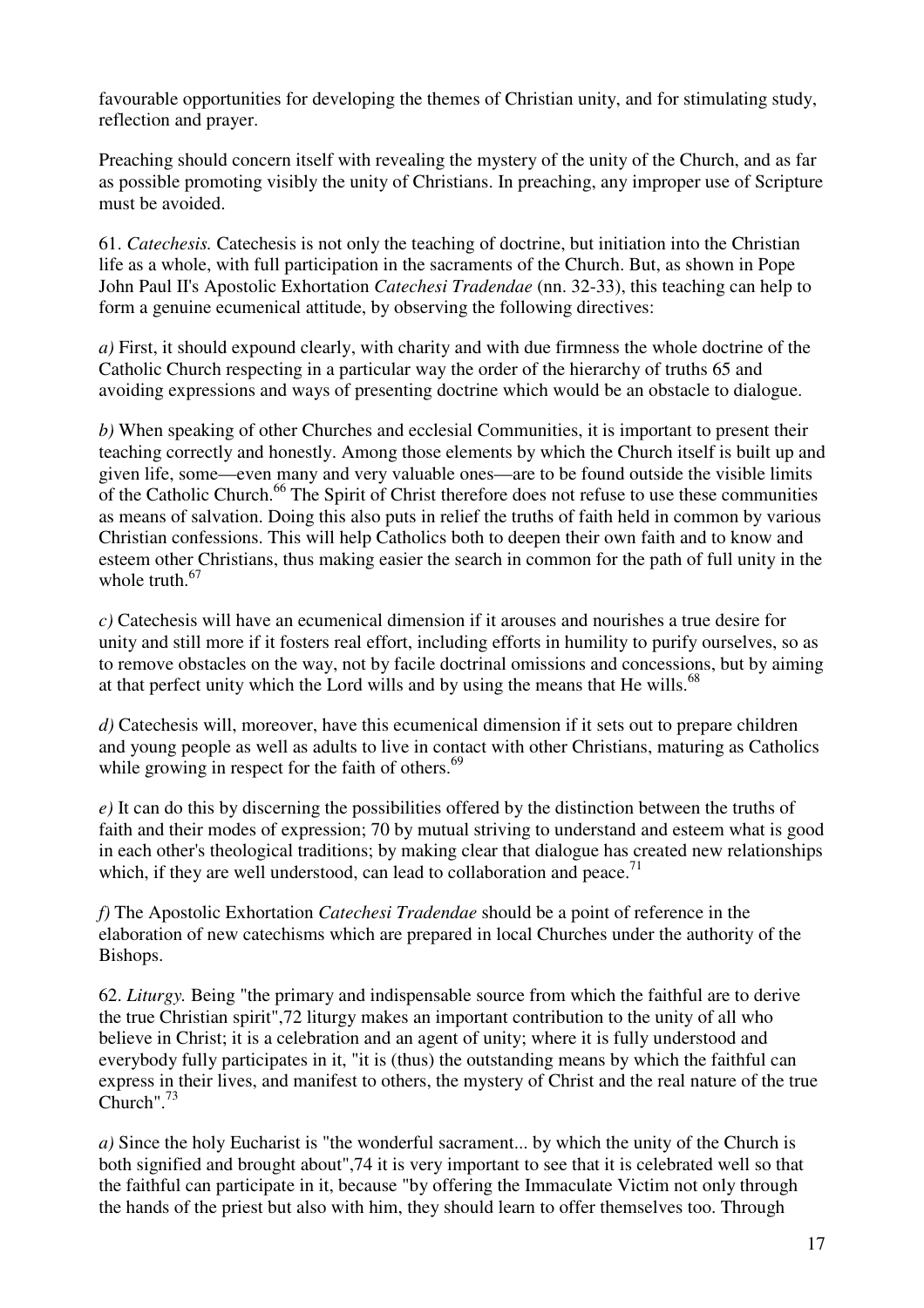Christ the Mediator they should be drawn day by day into ever closer union with God and with each other, so that finally God may be all in all".<sup>75</sup>

*b)* It would be good to foster fidelity to prayer for Christian unity, according to the indications of this Directory, whether at the times the liturgy indicates—as, for example, in celebrations of the Word or else at Eastern celebrations known as "Litia" and "Moleben"—or especially during Mass—in the prayer for the faithful or the "Ectenie" litanies, or also in celebration of the votive Mass for Unity of the Church, with the help of the appropriate formularies.

An efficacious formation can also be obtained by intensifying prayer for unity at special times, such as Unity Week (18-25 January) or the week between Ascension and Pentecost, so that the Holy Spirit may confirm the Church in its unity and in the apostolicity of its universal saving mission.

63. *The spiritual life.* In the ecumenical movement it is necessary to give priority to conversion of heart, spiritual life and its renewal. "This change of heart and holiness of life, along with public and private prayer for the unity of Christians, should be regarded as the soul of the whole ecumenical movement, and can rightly be called ?spiritual ecumenism' ".<sup>76</sup> Individual Christians, therefore, insofar as they live a genuine spiritual life with Christ the Saviour as its centre and the glory of God the Father as its goal, can always and everywhere share deeply in the ecumenical movement, witnessing to the Gospel of Christ with their lives.<sup>77</sup>

*a)* Catholics should also give value to certain elements and goods, sources of spiritual life, which are found in other Churches and ecclesial Communities, and which belong to the one Church of Christ: Holy Scripture, the sacraments and other sacred actions, faith, hope, charity and other gifts of the Spirit.<sup>78</sup> These goods have borne fruit for example in the mystical tradition of the Christian East and the spiritual treasures of the monastic life, in the worship and piety of Anglicans, in the evangelical prayer and the diverse forms of Protestant spirituality.

*b)* This appreciation should not remain merely theoretical; in suitable particular conditions, it should be completed by the practical knowledge of other traditions of spirituality. Therefore, sharing prayer and participating in some form of public worship or in devotional acts of other Christians can have a formative value when in accord with existing directives.<sup>79</sup>

64. *Other initiatives.* Collaboration in social and charitable initiatives in contexts such as schools, hospitals and prisons, has a proven formational value. So too has work for peace in the world or in particular regions where it is threatened, and for human rights and religious liberty. $80$ 

These activities, properly directed, can show the efficacy of the social application of the Gospel and the practical force of ecumenical sensitivity in various places. Periodic reflection on the Christian basis of such activities, testing their quality and their fruitfulness, while correcting their defects, will also be educative and constructive.

## *Suitable Settings for Formation*

65. These are the places where human and Christian maturity, the sense of companionship and communion, grow step by step. Of particular importance in this connection are family, parish, school, different groups, associations and ecclesial movements.

66. *The family,* called the "domestic church" by the Second Vatican Council,81 is the primary place in which unity will be fashioned or weakened each day through the encounter of persons, who, though different in many ways, accept each other in a communion of love. It is also there that care must be taken not to entertain prejudices, but on the contrary to search for the truth in all things.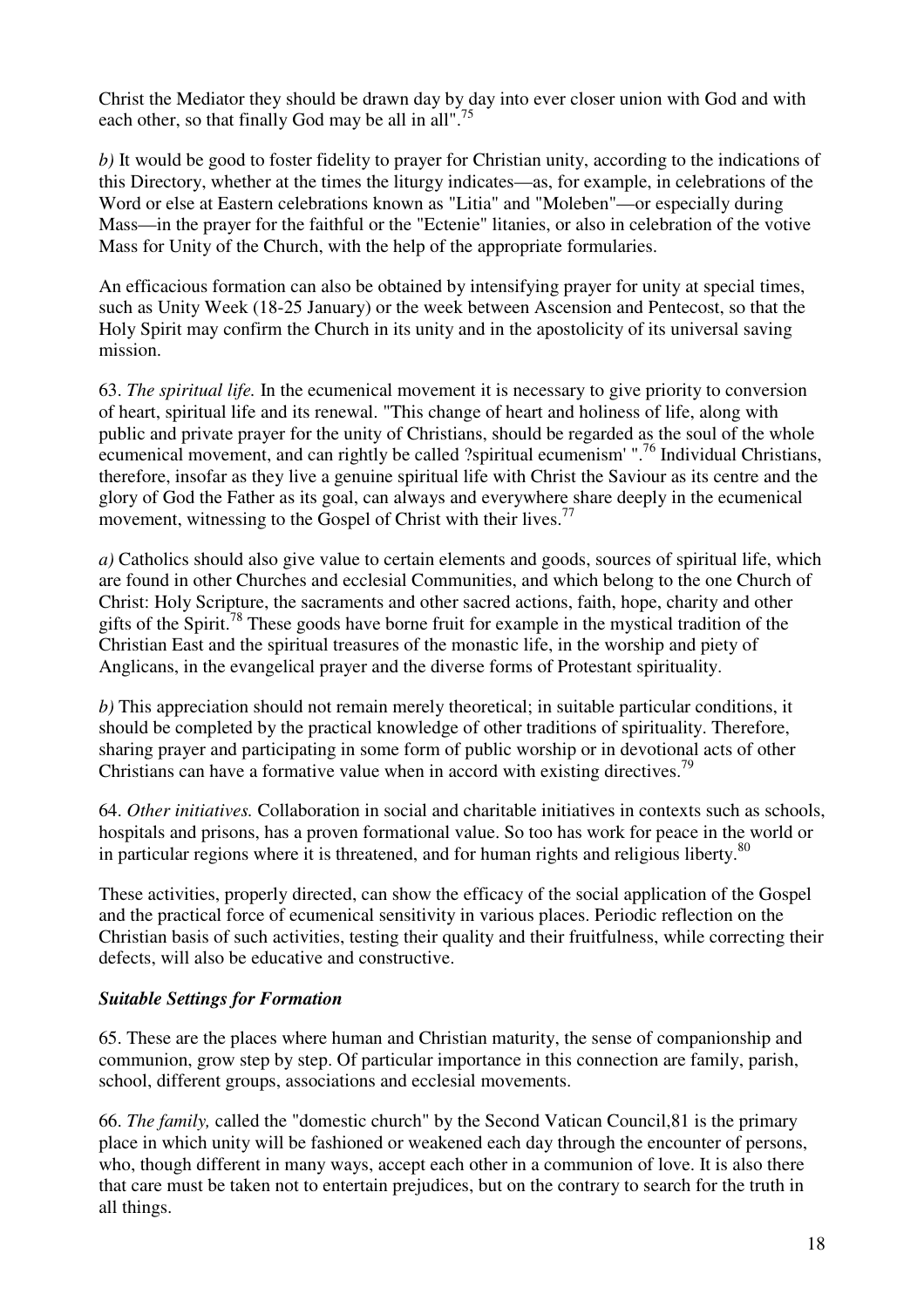*a)* Awareness of its Christian identity and mission makes the family ready to be a community for others, a community not only open to the Church but also to human society, ready for dialogue and social involvement. Like the Church, it should be a setting in which the Gospel is transmitted and which radiates the Gospel; indeed *Lumen Gentium* states that in the domestic church "parents should by their words and example be the first preachers of the faith to their children" (n. 11).

*b)* Mixed marriage families have the duty to proclaim Christ with the fullness implied in a common baptism, they have too the delicate task of making themselves builders of unity.<sup>82</sup> "Their common baptism and the dynamism of grace provide the spouses in these marriages with the basis and motivation for expressing their unity in the sphere of moral and spiritual values".<sup>83</sup>

67. *The parish,* as an ecclesial unity gathered around the Eucharist, should be, and proclaim itself to be the place of authentic ecumenical witness. Thus a great task for the parish is to educate its members in the ecumenical spirit. This calls for care with the content and form of preaching, especially of the homily, and with catechesis. It calls too for a pastoral programme which involves someone charged with promoting and planning ecumenical activity, working in close harmony with the parish priest; this will help in the various forms of collaboration with the corresponding parishes of other Christians. Finally it demands that the parish be not torn apart by internal polemics, ideological polarisation or mutual recrimination between Christians, but that everyone, according to his or her own spirit and calling, serve the truth in love.  $84$ 

68. *The school,* of every kind and grade, should give an ecumenical dimension to its religious teaching, and should aim in its own way to train hearts and minds in human and religious values, educating for dialogue, for peace and for personal relationships.<sup>85</sup>

*a)* The spirit of charity, of respect, and of dialogue demands the elimination of language and prejudices which distort the image of other Christians. This holds especially for Catholic schools where the young must grow in faith, in prayer, in resolve to put into practice the Christian Gospel of unity. They should be taught genuine ecumenism, according to the doctrine of the Catholic Church.

*b)* Where possible, in collaboration with other teachers, different subjects, e.g. history and art, should be treated in a way that underlines the ecumenical problems in a spirit of dialogue and unity. To this end it is also desirable that teachers be correctly and adequately informed about the origins, history and doctrines of other Churches and ecclesial Communities especially those that exist in their region.

69. *Groups, associations, ecclesial movements.* Christian life, notably the life of particular Churches has been enriched throughout history by a variety of expressions, enterprises and spiritualities, according to the charisms given by the Spirit for the building up of the Church, revealing a clear distinction of tasks in the service of the community.

Those involved in such groups, movements and associations should be imbued with a solid ecumenical spirit, in living out their baptismal commitment in the world,86 whether by seeking Catholic unity through dialogue and communion with similar movements and associations—or the wider communion with other Churches and ecclesial Communities and with the movements and groups inspired by them. These efforts should be carried out on the basis of a sound formation and in the light of Christian wisdom and prudence.

# **B. FORMATION OF THOSE ENGAGED IN PASTORAL WORK**

# *1. Ordained Ministers*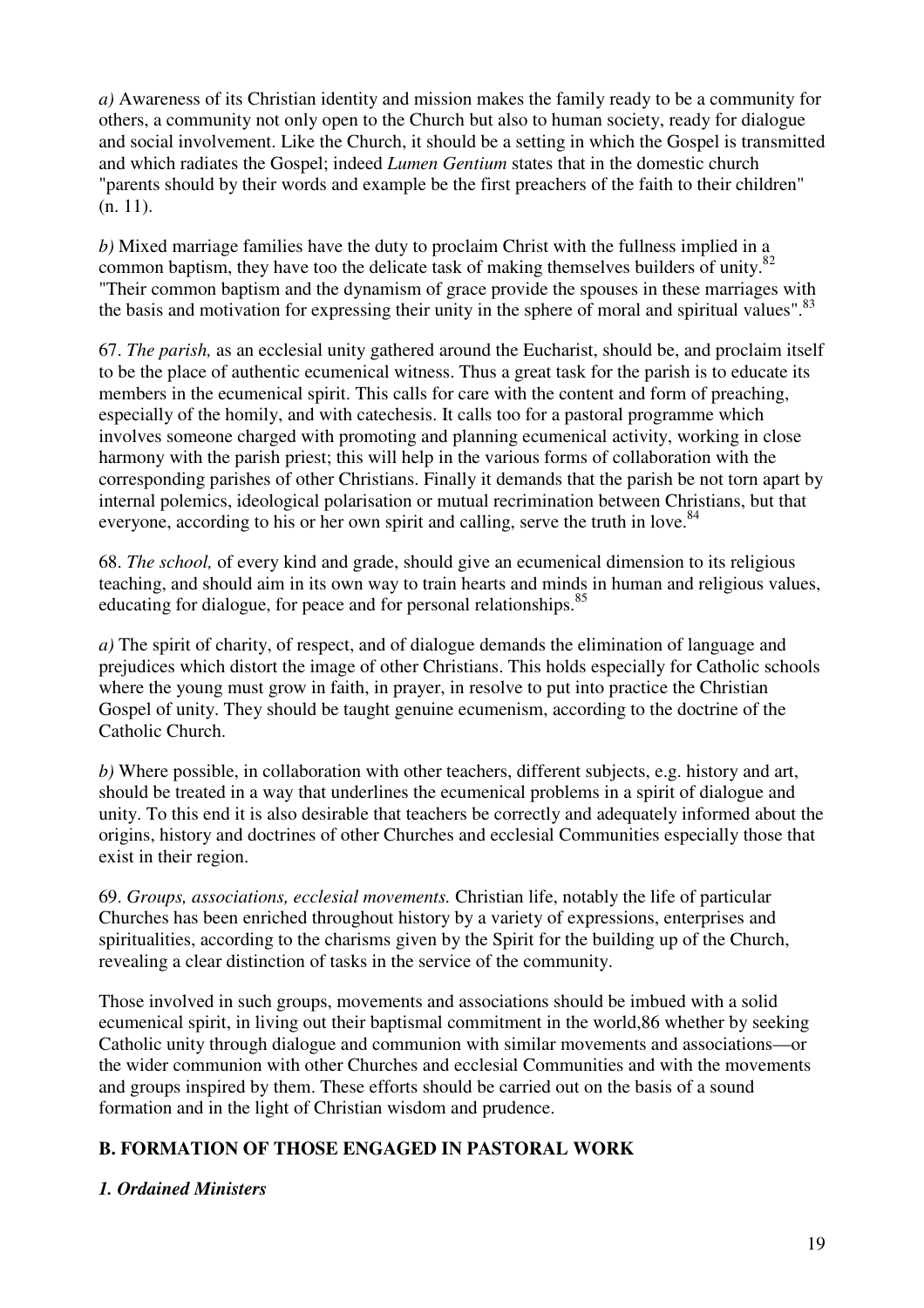70. Among the principal duties of every future ordained minister is to shape his own personality, to the extent possible, in such a way as will serve his mission of helping others to meet Christ. In this perspective, the candidate for the ministry needs to develop fully those human qualities which make a person acceptable and credible among people, checking regularly his own language and capacity for dialogue so as to acquire an authentically ecumenical disposition. If this is essential for one who has the office of teacher and shepherd in a particular Church, like the Bishop, or one who as a priest takes care of souls, it is no less important for the deacon, and in a particular way for the permanent deacon, who is called to serve the community of the faithful.

71. In taking initiatives and promoting encounters, the minister must act clearly and with faithfulness to the Church, respecting the authority of others and following the disposition which the pastors of the Church are entitled to make for the ecumenical movement in the universal Church and in the single local Churches, to ensure that collaboration in the building-up of Christian unity shall be free of prejudice and ill-considered initiatives.

## *a) Doctrinal Formation*

72. Episcopal Conferences should ensure that plans of study give an ecumenical dimension to each subject and provide specifically for the study of ecumenism. They should also ensure that plans of study are in conformity with the indications contained in this Directory.

## *a–1) The Ecumenical Dimension in the Different Subjects*

73. Ecumenical activity "has to be fully and sincerely Catholic, that is, faithful to the truth we have received from the Apostles and the Fathers and consonant with the faith the Catholic Church has always professed".<sup>87</sup>

74. Students must learn to distinguish between on the one hand revealed truths, which all require the same assent of faith, and on the other hand the manner of stating those truths and theological doctrines.<sup>88</sup> As far as the formulation of revealed truths is concerned, account will be taken of what is said by, among others, the declaration of the Congregation for the Doctrine of the Faith's *Mysterium Ecclesiae,* n. 5: "The truths which the Church intends actually to teach through its dogmatic formularies are, without doubt, distinct from the changing conceptions proper to a given age and can be expressed without them, but it can nonetheless happen that they will be expressed by the magisterium, in terms that bear traces of those conceptions. Account having been taken of these considerations, it must also be said that from the beginning the dogmatic formularies of the magisterium have always been appropriate for communicating revealed truth and that, remaining unchanged, they will always communicate it to those who interpret them properly".<sup>89</sup> Students should therefore learn to make the distinction between the "deposit of faith" itself or the truths which are contained in our venerable doctrine",90 and the way in which these truths are formulated; between the truths to be proclaimed and the various ways of perceiving them and shedding light upon them; between the apostolic Tradition and strictly ecclesiastical traditions, and at the same time they should learn to recognise and respect the permanent value of dogmatic formulations. From the time of their philosophical formation, students should be prepared to appreciate the legitimate diversity in theology which derives from the different methods and language theologians use in penetrating the divine mysteries. From which it follows that different theological formulations are often more complementary than contradictory.

75. Moreover, the "hierarchy of truths" of Catholic doctrine should always be respected; these truths all demand due assent of faith, yet are not all equally central to the mystery revealed in Jesus Christ, since they vary in their connection with the foundation of the Christian faith.<sup>91</sup>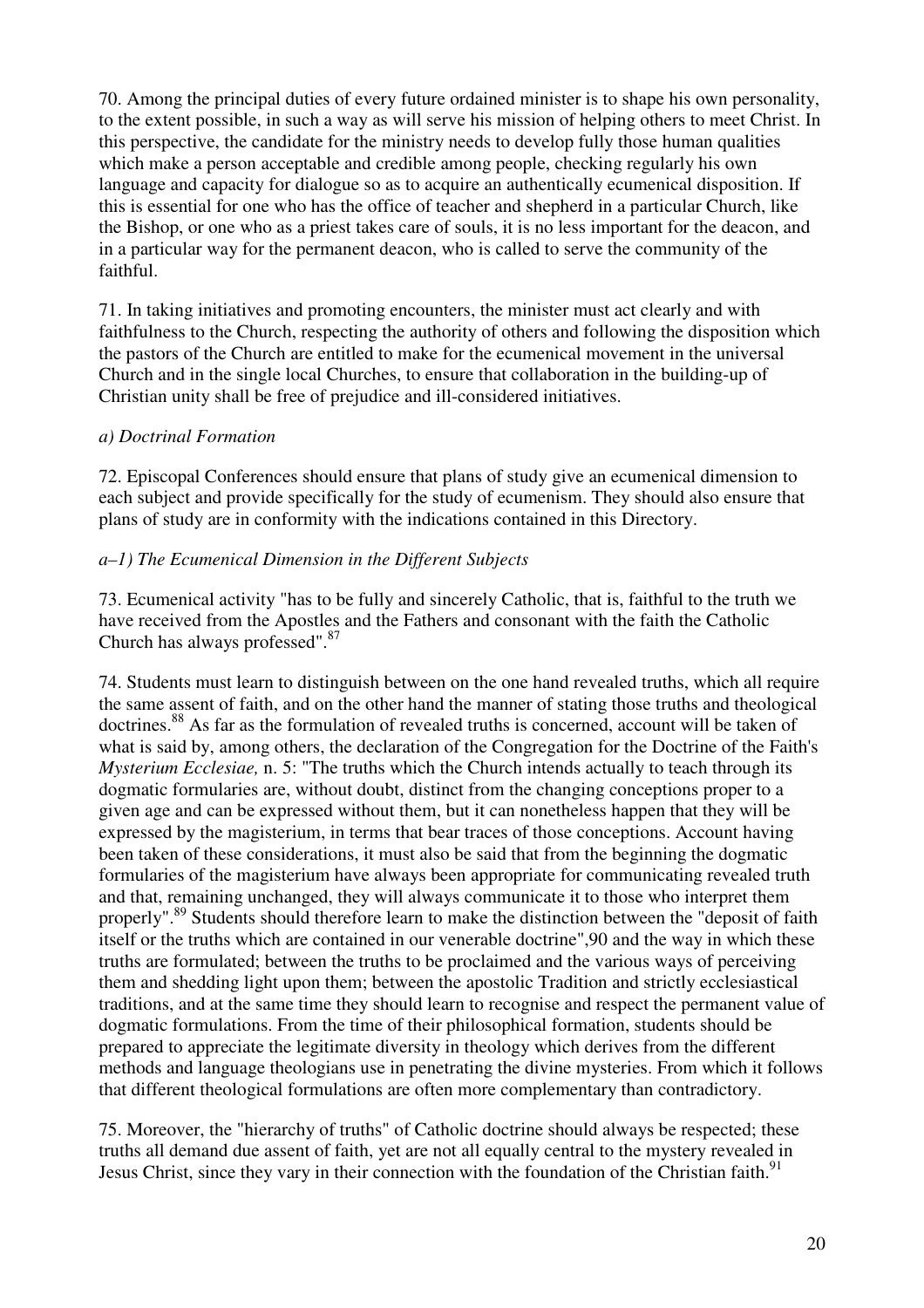## *a–2) The Ecumenical Dimension of Theological Disciplines in general*

76. Ecumenical openness is a constitutive dimension of the formation of future priests and deacons: "Sacred theology and other branches of knowledge, especially those of an historical nature, must be taught with due regard for the ecumenical point of view, so that they may correspond as exactly as possible with the facts". $92$  The ecumenical dimension in theological formation should not be limited to different categories of teaching. Because we are talking about interdisciplinary teaching—and not only "pluridisciplinary"—this will involve cooperation between the professors concerned and reciprocal coordination. In each subject, even in those which are fundamental, the following aspects may be suitably emphasised:

*a)* the elements of the Christian patrimony of truth and holiness which are common to all Churches and ecclesial Communities, even though these are sometimes presented according to varying theological expressions;

*b)* the riches of liturgy, spirituality and doctrine proper to each communion, but which can help Christians towards a deeper knowledge of the nature of the Church;

*c)* points of disagreement on matters of faith and morals which can nonetheless encourage deeper exploration of the Word of God and lead to distinguishing real from apparent contradictions.

#### *a–3) The Ecumenical Dimension of Individual Theological Disciplines*

77. In every theological discipline an ecumenical approach should bring us to consider the link between the particular subject and the mystery of the unity of the Church. Moreover, the teacher should instil in his students fidelity to the whole authentic Christian Tradition in matters of theology, spirituality and ecclesiastical discipline. When students compare their own patrimony with the riches of the other Christian traditions of East and West, whether in their ancient or modern expression, they will become more deeply conscious of this fullness.<sup>93</sup>

78. This comparative study is important in all subjects: in the study of Scripture, which is the common source of faith for all Christians; in the study of the apostolic Tradition in the Fathers of the Church and in other church writers of East and West; of liturgy, where the various forms of divine worship and their doctrinal and spiritual importance are scientifically compared; in dogmatic and moral theology, especially in respect of problems arising from ecumenical dialogue; in church history, where there should be a careful enquiry into the unity of the Church and into the causes of separation; in canon law, which must distinguish clearly between divine law and those ecclesiastical laws which can change with time, culture or local tradition; and finally, in pastoral and missionary training and sociological studies, which must pay attention to the conditions common to all Christians facing the modern world. Thus the fullness of Divine Revelation will be expressed in a better and more complete way, and we will better fulfil the mission for the world which Christ entrusted to his Church.

#### *a–4) A Specific Course in Ecumenism*

79. Even though an ecumenical dimension should permeate all theological formation, it is of particular importance that a course in ecumenism be given at an appropriate point in the first cycle. Such a course should be compulsory. In broad and adaptable terms, it might have the following content:

*a)* the notions of catholicity, of the visible and organic unity of the Church, of the *oecumene,*  ecumenism; from their historical origins to the present meaning from the Catholic viewpoint;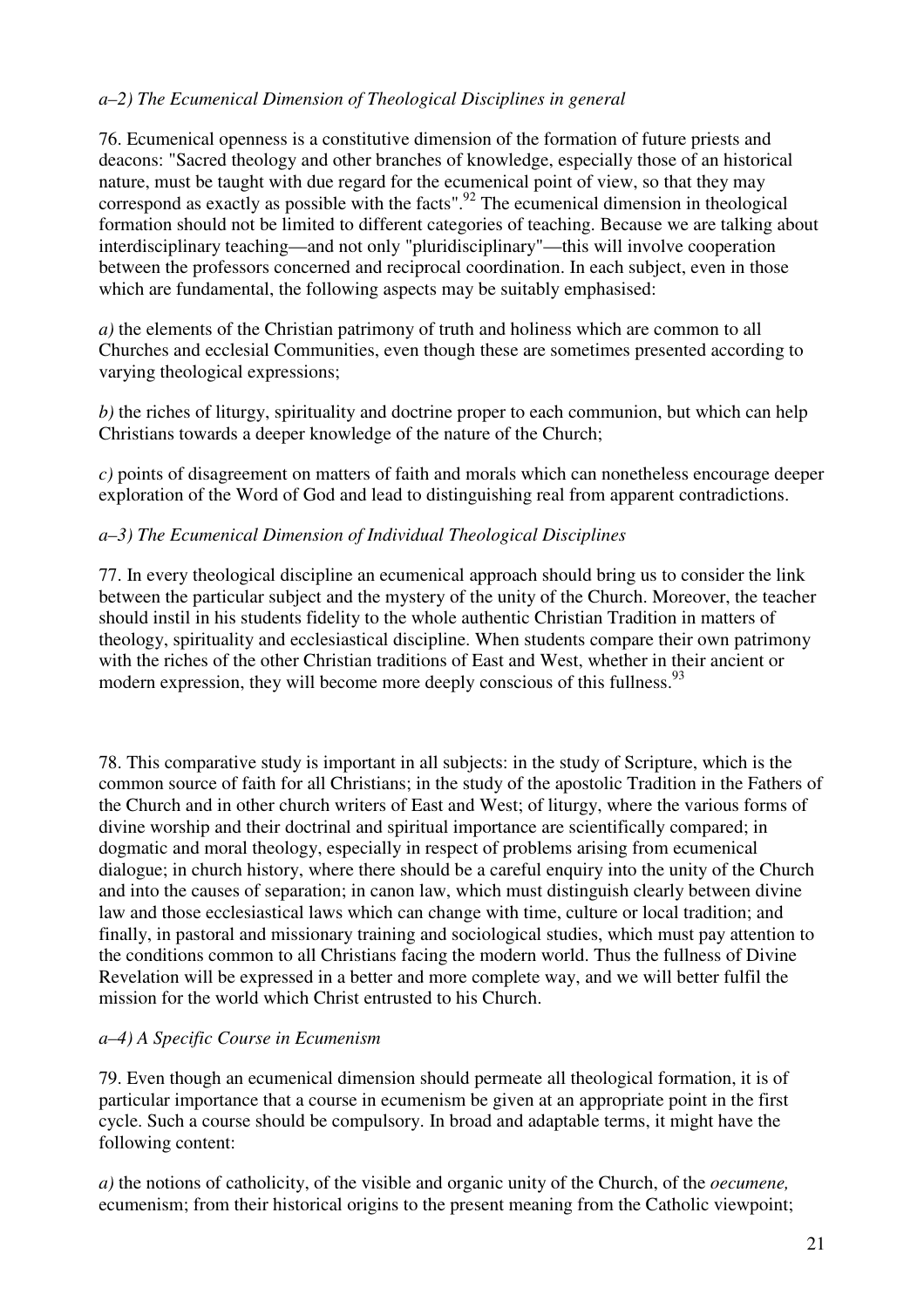*b)* the doctrinal basis of ecumenical activity with particular reference to the already existing bonds of communion between Churches and ecclesial Communities; 94

*c)* the history of ecumenism, which includes that of the divisions and of the many attempts during the ages to reestablish unity, their achievements and failures, the present state of the search for unity;

*d)* the purpose and method of ecumenism, the various forms of union and of collaboration, the hope of re-establishing unity, the conditions of unity, the concept of full and perfect unity;

*e)* the "institutional" aspect and the contemporary life in the various Christian Communities: doctrinal tendencies, the real causes of separations, missionary efforts, spirituality, forms of worship, need for better knowledge of Eastern theology and spirituality; 95

*f)* some more specific problems such as shared worship, proselytism and irenicism, religious freedom, mixed marriages, the role of the laity and, in particular, of women in the Church;

*g)* spiritual ecumenism, especially the significance of prayer for unity and other forms of tending towards the unity prayed for by Christ.

80. Studies might be organised on some plan such as this:

*a)* it would be good if a general introduction to ecumenism were offered fairly early so that the students could be sensitised, right from the beginning of their theological studies, to the ecumenical dimension of their studies.<sup>96</sup> This introduction would deal with the basic questions in ecumenism;

*b)* the specific part of the teaching on ecumenism would find its normal place towards the end either of the first cycle of theological studies or of the seminary course, so that the students in gaining a broad knowledge of ecumenism could make a synthesis of this with their theological formation;

*c)* text books and other aids should be carefully chosen: they should expound with fidelity the teaching of other Christians in history, theology and spirituality so as to permit honest and objective comparisons and to stimulate a further deepening of Catholic doctrine.

81. It would be useful to invite lecturers and experts of other traditions, in the context of the directives on collaboration between Catholic institutions and the centres under the auspices of other Christians.<sup>97</sup> In case of particular problems arising in respect of a specific seminary or institute, it is up to the diocesan Bishop to decide, according to the norms established by the Episcopal Conference and after having ascertained the moral and professional qualities of prospective lecturers from other Churches and ecclesial Communities, which of the initiatives can be pursued under the specific responsibility of the academic authorities. In these cultural exchanges, the continuing Catholic character of the institution in question as well as its right and duty to form its own candidates and to teach Catholic doctrine according to the norms of the Church, should always be ensured.

## *b) Ecumenical Experience*

82. In the formative period, in order that the approach to ecumenism is not cut off from life but rooted in the living experience of communities, encounters and discussions can usefully be organised with other Christians, at the universal and the local level, while observing the relative norms of the Catholic Church.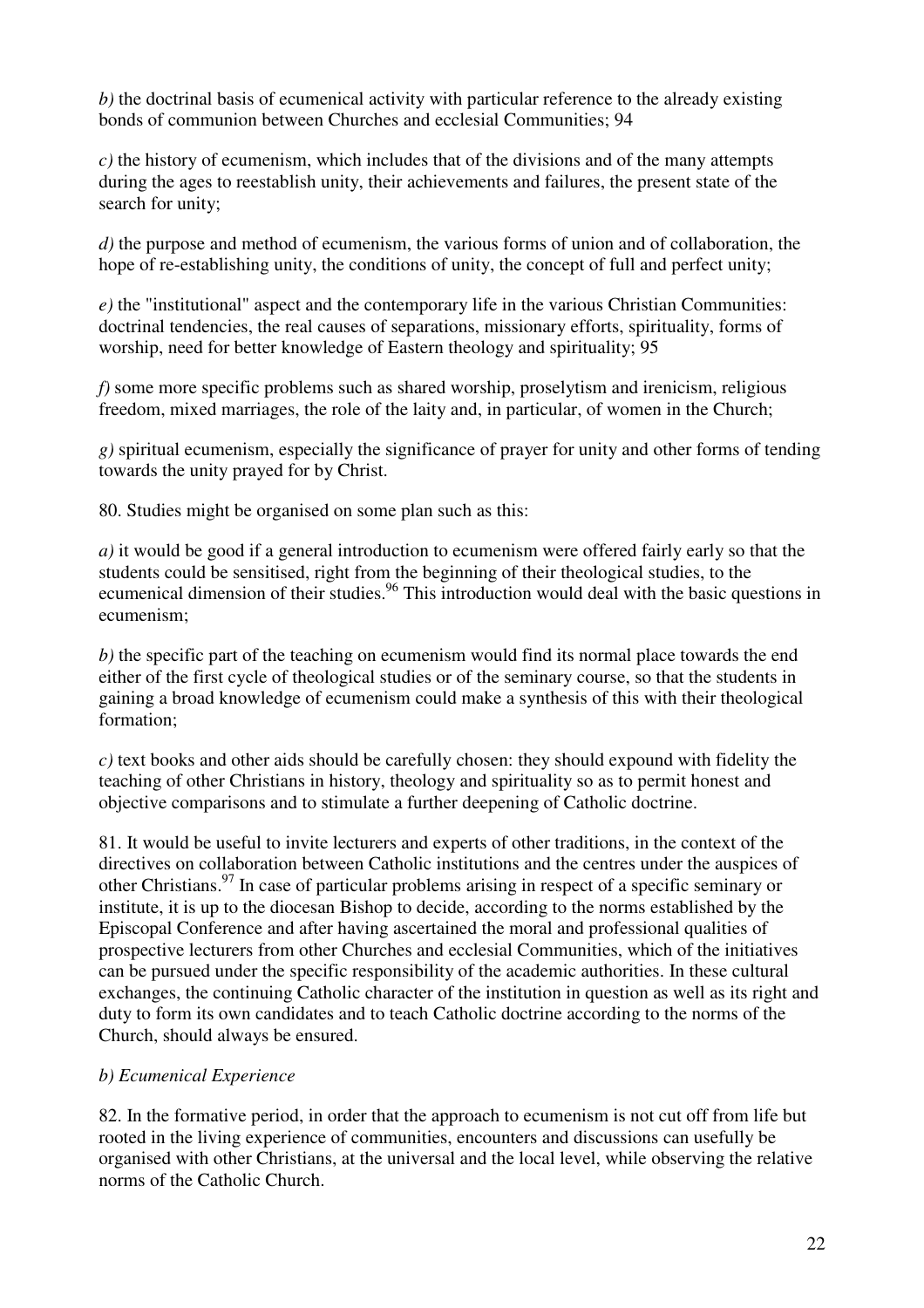Representatives of other communities with a professional and religious preparation and the ecumenical spirit necessary for a sincere and constructive dialogue may be invited. Meetings with students of other Churches and ecclesial Communities can also be arranged.<sup>98</sup> Institutions for formation differ so much, however, that it is not possible to give uniform rules for this. As a matter of fact, reality allows for different nuances according to the diversity of nations and regions, as well as for difference of relations between the Catholic Church and the other Churches and ecclesial Communities on the level of ecclesiology, of collaboration and dialogue. Here also the necessity for gradualness and adaptation is very important and is unavoidable. Superiors must apply general principles and adapt these according to their particular situations and occasions.

## *2. Ministers and Collaborators not Ordained*

#### *a) Doctrinal Formation*

83. Besides ordained ministers, there are other recognised collaborators in pastoral work catechists, teachers and other lay helpers. Local Churches have institutes of religious science, pastoral institutes or other centres of formation or ?aggiornamento' for their formation. The same study programmes and norms as for the theological institutes apply here, but need to be adapted to the level of these participants and their studies.

84. More particularly, given the legitimate variety of charisms and of the work of monasteries, institutes of consecrated life, and societies of apostolic life, it is very important that "all communities should participate in the life of the Church. According to its individual character, each should make its own and foster in every possible way the enterprises and objectives of the Church", including the "ecumenical field".<sup>99</sup>

Formation here should start in the novitiate and continue through the further stages. The *Ratio formationis* of the various institutes should, in analogy with the curricula of the ordained ministers, stress both an ecumenical dimension in every subject and provide for a specific course of ecumenism appropriately adapted to the circumstances and local situations. At the same time, it is important that the competent authority of the institute see to the formation of specialists in ecumenism to serve as guides for the ecumenical commitment of the whole institute.

## *b) Ecumenical Experience*

85. To translate study into experience, it is useful to encourage contacts and exchanges between Catholic monasteries and religious communities and those of other Churches and religious Communities. These can take the form of exchanges of information, spiritual or occasionally even material help, or can be in the form of cultural exchanges.

86. Given the importance of the role of the laity in the Church and in society, laity with ecumenical responsibilities should be encouraged to develop contacts and exchanges with other Churches and ecclesial Communities, in accordance with the norms of this Directory.<sup>100</sup>

## **C. SPECIALIZED FORMATION**

87. *The importance of formation for dialogue.* Taking account of the influence of higher cultural institutes, it is clear that ecclesiastical faculties and other institutes of higher education play a specially important part in the preparation for and conduct of ecumenical dialogue and for progress towards that Christian unity which dialogue itself helps Christians to attain. Pedagogical preparation for dialogue must meet the following requirements: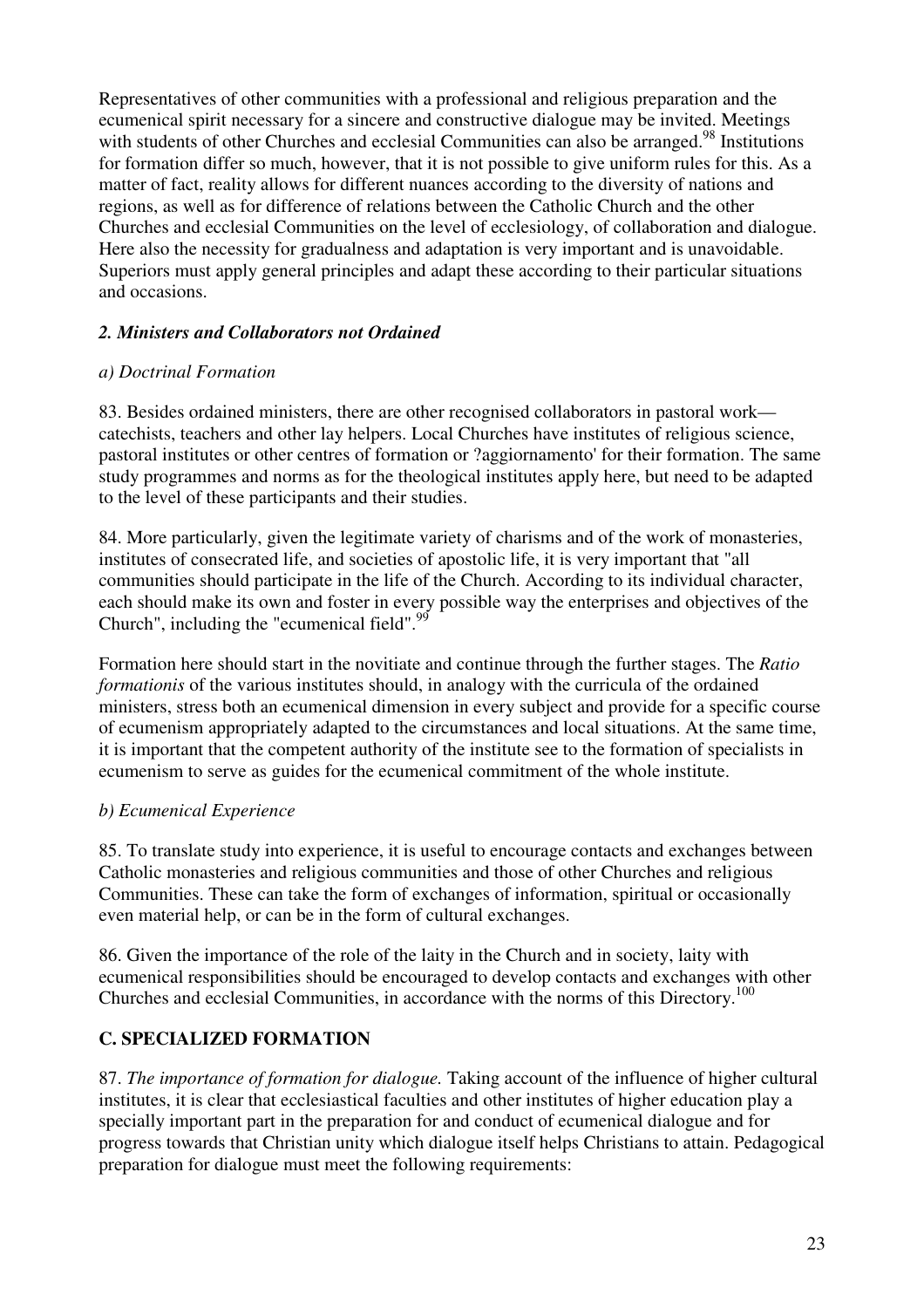*a)* a sincere personal commitment, lived out in faith, without which dialogue is no longer a dialogue between brothers and sisters but rather a mere academic exercise;

*b)* the search for new ways and means for building up mutual relationships and re-establishing unity based on greater fidelity to the Gospel and on the authentic profession of the Christian faith, in truth and charity;

*c)* the conviction that ecumenical dialogue is not a purely private matter between persons or particular groups but that it takes place within the framework of the commitment of the whole Church and must in consequence be carried out in a way that is coherent with the teaching and the directives of its Pastors;

*d)* a readiness to recognise that the members of the different Churches and ecclesial Communities can help us better to understand and to expound accurately the doctrine and life of their Communities;

*e)* respect for the conscience and personal conviction of anyone who expounds an aspect or a doctrine of his or her own Church or its particular way of understanding Divine Revelation;

*f)* the recognition of the fact that not everybody is equally qualified to take part in dialogue, since there are various degrees of education, maturity of mind and spiritual progress.

## *The Role of the Ecclesiastical Faculties*

88. The Apostolic Constitution *Sapientia Christiana* lays down that in the first cycle of the theology faculty, fundamental theology should be studied with reference also to ecumenical questions. $^{101}$ 

In the second cycle too, "ecumenical questions should be carefully treated, as directed by competent ecclesiastical authority".<sup>102</sup>

In other words, it will be opportune to give courses of specialisation in ecumenism which, besides the elements indicated above in n. 79, could also deal with:

*a)* the present state of relations between the Catholic Church and the other Churches and ecclesial Communities, based on study of the published results of dialogue;

*b)* the study of the patrimony and traditions of other Christians, Eastern and Western;

*c)* the importance in the ecumenical movement of the World Council of Churches and the present state of the Catholic Church's relations with the said Council;

*d)* the role of national and regional Councils of Churches, their achievements and difficulties.

It must also be remembered that the ecumenical dimension should also be present in theological teaching and research.

## *The Role of Catholic Universities*

89. These too are called on to give sound ecumenical formation. Examples of the appropriate measures they may take are these:

*a)* to foster, when the subject calls for it, an ecumenical dimension to methods of teaching and research;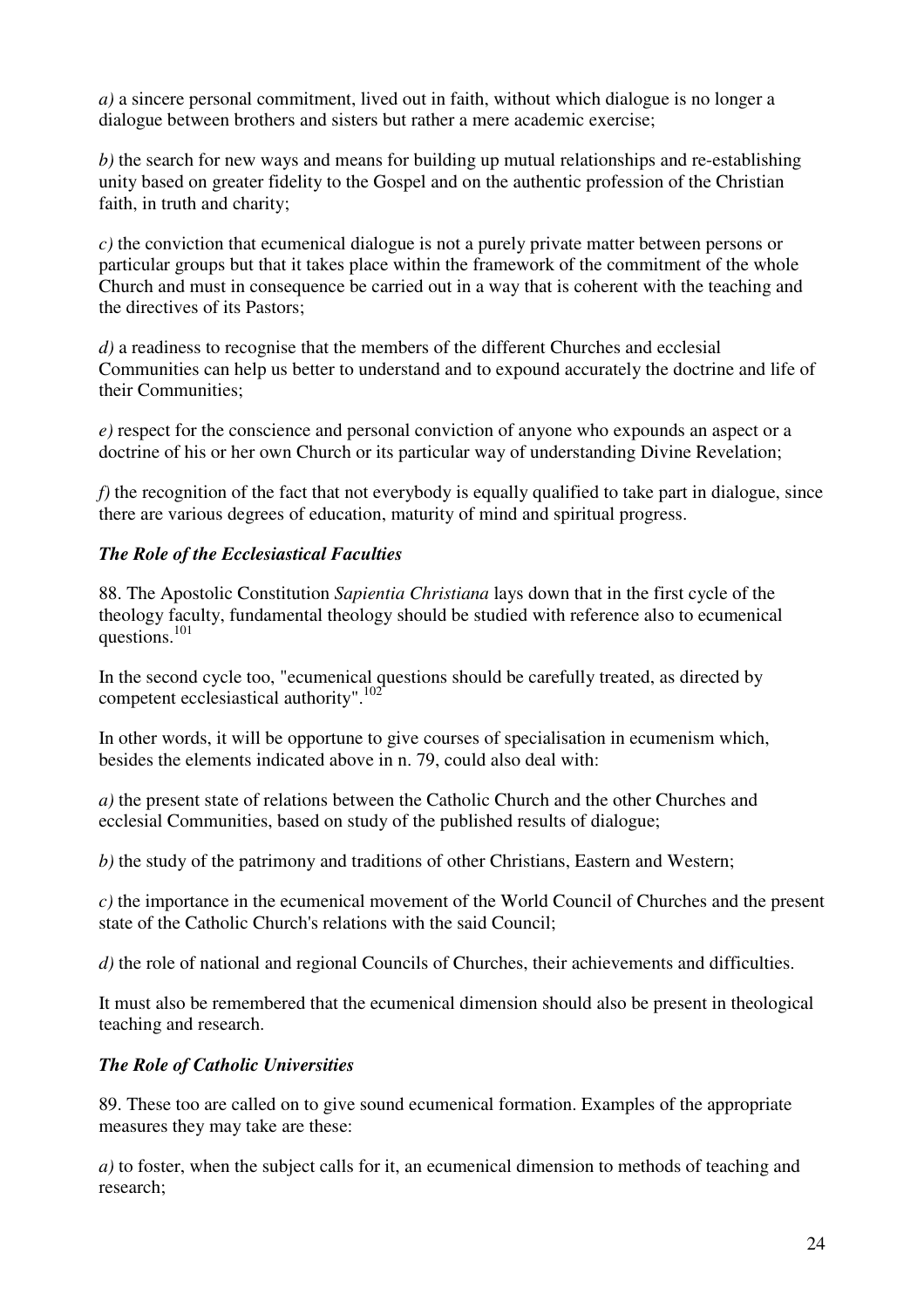*b)* to organise discussions and study days on ecumenical questions;

*c)* to organise conferences and meetings for joint study, work and social activity, setting aside time for enquiry into Christian principles of social action and the means of putting them into practice. These occasions, whether involving only Catholics or bringing together Catholics and other Christians, should promote cooperation as far as possible with other advanced institutes in the area;

*d)* space could be given in university journals and reviews to reports on ecumenical events, and also to deeper ecumenical studies, with preference given to comments on the documents resulting from inter-church dialogue;

*e)* in academic halls of residence there is very much to recommend good relations between Catholics and other Christian students. With suitable guidance, they can learn, through these relations, to live together in a deeper ecumenical spirit and be faithful witnesses of their Christian faith;

*f*) it is important to give emphasis to prayer for unity, not only during the Week of Prayer for this purpose but also at other times during the year. Depending on circumstances of place and persons, and in conformity with the existing rules about shared worship, joint retreats under the guidance of a spiritual master, may also be envisaged;

*g)* there is a wide field of common witness in social or welfare works. Students should be trained and encouraged in this—not only theology students, but also those of other faculties, such as law, sociology and political science. By their contribution these students will help to promote and realise such initiatives;

*h)* chaplains, student counsellors and professors will have a particular concern to carry out their tasks in an ecumenical spirit, especially by organising some of the initiatives indicated above. This obligation demands from them a deep knowledge of the doctrine of the Church, an adequate competence in academic subjects, unfailing prudence and a balanced attitude: all these qualities should enable them to help their students to harmonise their own life of faith with openness to others.

# *The Role of Specialised Ecumenical Institutes*

90. To carry out its ecumenical task the Church needs a good number of experts in this matter clerics, religious, lay men and women. These are necessary even in regions where Catholics are in the majority.

*a)* This calls for specialised institutes equipped with:

— adequate documentation on ecumenism, especially on existing dialogues and future programmes;

— and a staff of well-prepared and capable teachers both of Catholic doctrine and ecumenism.

*b)* These institutes should carry on ecumenical research in cooperation, as far as possible, with experts from other Christian traditions and their faithful; they should organise ecumenical meetings, such as conferences and congresses; and keep in touch with national ecumenical commissions and with the Pontifical Council for Promoting Christian Unity so as to be well informed and up to date with what is going on in interconfessional dialogue and with the progress accomplished.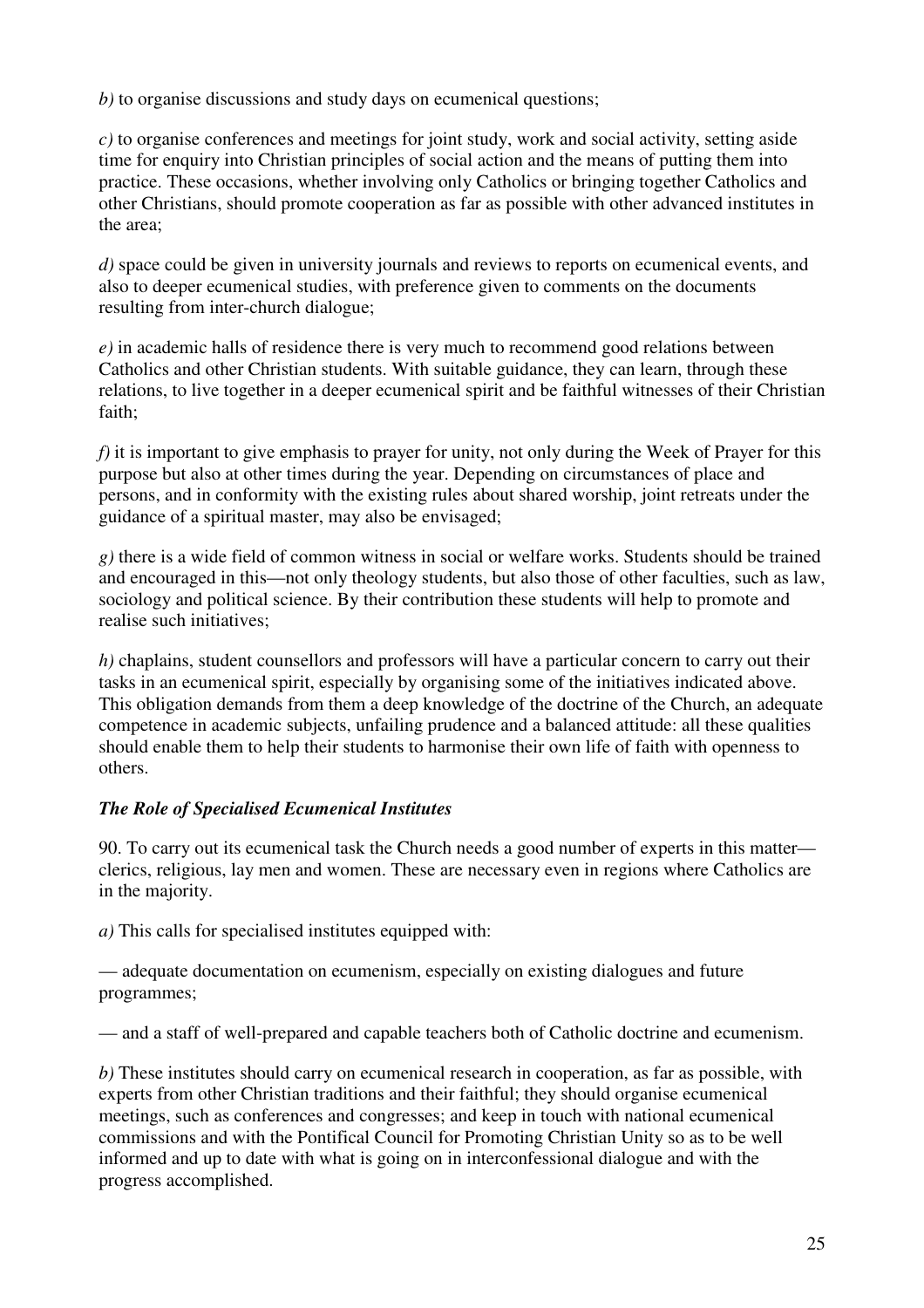*c)* Experts trained this way will supply personnel for the ecumenical task in order to promote the ecumenical movement in the Catholic Church, whether as members and directors of the responsible diocesan, national or international organisms, or as teachers of ecumenical subjects in institutes or ecclesiastical centres or as promoters of a genuine ecumenical spirit and action in their own surroundings.

# **D. PERMANENT FORMATION**

91. Doctrinal formation and learning experience are not limited to the period of formation, but ask for a continuous "aggiornamento" of the ordained ministers and pastoral workers, in view of the continual evolution within the ecumenical movement.

Bishops and religious superiors, when organising pastoral renewal programmes for clergy through meetings, conferences, retreats, days of recollection or study of pastoral problems should give careful attention to ecumenism along the following lines:

*a)* Systematic instruction of priests, religious, deacons and laity on the present state of the ecumenical movement, so that they may be able to introduce the ecumenical viewpoint into preaching, catechesis, prayer and Christian life in general. If it seems suitable and possible, it would be good to invite a minister of another Church to expound its tradition or speak on pastoral problems which are often common to all.

*b)* Where opportunity offers, and with the consent of the diocesan Bishop, Catholic clergy and those with pastoral responsibility in the diocese could take part in interconfessional meetings aimed at improving reciprocal relationships and at trying to resolve pastoral problems together. To give concrete form to these initiatives it might be useful to create local and regional clergy councils or associations, etc., or to join similar already existing societies.

*c)* Theology faculties and institutes of higher learning, as well as seminaries and other institutes of formation, can contribute to permanent formation, either by arranging courses for those involved in pastoral work, or by providing teachers or subsidies for the disciplines and courses organised by others.

*d)* Very useful also are the following: accurate information through the media of the local Church and, if possible, through the secular media; exchange of information with the media services of other Churches and ecclesial Communities; a permanent and systematic relationship with the diocesan and national ecumenical commission which will ensure precise and up to date documentation on ecumenical developments to all Catholics working in the field.

*e)* Full use should be made of the various kinds of spiritual meetings to explore those elements of spirituality which are held in common, as well as those which are particular. These meetings provide an opportunity to reflect on unity and to pray for the reconciliation of all Christians. The participation of members of different Churches and ecclesial Communities at such meetings can help to foster mutual understanding and the growth of spiritual communion.

*f)* Finally, it is desirable that an evaluation of ecumenical activity be made periodically.

# **IV. COMMUNION IN LIFE AND SPIRITUAL ACTIVITY AMONG THE BAPTIZED**

# **A. THE SACRAMENT OF BAPTISM**

92. By the sacrament of baptism a person is truly incorporated into Christ and into his Church and is reborn to a sharing of the divine life.<sup>103</sup> Baptism, therefore, constitutes the sacramental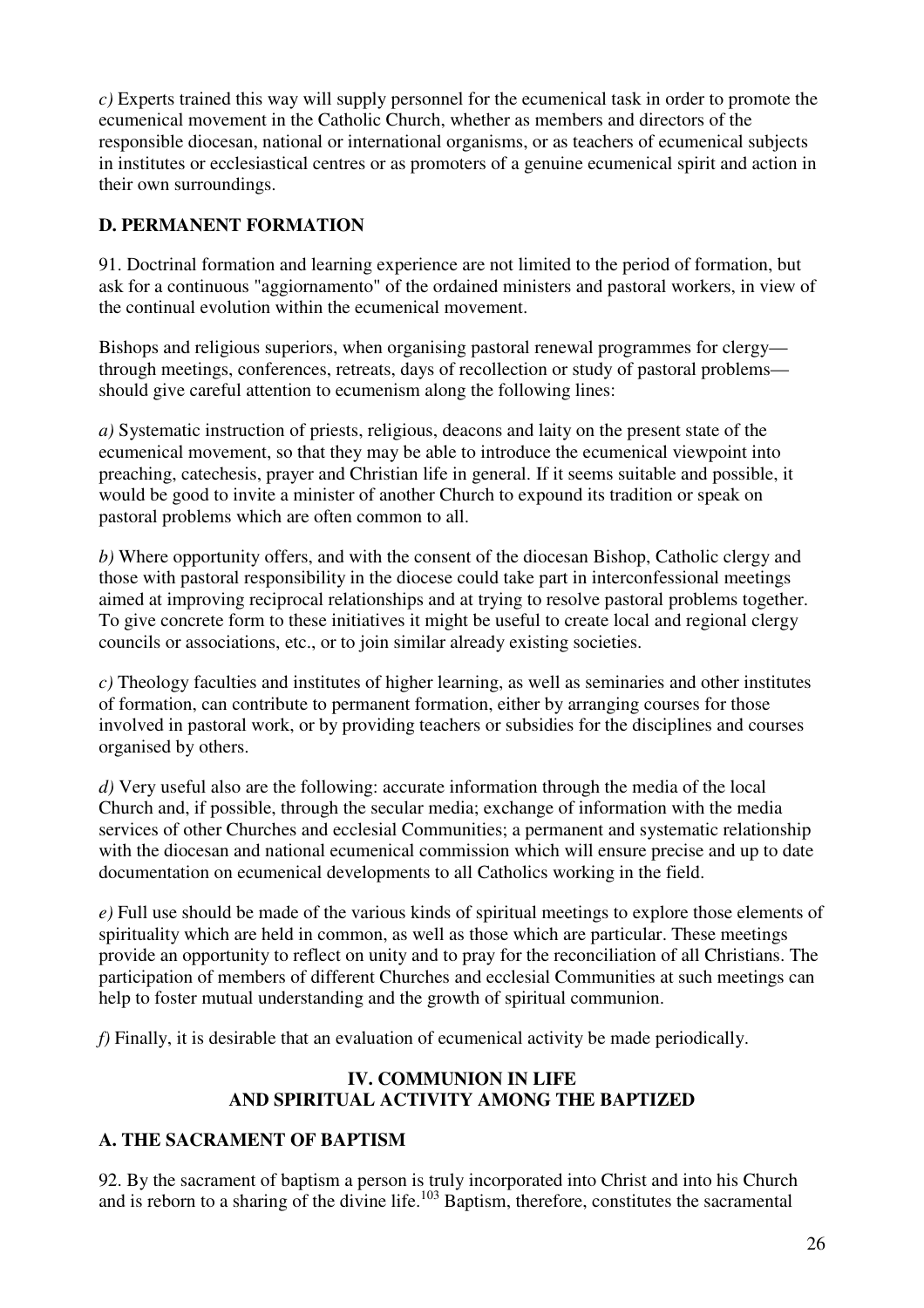bond of unity existing among all who through it are reborn. Baptism, of itself, is the beginning, for it is directed towards the acquiring of fullness of life in Christ. It is thus ordered to the profession of faith, to the full integration into the economy of salvation, and to Eucharistic communion.<sup>104</sup> Instituted by the Lord himself, baptism, by which one participates in the mystery of his death and resurrection, involves conversion, faith, the remission of sin, and the gift of grace.

93. Baptism is conferred with water and with a formula which clearly indicates that baptism is done in the name of the Father, Son and Holy Spirit. It is therefore of the utmost importance for all the disciples of Christ that baptism be administered in this manner by all and that the various Churches and ecclesial Communities arrive as closely as possible at an agreement about its significance and valid celebration.

94. It is strongly recommended that the dialogue concerning both the significance and the valid celebration of baptism take place between Catholic authorities and those of other Churches and ecclesial Communities at the diocesan or Episcopal Conference levels. Thus it should be possible to arrive at common statements through which they express mutual recognition of baptisms as well as procedures for considering cases in which a doubt may arise as to the validity of a particular baptism.

95. In arriving at these expressions of common agreement, the following points should be kept in mind:

*a*) Baptism by immersion, or by pouring, together with the Trinitarian formula is, of itself, valid. Therefore, if the rituals, liturgical books or established customs of a Church or ecclesial Community prescribe either of these ways of baptism, the sacrament is to be considered valid unless there are serious reasons for doubting that the minister has observed the regulations of his/her own Community or Church.

*b*) The minister's insufficient faith concerning baptism never of itself makes baptism invalid. Sufficient intention in a minister who baptises is to be presumed, unless there is serious ground for doubting that the minister intended to do what the Church does.

*c*) Wherever doubts arise about whether, or how water was used,105 respect for the sacrament and deference towards these ecclesial Communities require that serious investigation of the practice of the Community concerned be made before any judgment is passed on the validity of its baptism.

96. According to the local situation and as occasion may arise, Catholics may, in common celebration with other Christians, commemorate the baptism which unites them, by renewing the engagement to undertake a full Christian life which they have assumed in the promises of their baptism, and by pledging to cooperate with the grace of the Holy Spirit in striving to heal the divisions which exist among Christians.

97. While by baptism a person is incorporated into Christ and his Church, this is only done in practice in a given Church or ecclesial Community. Baptism, therefore, may not be conferred jointly by two ministers belonging to different Churches or ecclesial Communities. Moreover, according to Catholic liturgical and theological tradition, baptism is celebrated by just one celebrant. For pastoral reasons, in particular circumstances the local Ordinary may sometimes permit, however, that a minister of another Church or ecclesial Community take part in the celebration by reading a lesson, offering a prayer, etc. Reciprocity is possible only if a baptism celebrated in another Community does not conflict with Catholic principles or discipline.<sup>106</sup>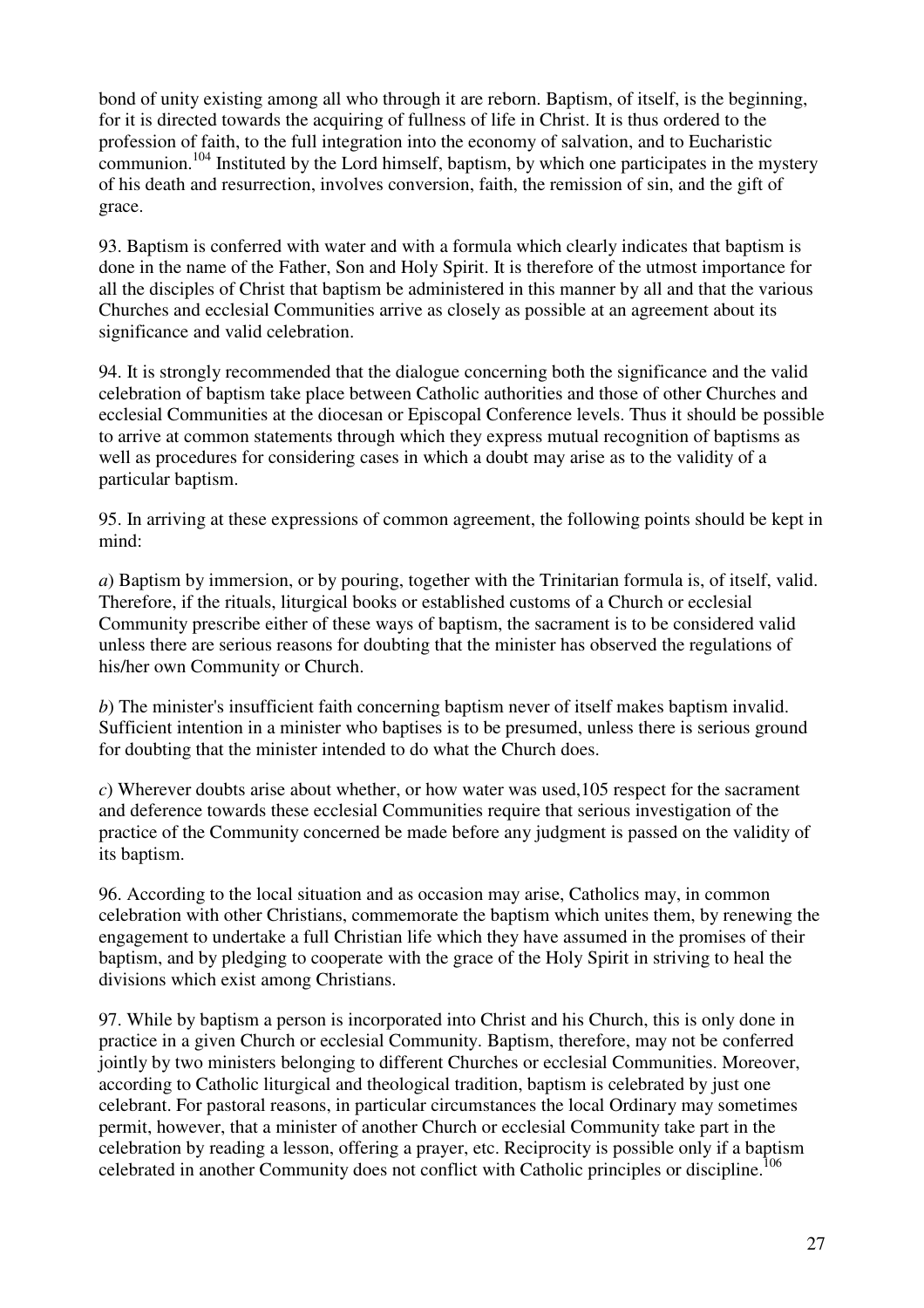98. It is the Catholic understanding that godparents, in a liturgical and canonical sense, should themselves be members of the Church or ecclesial Community in which the baptism is being celebrated. They do not merely undertake a responsibility for the Christian education of the person being baptised (or confirmed) as a relation or friend; they are also there as representatives of a community of faith, standing as guarantees of the candidate's faith and desire for ecclesial communion.

*a*) However, based on the common baptism and because of ties of blood or friendship, a baptised person who belongs to another ecclesial Community may be admitted as a witness to the baptism, but only together with a Catholic godparent.<sup>107</sup> A Catholic may do the same for a person being baptised in another ecclesial Community.

*b*) Because of the close communion between the Catholic Church and the Eastern Orthodox Churches, it is permissible for a just cause for an Eastern faithful to act as godparent; together with a Catholic godparent, at the baptism of a Catholic infant or adult, so long as there is provision for the Catholic education of the person being baptised, and it is clear that the godparent is a suitable one.

A Catholic is not forbidden to stand as godparent in an Eastern Orthodox Church, if he/she is so invited. In this case, the duty of providing for the Christian education binds in the first place the godparent who belongs to the Church in which the child is baptized.<sup>108</sup>

99. Every Christian has the right for conscientious religious reasons, freely to decide to come into full Catholic communion.<sup>109</sup> The work of preparing the reception of an individual who wishes to be received into full communion with the Catholic Church is of its nature distinct from ecumenical activity.<sup>110</sup> The Rite of Christian Initiation of Adults provides a formula for receiving such persons into full Catholic communion. However, in such cases, as well as in cases of mixed marriages, the Catholic authority may consider it necessary to inquire as to whether the baptism already received was validly celebrated. The following recommendations should be observed in carrying out this inquiry.

*a*) There is no doubt about the validity of baptism as conferred in the various Eastern Churches. It is enough to establish the fact of the baptism. In these Churches the sacrament of confirmation (chrismation) is properly administered by the priest at the same time as baptism. There it often happens that no mention is made of confirmation in the canonical testimony of baptism. This does not give grounds for doubting that this sacrament was also conferred.

*b*) With regard to Christians from other Churches and ecclesial Communities, before considering the validity of baptism of an individual Christian, one should determine whether an agreement on baptism (as mentioned above, n. 94) has been made by the Churches and ecclesial Communities of the regions or localities involved and whether baptism has in fact been administered according to this agreement. It should be noted, however, that the absence of a formal agreement about baptism should not automatically lead to doubt about the validity of baptism.

*c*) With regard to these Christians, where an official ecclesiastical attestation has been given, there is no reason for doubting the validity of the baptism conferred in their Churches and ecclesial Communities unless, in a particular case, an examination clearly shows that a serious reason exists for having a doubt about one of the following: the matter and form and words used in the conferral of baptism, the intention of an adult baptised or the minister of the baptism. $111$ 

*d*) If, even after careful investigation, a serious doubt persists about the proper administration of the baptism and it is judged necessary to baptise conditionally, the Catholic minister should show proper regard for the doctrine that baptism may be conferred only once by explaining to the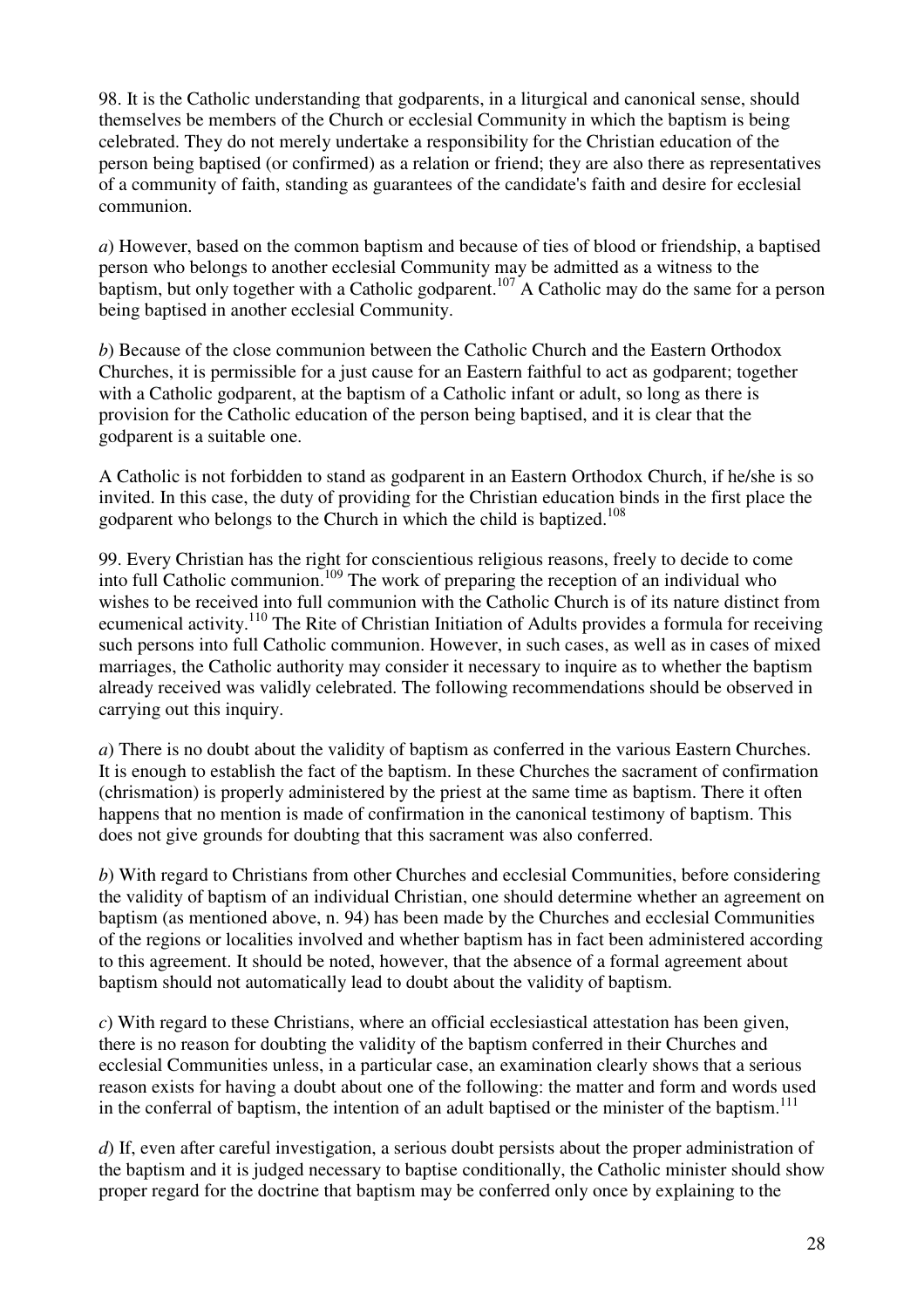person involved, both why in this case he is baptising conditionally and what is the significance of the rite of conditional baptism. Furthermore, the rite of conditional baptism is to be carried out in private and not in public. $112$ 

*e*) It is desirable that Synods of Eastern Catholic Churches and Episcopal Conferences issue guidelines for the reception into full communion of Christians baptised into other Churches and ecclesial Communities. Account is to be taken of the fact that they are not catechumens and of the degree of knowledge and practice of the Christian faith which they may have.

100. According to the Rite of Christian Initiation of Adults, those adhering to Christ for the first time are normally baptised during the Paschal Vigil. Where the celebration of this Rite includes the reception into full communion of those already baptised, a clear distinction must be made between them and those who are not yet baptised.

101. In the present state of our relations with the ecclesial Communities of the Reformation of the 16th century, we have not yet reached agreement about the significance or sacramental nature or even of the administration of the sacrament of Confirmation. Therefore, under present circumstances, persons entering into full communion with the Catholic Church from one of these Communities are to receive the sacrament of Confirmation according to the doctrine and rite of the Catholic Church before being admitted to Eucharistic communion.

# **B. SHARING SPIRITUAL ACTIVITIES AND RESOURCES**

## *General Principles*

102. Christians may be encouraged to share in spiritual activities and resources, i.e., to share that spiritual heritage they have in common in a manner and to a degree appropriate to their present divided state.<sup>113</sup>

103. The term "sharing in spiritual activities and resources" covers such things as prayer offered in common, sharing in liturgical worship in the strict sense, as described below in n. 116, as well as common use of sacred places and of all necessary objects.

104. The principles which should direct this spiritual sharing are the following:

*a*) In spite of the serious difficulties which prevent full ecclesial communion, it is clear that all those who by baptism are incorporated into Christ share many elements of the Christian life. There thus exists a real, even if imperfect, communion among Christians which can be expressed in many ways, including sharing in prayer and liturgical worship,114 as will be indicated in the paragraph which follows.

*b*) According to Catholic faith, the Catholic Church has been endowed with the whole of revealed truth and all the means of salvation as a gift which cannot be lost.<sup>115</sup> Nevertheless, among the elements and gifts which belong to the Catholic Church (e.g.; the written Word of God, the life of grace, faith, hope and charity etc.) many can exist outside its visible limits. The Churches and ecclesial Communities not in full communion with the Catholic Church have by no means been deprived of significance and value in the mystery of salvation, for the Spirit of Christ has not refrained from using them as means of salvation.<sup>116</sup> In ways that vary according to the condition of each Church or ecclesial Community, their celebrations are able to nourish the life of grace in their members who participate in them and provide access to the communion of salvation<sup>117</sup>

*c*) The sharing of spiritual activities and resources, therefore, must reflect this double fact: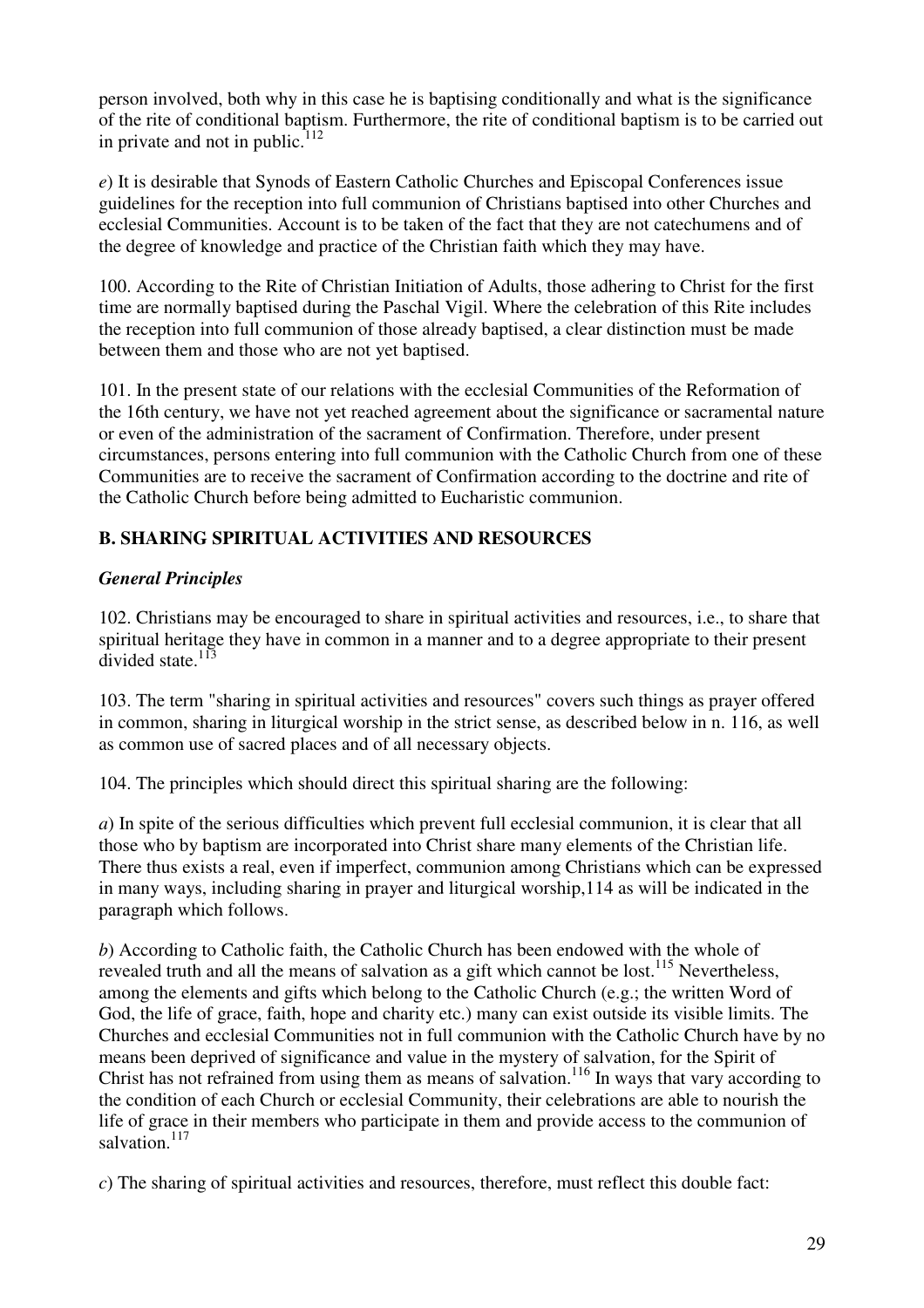1) the real communion in the life of the Spirit which already exists among Christians and is expressed in their prayer and liturgical worship;

2) the incomplete character of this communion because of differences of faith and understanding which are incompatible with an unrestricted mutual sharing of spiritual endowments.

*d*) Fidelity to this complex reality makes it necessary to establish norms for spiritual sharing which take into account the diverse ecclesial situations of the Churches and ecclesial Communities involved, so that, as Christians esteem and rejoice in the spiritual riches they have in common, they are also made more aware of the necessity of overcoming the separations which still exist.

*e*) Since Eucharistic concelebration is a visible manifestation of full communion in faith, worship and community life of the Catholic Church, expressed by ministers of that Church, it is not permitted to concelebrate the Eucharist with ministers of other Churches or ecclesial Communities. $118$ 

105. There should be a certain "reciprocity" since sharing in spiritual activities and resources, even with defined limits, is a contribution, in a spirit of mutual good will and charity, to the growth of harmony among Christians.

106. It is recommended that consultations on this sharing take place between appropriate Catholic authorities and those of other Communions to seek out the possibilities for lawful reciprocity according to the doctrine and traditions of different Communities.

107. Catholics ought to show a sincere respect for the liturgical and sacramental discipline of other Churches and ecclesial Communities and these in their turn are asked to show the same respect for Catholic discipline. One of the objectives of the consultation mentioned above should be a greater mutual understanding of each other's discipline and even an agreement on how to manage a situation in which the discipline of one Church calls into question or conflicts with the discipline of another.

# *Prayer in Common*

108. Where appropriate, Catholics should be encouraged, in accordance with the Church's norms, to join in prayer with Christians of other Churches and ecclesial Communities. Such prayers in common are certainly a very effective means of petitioning for the grace of unity, and they are a genuine expression of the ties which still bind Catholics to these other Christians.<sup>119</sup> Shared prayer is in itself a way to spiritual reconciliation.

109. Prayer in common is recommended for Catholics and other Christians so that together they may put before God the needs and problems they share—e.g., peace, social concerns, mutual charity among people, the dignity of the family, the effects of poverty, hunger and violence, etc. The same may be said of occasions when, according to circumstances, a nation, region or community wishes to make a common act of thanksgiving or petition to God, as on a national holiday, at a time of public disaster or mourning, on a day set aside for remembrance of those who have died for their country, etc. This kind of prayer is also recommended when Christians hold meetings for study or common action.

110. Shared prayer should, however, be particularly concerned with the restoration of Christian unity. It can centre, e.g. on the mystery of the Church and its unity, on baptism as a sacramental bond of unity, or on the renewal of personal and community life as a necessary means to achieving unity. Prayer of this type is particularly recommended during the "Week of Prayer for Christian Unity" or in the period between Ascension and Pentecost.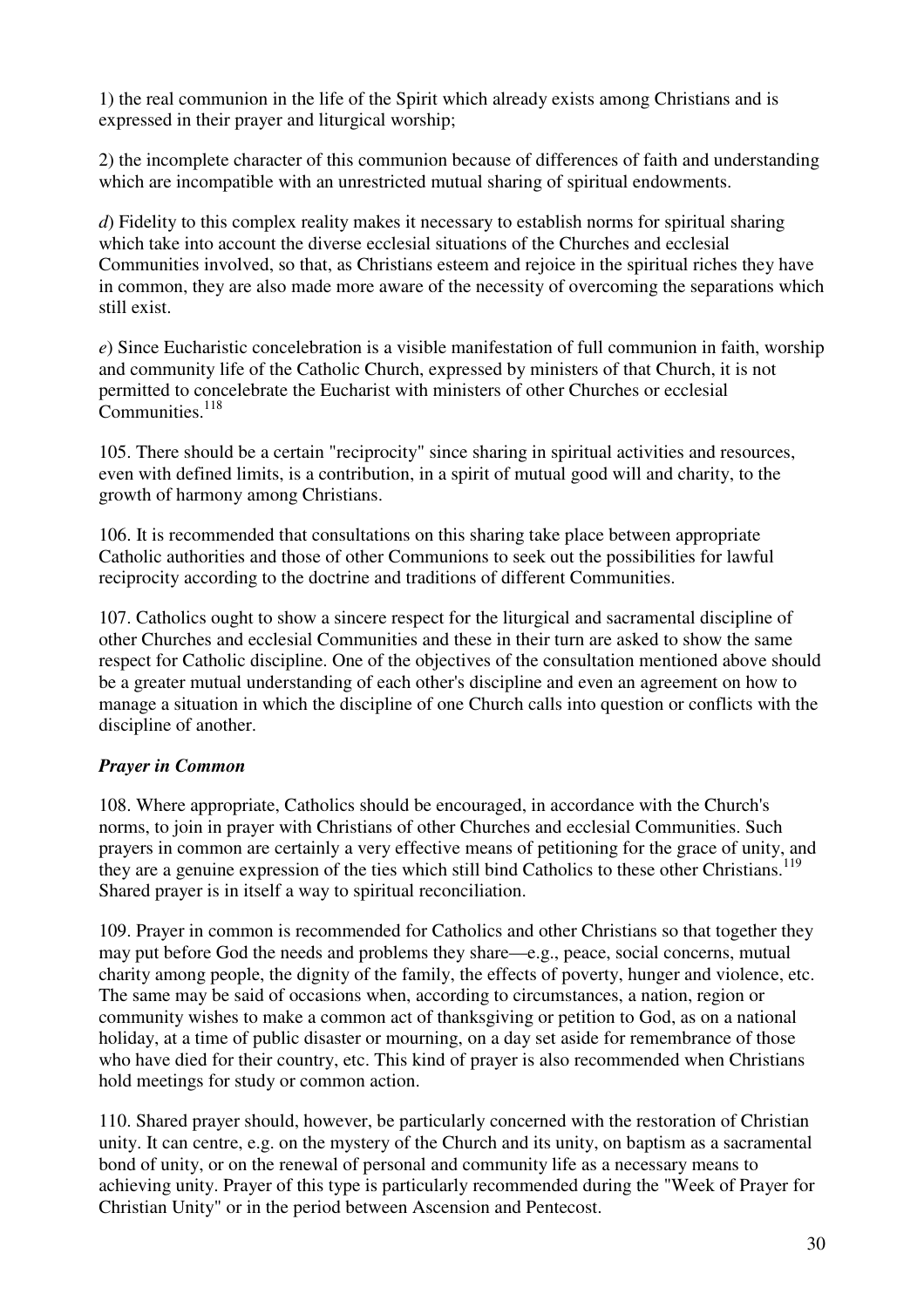111. Representatives of the Churches, ecclesial Communities or other groups concerned should cooperate and prepare together such prayer. They should decide among themselves the way in which each is to take part, choose the themes and select the Scripture readings, hymns and prayers.

*a*) In such a service there is room for any reading, prayer and hymn which manifest the faith or spiritual life shared by all Christian people. There is a place for an exhortation, address or biblical meditation drawing on the common Christian inheritance; and able to promote mutual good will and unity.

*b*) Care should be taken that the versions of Holy Scripture used be acceptable to all and be faithful translations of the original text.

*c*) It is desirable that the structure of these celebrations should take account of the different patterns of community prayer in harmony with the liturgical renewal in many Churches and ecclesial Communities, with particular regard being given to the common heritage of hymns, of texts taken from lectionaries and of liturgical prayers.

*d*) When services are arranged between Catholics and those of an Eastern Church, particular attention should be given to the liturgical discipline of each Church, in accordance with n. 115 below.

112 Although a church building is a place in which a community is normally accustomed to celebrating its own liturgy, the common services mentioned above may be celebrated in the church of one or other of the communities concerned, if that is acceptable to all the participants. Whatever place is used should be agreeable to all, be capable of being properly prepared and be conducive to devotion.

113. Where there is a common agreement among the participants, those who have a function in a ceremony may use the dress proper to their ecclesiastical rank and to the nature of the celebration.

114. Under the direction of those who have proper formation and experience, it may be helpful in certain cases to arrange for spiritual sharing in the form of days of recollection, spiritual exercises, groups for the study and sharing of traditions of spirituality, and more stable associations for a deeper exploration of a common spiritual life. Serious attention must always be given to what has been said concerning the recognition of the real differences of doctrine which exist, as well as to the teaching and discipline of the Catholic Church concerning sacramental sharing.

115. Since the celebration of the Eucharist on the Lord's Day is the foundation and centre of the whole liturgical year,120 Catholics—but those of Eastern Churches according to their own Law121—are obliged to attend Mass on that day and on days of precept.<sup>122</sup> It is not advisable therefore to organise ecumenical services on Sundays, and it must be remembered that even when Catholics participate in ecumenical services or in services of other Churches and ecclesial Communities, the obligation of participating at Mass on these days remains.

## *Sharing in Non-Sacramental Liturgical Worship*

116. By liturgical worship is meant worship carried out according to books, prescriptions and customs of a Church or ecclesial Community, presided over by a minister or delegate of that Church or Community. This liturgical worship may be of a non-sacramental kind, or may be the celebration of one or more of the Christian sacraments. The concern here is non-sacramental worship.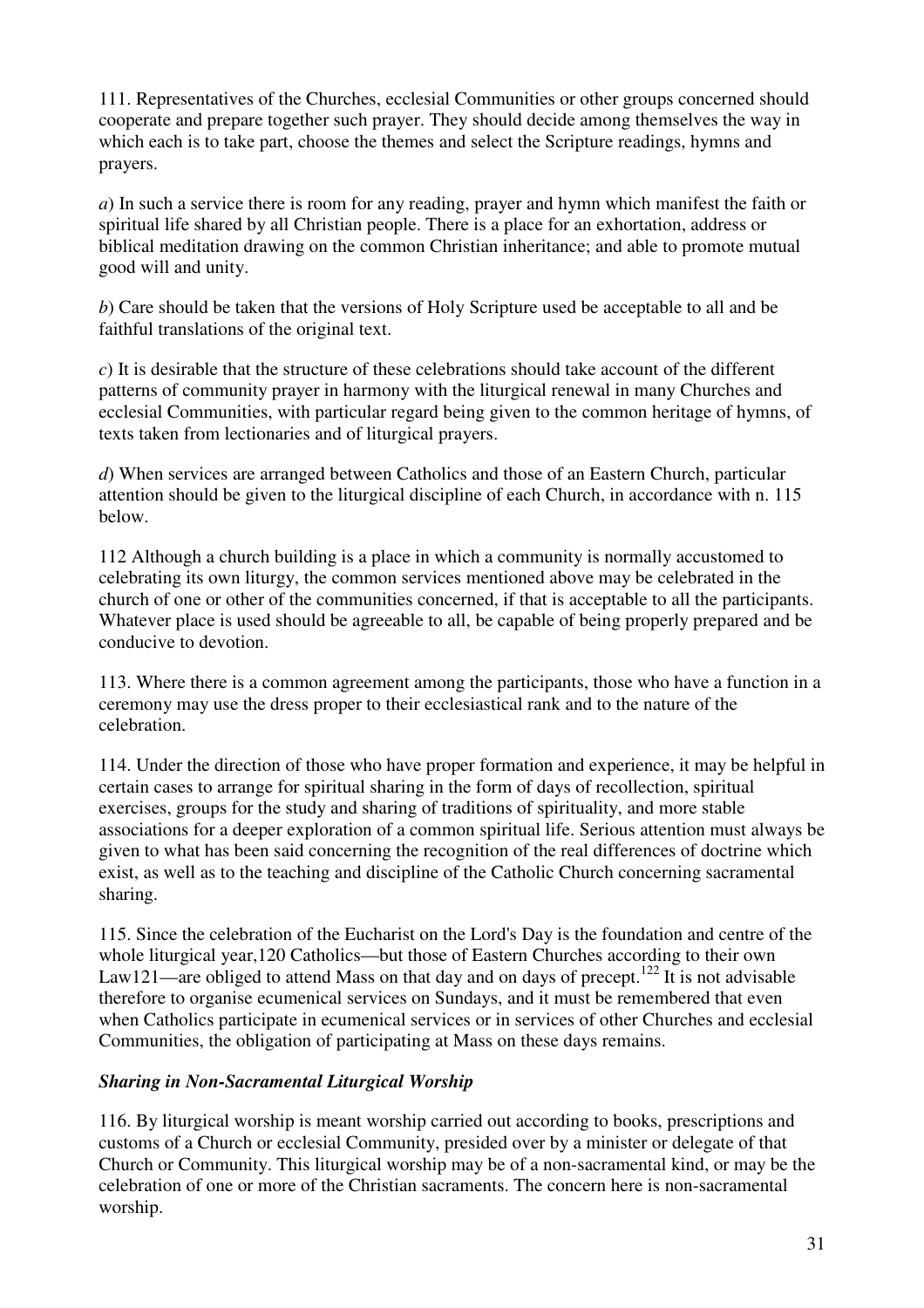117. In some situations, the official prayer of a Church may be preferred to ecumenical services specially prepared for the occasion. Participation in such celebrations as Morning or Evening Prayer, special vigils, etc., will enable people of different liturgical traditions—Catholic, Eastern, Anglican and Protestant—to understand each other's community prayer better and to share more deeply in traditions which often have developed from common roots.

118. In liturgical celebrations taking place in other Churches and ecclesial Communities, Catholics are encouraged to take part in the psalms, responses, hymns and common actions of the Church in which they are guests. If invited by their hosts, they may read a lesson or preach.

119. Regarding assistance at liturgical worship of this type, there should be a meticulous regard for the sensibilities of the clergy and people of all the Christian Communities concerned, as well as for local customs which may vary according to time, place, persons and circumstances. In a Catholic liturgical celebration, ministers of other Churches and ecclesial Communities may have the place and liturgical honours proper to their rank and their role, if this is judged desirable. Catholic clergy invited to be present at a celebration of another Church or ecclesial Community may wear the appropriate dress or insignia of their ecclesiastical office, if it is agreeable to their hosts.

120. In the prudent judgment of the local Ordinary, the funeral rites of the Catholic Church may be granted to members of a non-Catholic Church or ecclesial Community, unless it is evidently contrary to their will and provided that their own minister is unavailable,123 and that the general provisions of Canon Law do not forbid it.<sup>124</sup>

121. Blessings ordinarily given for the benefit of Catholics may also be given to other Christians who request them, according to the nature and object of the blessing. Public prayer for other Christians, living or dead, and for the needs and intentions of other Churches and ecclesial Communities and their spiritual heads may be offered during the litanies and other invocations of a liturgical service, but not during the Eucharistic Anaphora. Ancient Christian liturgical and ecclesiological tradition permits the specific mention in the Eucharistic Anaphora only of the names of persons who are in full communion with the Church celebrating the Eucharist.

## *Sharing in Sacramental Life, especially the Eucharist*

## *a) Sharing in Sacramental Life with members of the various Eastern Churches*

122. Between the Catholic Church and the Eastern Churches not in full communion with it, there is still a very close communion in matters of faith.<sup>125</sup> Moreover, "through the celebration of the Eucharist of the Lord in each of these Churches, the Church of God is built up and grows in stature" and "although separated from us, these Churches still possess true sacraments, above all—by apostolic succession—the priesthood and the Eucharist...".<sup>126</sup> This offers ecclesiological and sacramental grounds, according to the understanding of the Catholic Church, for allowing and even encouraging some sharing in liturgical worship, even of the Eucharist, with these Churches, "given suitable circumstances and the approval of church authorities".<sup>127</sup> It is recognised, however, that Eastern Churches, on the basis of their own ecclesiological understanding, may have more restrictive disciplines in this matter, which others should respect. Pastors should carefully instruct the faithful so that they will be clearly aware of the proper reasons for this kind of sharing in liturgical worship and of the variety of discipline which may exist in this connection.

123. Whenever necessity requires or a genuine spiritual advantage suggests, and provided that the danger of error or indifferentism is avoided, it is lawful for any Catholic for whom it is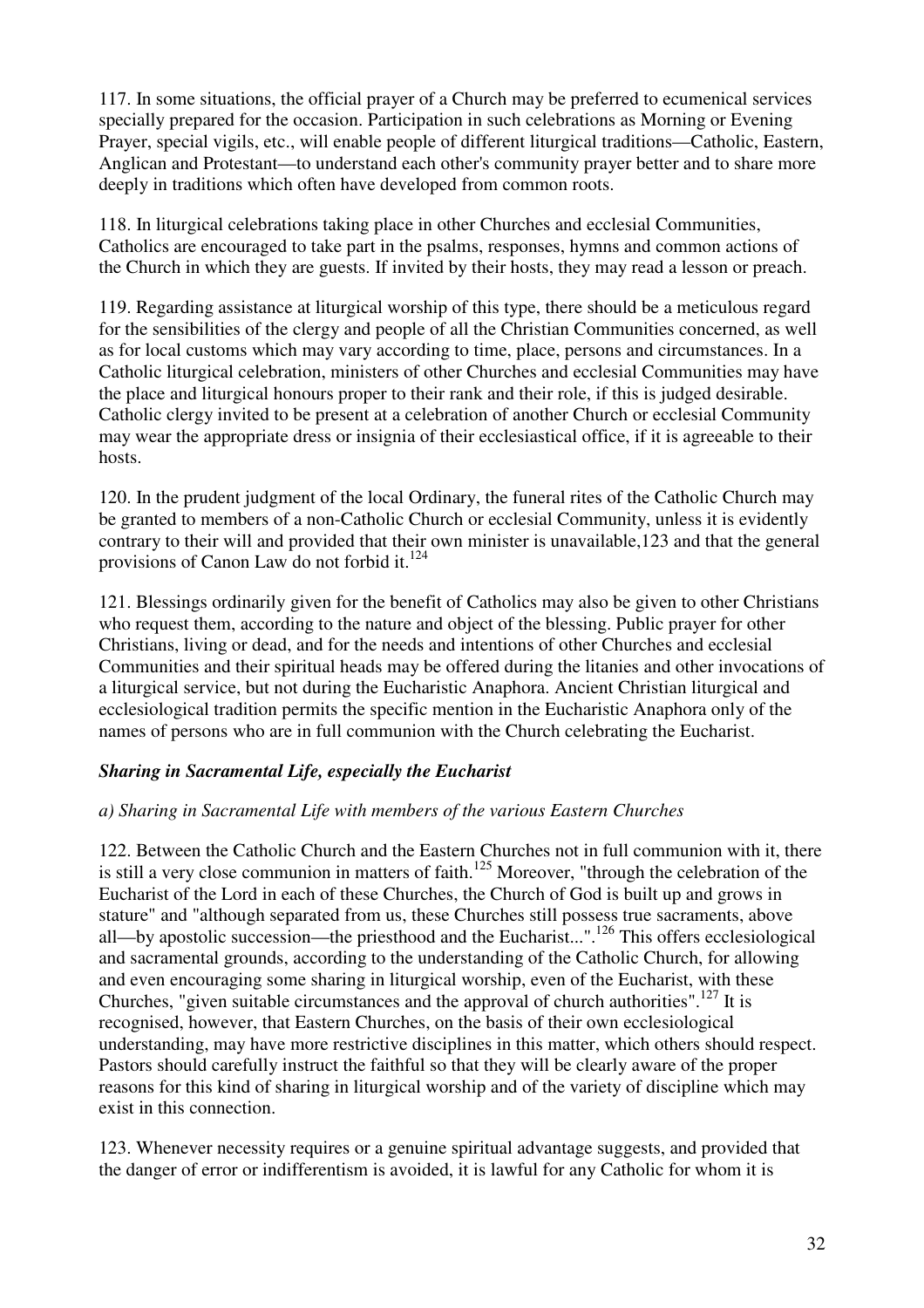physically or morally impossible to approach a Catholic minister, to receive the sacraments of penance, Eucharist and anointing of the sick from a minister of an Eastern Church.<sup>128</sup>

124. Since practice differs between Catholics and Eastern Christians in the matter of frequent communion, confession before communion and the Eucharistic fast, care must be taken to avoid scandal and suspicion among Eastern Christians through Catholics not following the Eastern usage. A Catholic who legitimately wishes to communicate with Eastern Christians must respect the Eastern discipline as much as possible and refrain from communicating if that Church restricts sacramental communion to its own members to the exclusion of others.

125. Catholic ministers may lawfully administer the sacraments of penance, Eucharist and the anointing of the sick to members of the Eastern Churches, who ask for these sacraments of their own free will and are properly disposed.

In these particular cases also, due consideration should be given to the discipline of the Eastern Churches for their own faithful and any suggestion of proselytism should be avoided.<sup>129</sup>

126. Catholics may read lessons at a sacramental liturgical celebration in the Eastern Churches if they are invited to do so. An Eastern Christian may be invited to read the lessons at similar services in Catholic churches.

127. A Catholic minister may be present and take part in the celebration of a marriage being properly celebrated between Eastern Christians or between a Catholic and an Eastern Christian in the Eastern church, if invited to do so by the Eastern Church authority and if it is in accord with the norms given below concerning mixed marriages, where they apply.

128. A member of an Eastern Church may act as bridesmaid or best man at a wedding in a Catholic church; a Catholic also may be bridesmaid or best man at a marriage properly celebrated in an Eastern church. In all cases this practice must conform to the general discipline of both Churches regarding the requirements for participating in such marriages.

## *b) Sharing Sacramental Life with Christians of Other Churches and Ecclesial Communities*

129. A sacrament is an act of Christ and of the Church through the Spirit.<sup>130</sup> Its celebration in a concrete community is the sign of the reality of its unity in faith, worship and community life. As well as being signs, sacraments—most specially the Eucharist—are sources of the unity of the Christian community and of spiritual life, and are means for building them up. Thus Eucharistic communion is inseparably linked to full ecclesial communion and its visible expression.

At the same time, the Catholic Church teaches that by baptism members of other Churches and ecclesial Communities are brought into a real, even if imperfect communion, with the Catholic Church 131 and that "baptism, which constitutes the sacramental bond of unity existing among all who through it are reborn... is wholly directed toward the acquiring of fullness of life in Christ".<sup>132</sup> The Eucharist is, for the baptised, a spiritual food which enables them to overcome sin and to live the very life of Christ, to be incorporated more profoundly in Him and share more intensely in the whole economy of the Mystery of Christ.

It is in the light of these two basic principles, which must always be taken into account together, that in general the Catholic Church permits access to its Eucharistic communion and to the sacraments of penance and anointing of the sick, only to those who share its oneness in faith, worship and ecclesial life.<sup>133</sup> For the same reasons, it also recognises that in certain circumstances, by way of exception, and under certain conditions, access to these sacraments may be permitted, or even commended, for Christians of other Churches and ecclesial Communities.<sup>134</sup>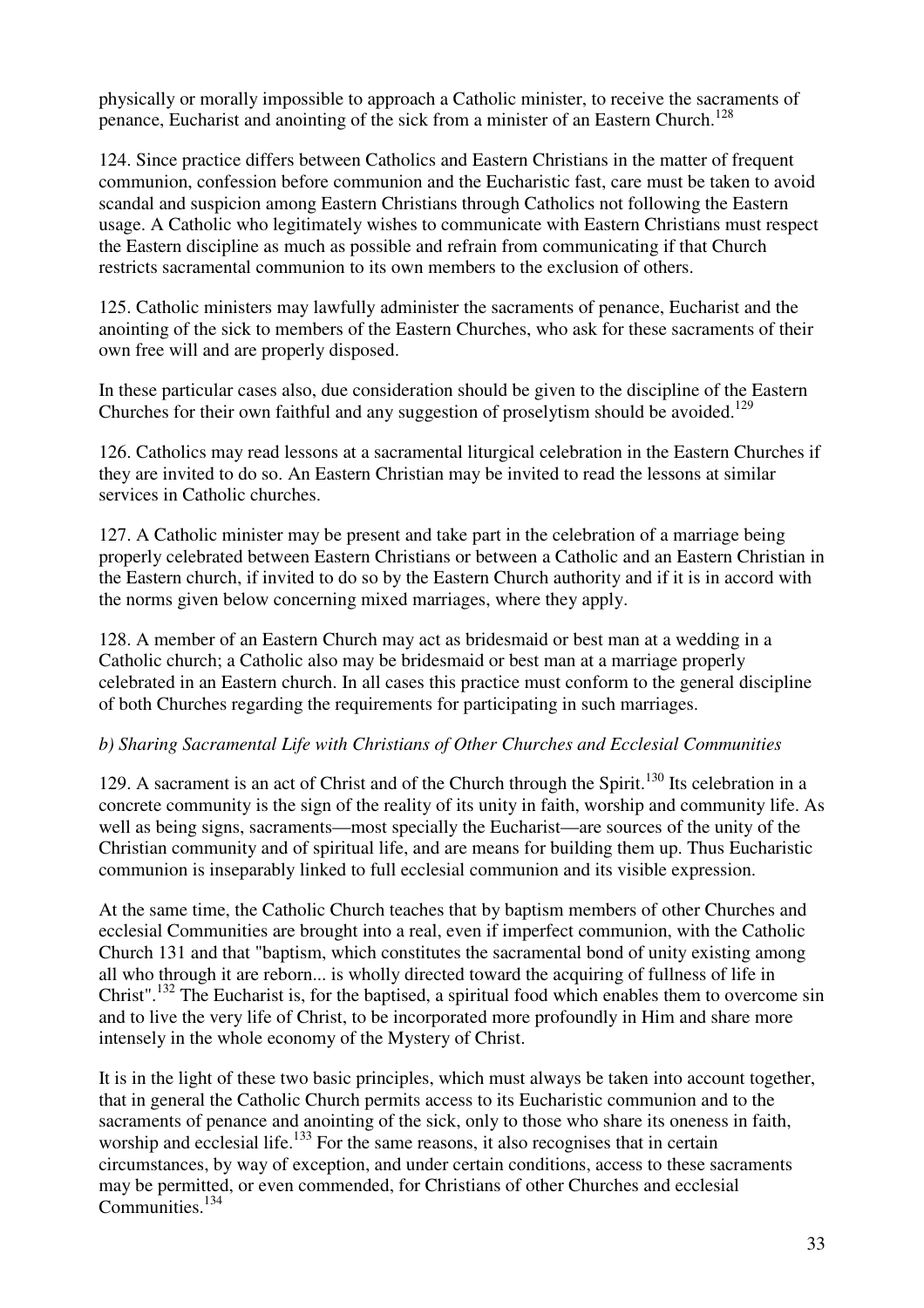130. In case of danger of death, Catholic ministers may administer these sacraments when the conditions given below (n. 131) are present. In other cases, it is strongly recommended that the diocesan Bishop, taking into account any norms which may have been established for this matter by the Episcopal Conference or by the Synods of Eastern Catholic Churches, establish general norms for judging situations of grave and pressing need and for verifying the conditions mentioned below (n. 131).<sup>135</sup> In accord with Canon Law,136 these general norms are to be established only after consultation with at least the local competent authority of the other interested Church or ecclesial Community. Catholic ministers will judge individual cases and administer these sacraments only in accord with these established norms, where they exist. Otherwise they will judge according to the norms of this Directory.

131. The conditions under which a Catholic minister may administer the sacraments of the Eucharist, of penance and of the anointing of the sick to a baptised person who may be found in the circumstances given above (n. 130) are that the person be unable to have recourse for the sacrament desired to a minister of his or her own Church or ecclesial Community, ask for the sacrament of his or her own initiative, manifest Catholic faith in this sacrament and be properly disposed. $137$ 

132. On the basis of the Catholic doctrine concerning the sacraments and their validity, a Catholic who finds himself or herself in the circumstances mentioned above (nn. 130 and 131) may ask for these sacraments only from a minister in whose Church these sacraments are valid or from one who is known to be validly ordained according to the Catholic teaching on ordination.

133. The reading of Scripture during a Eucharistic celebration in the Catholic Church is to be done by members of that Church. On exceptional occasions and for a just cause, the Bishop of the diocese may permit a member of another Church or ecclesial Community to take on the task of reader.

134. In the Catholic Eucharistic Liturgy, the homily which forms part of the liturgy itself is reserved to the priest or deacon, since it is the presentation of the mysteries of faith and the norms of Christian living in accordance with Catholic teaching and tradition.<sup>138</sup>

135. For the reading of Scripture and preaching during other than Eucharistic celebrations, the norms given above (n. 118) are to be applied.

136. Members of other Churches or ecclesial Communities may be witnesses at the celebration of marriage in a Catholic church. Catholics may also be witnesses at marriages which are celebrated in other Churches or ecclesial Communities.

# *Sharing Other Resources for Spiritual Life and Activity*

137. Catholic churches are consecrated or blessed buildings which have an important theological and liturgical significance for the Catholic community. They are therefore generally reserved for Catholic worship. However, if priests, ministers or communities not in full communion with the Catholic Church do not have a place or the liturgical objects necessary for celebrating worthily their religious ceremonies, the diocesan Bishop may allow them the use of a church or a Catholic building and also lend them what may be necessary for their services. Under similar circumstances, permission may be given to them for interment or for the celebration of services at Catholic cemeteries.

138. Because of developments in society, the rapid growth of population and urbanisation, and for financial motives, where there is a good ecumenical relationship and understanding between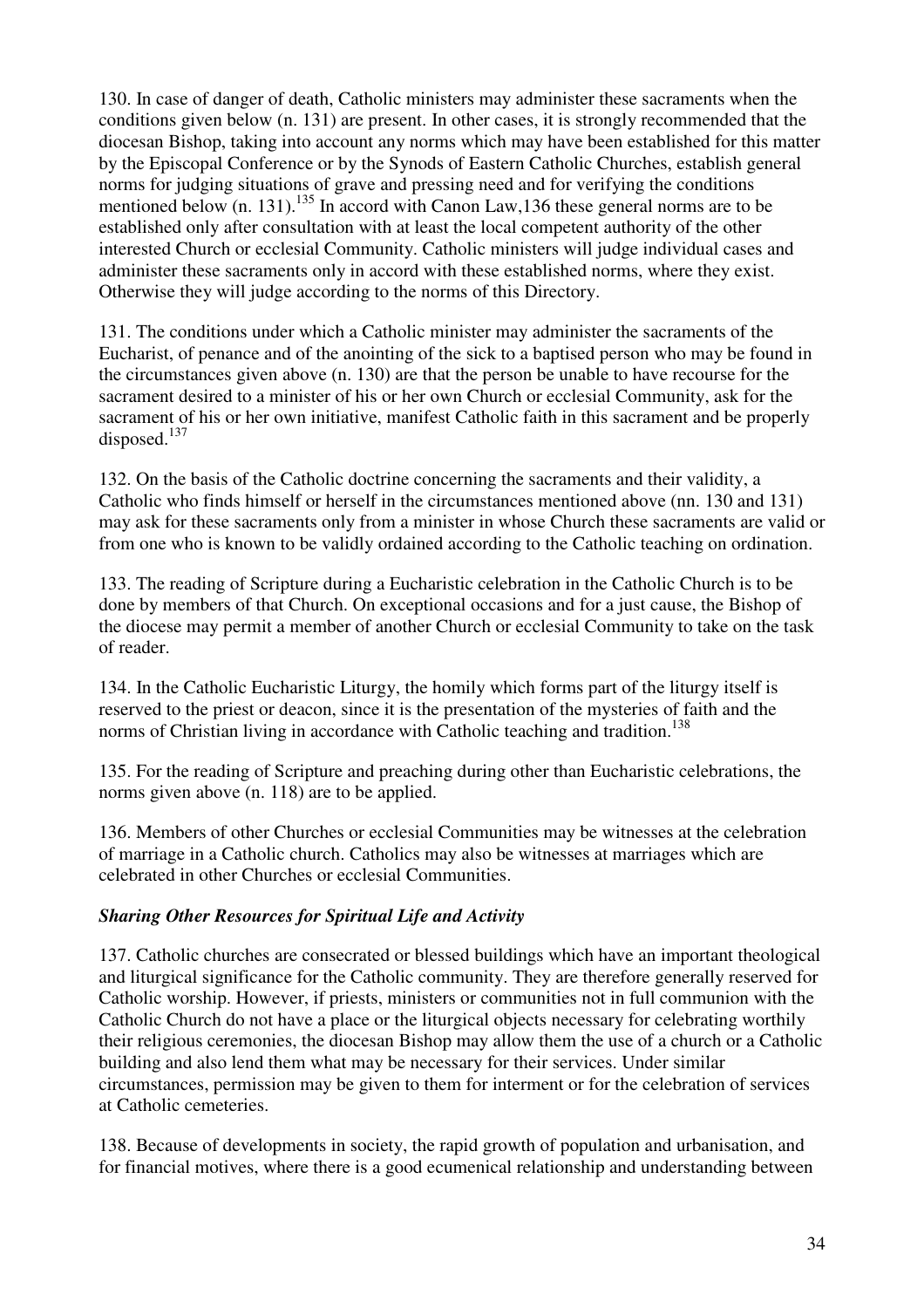the communities, the shared ownership or use of church premises over an extended period of time may become a matter of practical interest.

139. When authorisation for such ownership or use is given by the diocesan Bishop, according to any norms which may be established by the Episcopal Conference or the Holy See, judicious consideration should be given to the reservation of the Blessed Sacrament, so that this question is resolved on the basis of a sound sacramental theology with the respect that is due, while also taking account of the sensitivities of those who will use the building, e.g., by constructing a separate room or chapel.

140. Before making plans for a shared building, the authorities of the communities concerned should first reach agreement as to how their various disciplines will be observed, particularly in regard to the sacraments. Furthermore, a written agreement should be made which will clearly and adequately take care of all questions which may arise concerning financial matters and the obligations arising from church and civil law.

141. In Catholic schools and institutions, every effort should be made to respect the faith and conscience of students or teachers who belong to other Churches or ecclesial Communities. In accordance with their own approved statutes, the authorities of these schools and institutions should take care that clergy of other Communities have every facility for giving spiritual and sacramental ministration to their own faithful who attend such schools or institutions. As far as circumstances allow, with the permission of the diocesan Bishop these facilities can be offered on the Catholic premises, including the church or chapel.

142. In hospitals, homes for the aged and similar institutions conducted by Catholics, the authorities should promptly advise priests and ministers of other Communities of the presence of their faithful and afford them every facility to visit these persons and give them spiritual and sacramental ministrations under dignified and reverent conditions, including the use of the chapel.

# **C. MIXED MARRIAGES**

143. This section of the Ecumenical Directory does not attempt to give an extended treatment of all the pastoral and canonical questions connected with either the actual celebration of the sacrament of Christian marriage or the pastoral care to be given to Christian families, since such questions form part of the general pastoral care of every Bishop or regional Conference of Bishops. What follows below focuses on specific issues related to mixed marriages and should be understood in that context. The term "mixed marriage" refers to any marriage between a Catholic and a baptised Christian who is not in full communion with the Catholic Church.<sup>139</sup>

144. In all marriages, the primary concern of the Church is to uphold the strength and stability of the indissoluble marital union and the family life that flows from it. The perfect union of persons and full sharing of life which constitutes the married state are more easily assured when both partners belong to the same faith community. In addition, practical experience and the observations obtained in various dialogues between representatives of Churches and ecclesial Communities indicate that mixed marriages frequently present difficulties for the couples themselves, and for the children born to them, in maintaining their Christian faith and commitment and for the harmony of family life. For all these reasons, marriage between persons of the same ecclesial Community remains the objective to be recommended and encouraged.

145. In view, however, of the growing number of mixed marriages in many parts of the world, the Church includes within its urgent pastoral solicitude coup- les preparing to enter, or already having entered, such marriages. These marriages, even if they have their own particular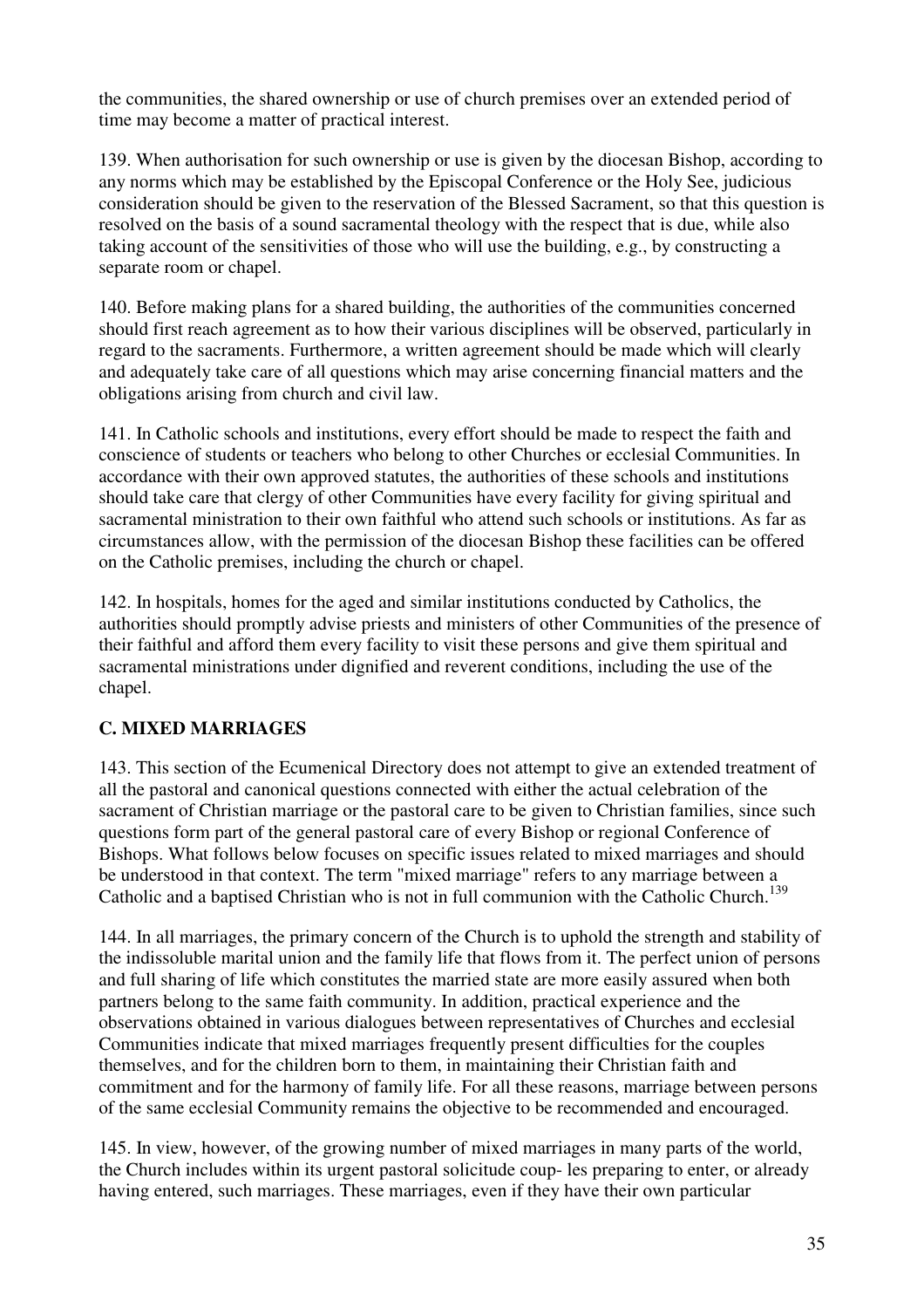difficulties, "contain numerous elements that could well be made good use of and develop both for their intrinsic value and for the contribution they can make to the ecumenical movement. This is particularly true when both parties are faithful to their religious duties. Their common baptism and the dynamism of grace provide the spouses in these marriages with the basis and motivation for expressing unity in the sphere of moral and spiritual values".<sup>140</sup>

146. It is the abiding responsibility of all, especially priests and deacons and those who assist them in pastoral ministry, to provide special instruction and support for the Catholic party in living his or her faith as well as for the couples in mixed marriages both in the preparation for the marriage, in its sacramental celebration and for the life together that follows the marriage ceremony. This pastoral care should take into account the concrete spiritual condition of each partner, their formation in their faith and their practice of it. At the same time, respect should be shown for the particular circumstances of each couple's situation, the conscience of each partner and the holiness of the state of sacramental marriage itself. Where judged useful, diocesan Bishops, Synods of Eastern Catholic Churches or Episcopal Conferences could draw up more specific guidelines for this pastoral care.

147. In fulfilling this responsibility, where the situation warrants it, positive steps should be taken, if possible, to establish contacts with the minister of the other Church or ecclesial Community, even if this may not always prove easy. In general, mutual consultation between Christian pastors for supporting such marriages and upholding their values can be a fruitful field of ecumenical collaboration.

148. In preparing the necessary marriage preparation programmes, the priest or deacon, and those who assist him, should stress the positive aspects of what the couple share together as Christians in the life of grace, in faith, hope and love, along with the other interior gifts of the Holy Spirit.<sup>141</sup> Each party, while continuing to be faithful to his or her Christian commitment and to the practice of it, should seek to foster all that can lead to unity and harmony, without minimising real differences and while avoiding an attitude of religious indifference.

149. In the interest of greater understanding and unity, both parties should learn more about their partner's religious convictions and the teaching and religious practices of the Church or ecclesial Community to which he or she belongs. To help them live the Christian inheritance they have in common, they should be reminded that prayer together is essential for their spiritual harmony and that reading and study of the Sacred Scriptures are especially important. In the period of preparation, the couple's effort to understand their individual religious and ecclesial traditions, and serious consideration of the differences that exist, can lead to greater honesty, charity and understanding of these realities and also of the marriage itself.

150. When, for a just and reasonable cause, permission for a mixed marriage is requested, both parties are to be instructed on the essential ends and properties of marriage which are not to be excluded by either party. Furthermore, the Catholic party will be asked to affirm, in the form established by the particular law of the Eastern Catholic Churches or by the Episcopal Conference, that he or she is prepared to avoid the dangers of abandoning the faith and to promise sincerely to do all in his/her power to see that the children of the marriage be baptised and educated in the Catholic Church. The other partner is to be informed of these promises and responsibilities.<sup>142</sup> At the same time, it should be recognised that the non-Catholic partner may feel a like obligation because of his/her own Christian commitment. It is to be noted that no formal written or oral promise is required of this partner in Canon Law.

Those who wish to enter into a mixed marriage should, in the course of the contacts that are made in this connection, be invited and encouraged to discuss the Catholic baptism and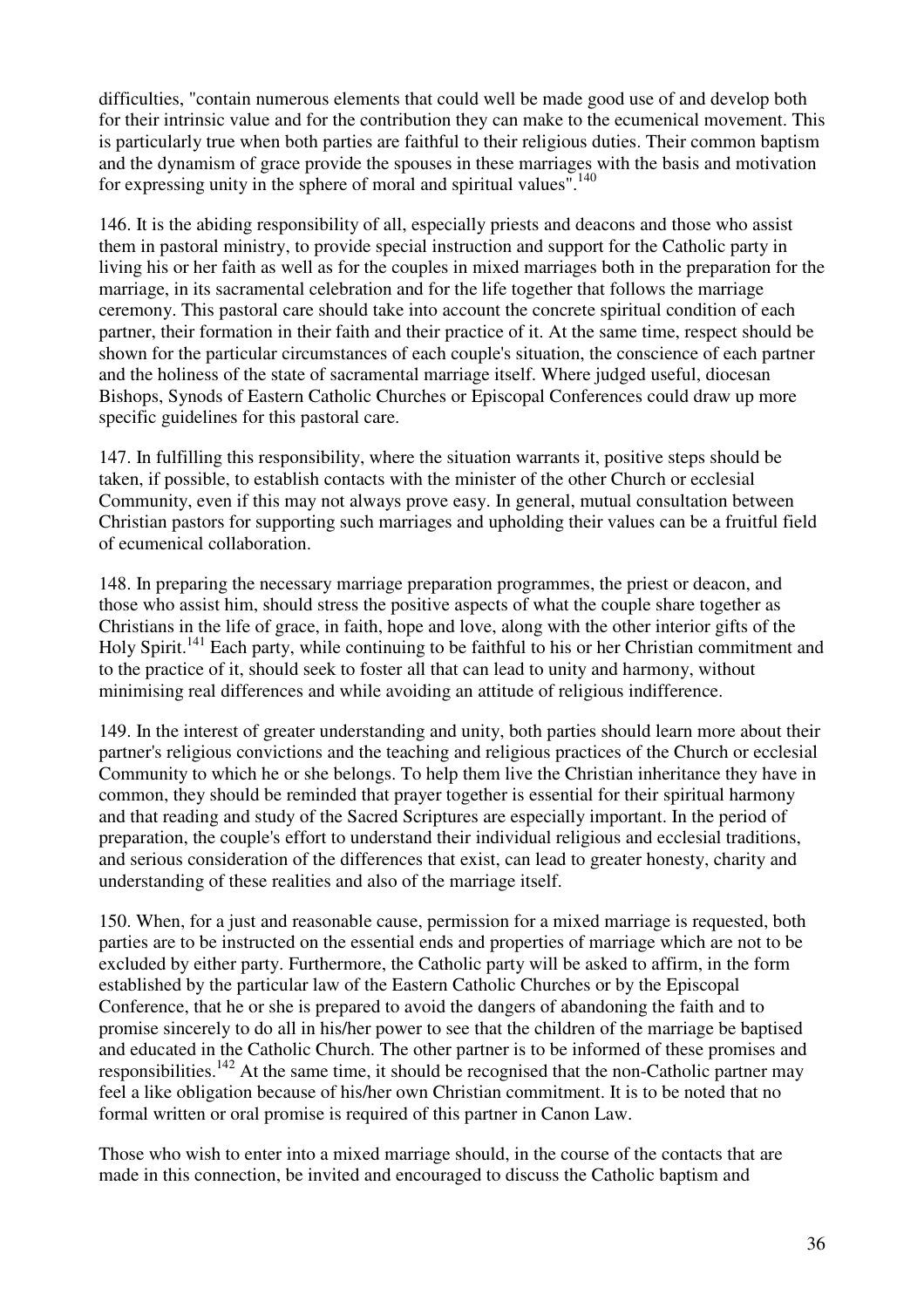education of the children they will have, and where possible come to a decision on this question before the marriage.

In order to judge the existence or otherwise of a "just and reasonable cause" with regard to granting permission for this mixed marriage, the local Ordinary will take account, among other things, of an explicit refusal on the part of the non-Catholic party.

151. In carrying out this duty of transmitting the Catholic faith to the children, the Catholic parent will do so with respect for the religious freedom and conscience of the other parent and with due regard for the unity and permanence of the marriage and for the maintenance of the communion of the family. If, notwithstanding the Catholic's best efforts, the children are not baptised and brought up in the Catholic Church, the Catholic parent does not fall subject to the censure of Canon Law.<sup>143</sup> At the same time, his/her obligation to share the Catholic faith with the children does not cease. It continues to make its demands, which could be met, for example, by playing an active part in contributing to the Christian atmosphere of the home; doing all that is possible by word and example to enable the other members of the family to appreciate the specific values of the Catholic tradition; taking whatever steps are necessary to be well informed about his/her own faith so as to be able to explain and discuss it with them; praying with the family for the grace of Christian unity as the Lord wills it.

152. While keeping clearly in mind that doctrinal differences impede full sacramental and canonical communion between the Catholic Church and the various Eastern Churches, in the pastoral care of marriages between Catholics and Eastern Christians, particular attention should be given to the sound and consistent teaching of the faith which is shared by both and to the fact that in the Eastern Churches are to be found "true sacraments, and above all, by apostolic succession, the priesthood and the Eucharist, whereby they are still joined to us in closest intimacy".<sup>144</sup> If proper pastoral care is given to persons involved in these marriages, the faithful of both communions can be helped to understand how children born of such marriages will be initiated into and spiritually nourished by the sacramental mysteries of Christ. Their formation in authentic Christian doctrine and ways of Christian living would, for the most part, be similar in each Church. Diversity in liturgical life and private devotion can be made to encourage rather than hinder family prayer.

153. A marriage between a Catholic and a member of an Eastern Church is valid if it has taken place with the celebration of a religious rite by an ordained minister, as long as any other requirements of law for validity have been observed. For lawfulness in these cases, the canonical form of celebration is to be observed.<sup>145</sup> Canonical form is required for the validity of marriages between Catholics and Christians of Churches and ecclesial Communities.<sup>146</sup>

154. The local Ordinary of the Catholic partner, after having consulted the Local Ordinary of the place where the marriage will be celebrated, may for grave reasons and without prejudice to the law of the Eastern Churches,147 dispense the Catholic partner from the observance of the canonical form of marriage.<sup>148</sup> Among these reasons for dispensation may be considered the maintaining of family harmony, obtaining parental consent to the marriage, the recognition of the particular religious commitment of the non-Catholic partner or his/her blood relationship with a minister of another Church or ecclesial Community. Episcopal Conferences are to issue norms by which such a dispensation may be granted in accordance with a common practice.

155. The obligation imposed by some Churches or ecclesial Communities for the observance of their own form of marriage is not a motive for automatic dispensation from the Catholic canonical form. Such particular situations should form the subject of dialogue between the Churches, at least at the local level.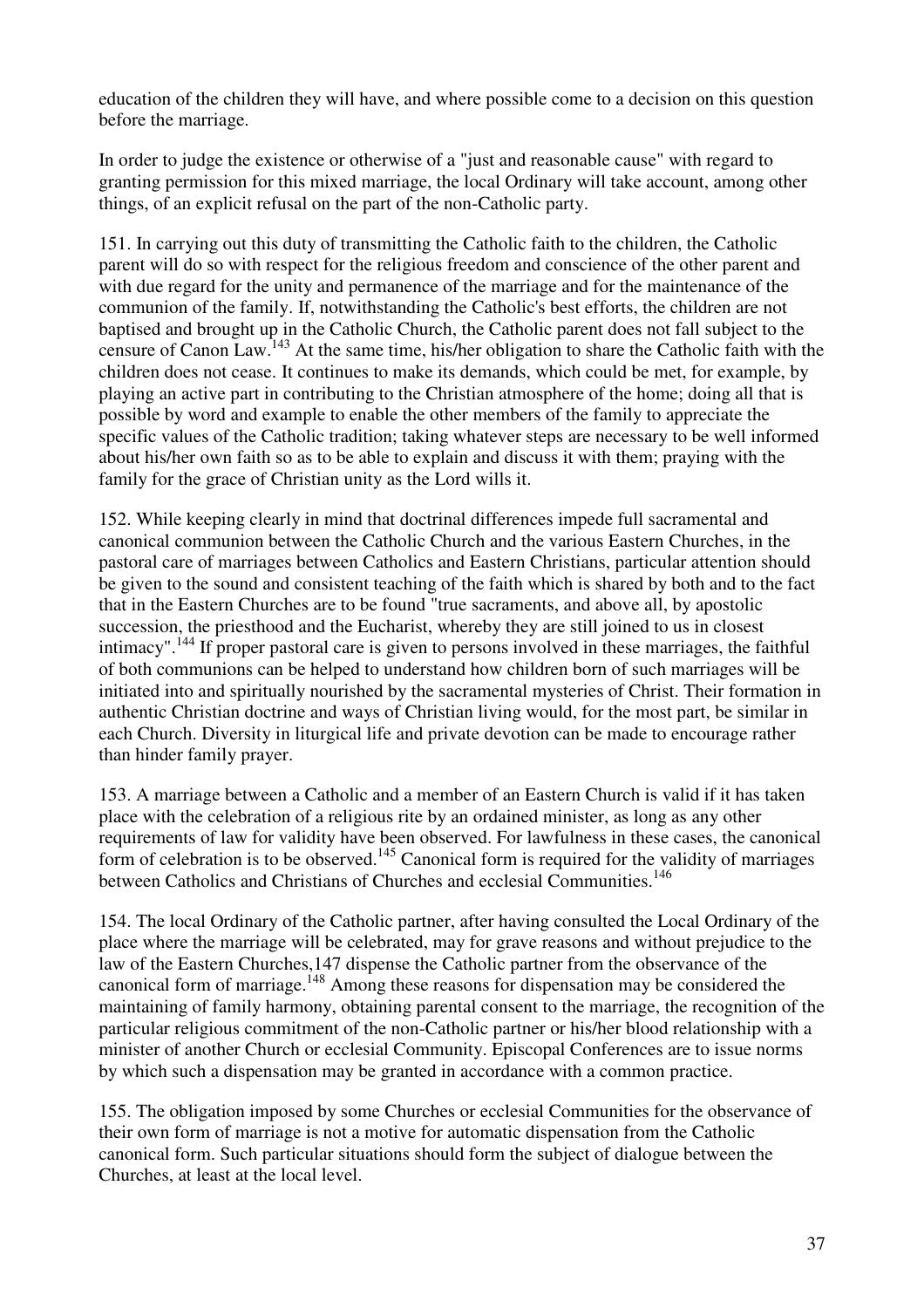156. One must keep in mind that, if the wedding is celebrated with a dispensation from canonical form, some public form of celebration is still required for validity.<sup>149</sup> To emphasise the unity of marriage, it is not permitted to have two separate religious services in which the exchange of consent would be expressed twice, or even one service which would celebrate two such exchanges of consent jointly or successively.<sup>150</sup>

157. With the previous authorisation of the local Ordinary, and if invited to do so, a Catholic priest or deacon may attend or participate in some way in the celebration of mixed marriages, in situations where the dispensation from canonical form has been granted. In these cases, there may be only one ceremony in which the presiding person receives the marriage vows. At the invitation of this celebrant, the Catholic priest or deacon may offer other appropriate prayers, read from the Scriptures, give a brief exhortation and bless the couple.

158. Upon request of the couple, the local Ordinary may permit the Catholic priest to invite the minister of the party of the other Church or ecclesial Community to participate in the celebration of the marriage, to read from the Scriptures, give a brief exhortation and bless the couple.

159. Because of problems concerning Eucharistic sharing which may arise from the presence of non-Catholic witnesses and guests, a mixed marriage celebrated according to the Catholic form ordinarily takes place outside the Eucharistic liturgy. For a just cause, however, the diocesan Bishop may permit the celebration of the Eucharist.<sup>151</sup> In the latter case, the decision as to whether the non-Catholic party of the marriage may be admitted to Eucharistic communion is to be made in keeping with the general norms existing in the matter both for Eastern Christians 152 and for other Christians,153 taking into account the particular situation of the reception of the sacrament of Christian marriage by two baptised Christians.

160. Although the spouses in a mixed marriage share the sacraments of baptism and marriage, Eucharistic sharing can only be exceptional and in each case the norms stated above concerning the admission of a non-Catholic Christian to Eucharistic communion,154 as well as those concerning the participation of a Catholic in Eucharistic communion in another Church,155 must be observed.

## **V. ECUMENICAL COOPERATION DIALOGUE AND COMMON WITNESS**

161. When Christians live and pray together in the way described in Chapter IV, they are giving witness to the faith which they share and to their baptism, in the name of God, the Father of all, in his Son Jesus, the Redeemer of all, and in the Holy Spirit who transforms and unites all things through the power of love. Based on this communion of life and spiritual gifts, there are many other forms of ecumenical cooperation that express and promote unity and enhance the witness to the saving power of the Gospel that Christians give to the world. When Christians cooperate in studying and propagating the Bible, in liturgical studies, in catechesis and higher education, in pastoral care, in evangelization and in their service of charity to a world that is struggling to realise its ideals of justice and peace and love, they are putting into practice what was proposed in the Decree on Ecumenism:

"Before the whole world, let all Christians profess their faith in God, one and three, in the incarnate Son of God, our Redeemer and Lord. United in their efforts, and with mutual respect, let them bear witness to our common hope, which does not play us false. Since in our times cooperation in social matters is very widely practiced, all without exception are summoned to united effort. Those who believe in God have a stronger summons, but the strongest claims are laid on Christians, since they have been sealed with the name of Christ. Cooperation among all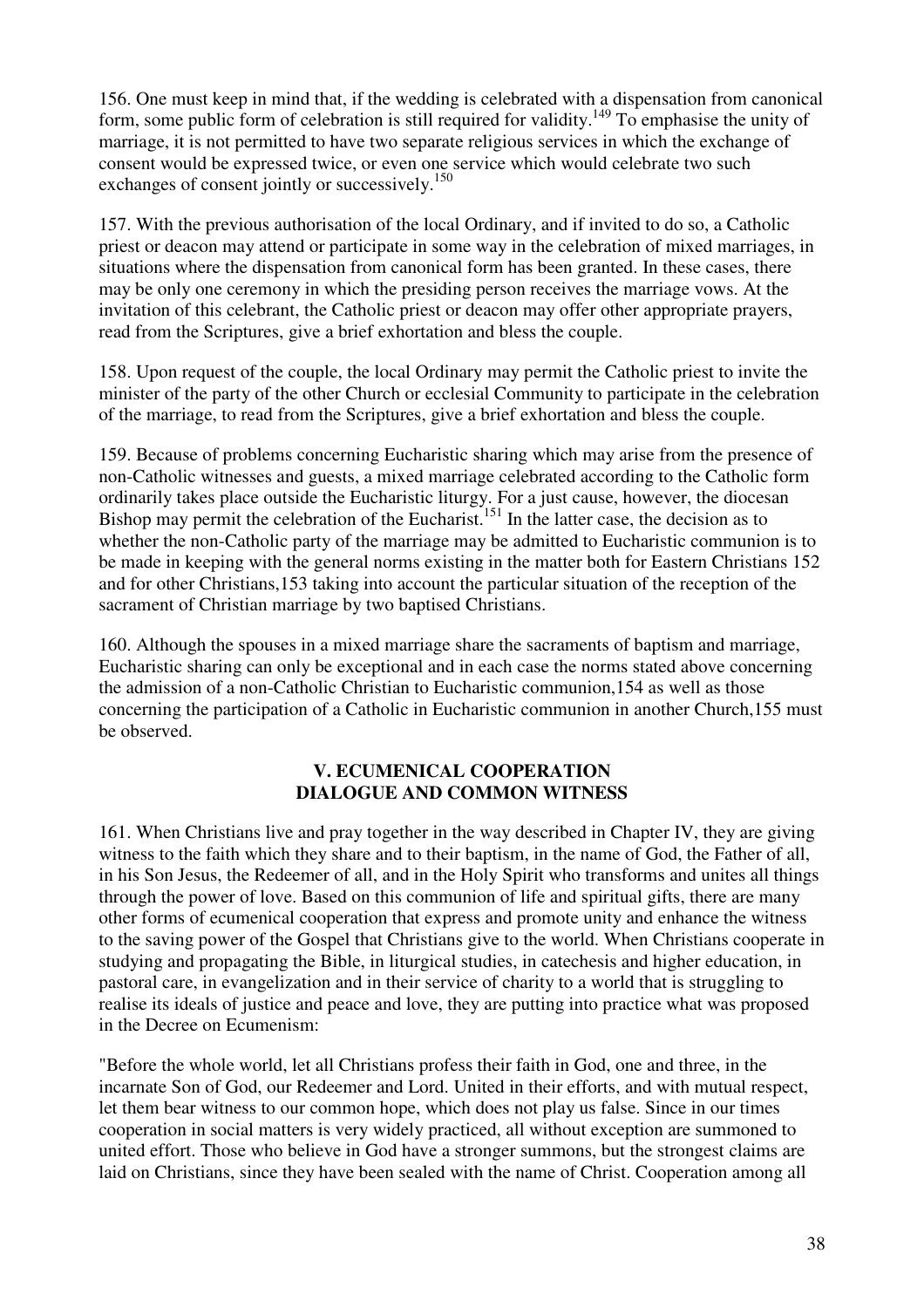Christians vividly expresses that bond which already unites them, and it sets in clearer relief the features of Christ the Servant".<sup>156</sup>

162. Christians cannot close their hearts to the crying needs of our contemporary world. The contribution they are able to make to all the areas of human life in which the need for salvation is manifested will be more effective when they make it together, and when they are seen to be united in making it. Hence they will want to do everything together that is allowed by their faith. The absence of full communion between different Churches and ecclesial Communities, the divergences that still exist in teaching regarding both faith and morals, the wounded memories and the heritage of a history of separation—each of these set limits to what Christians can do together at this time. Their cooperation can help them to overcome the barriers to full communion and at the same time to put together their resources for building Christian life and service and the common witness that it gives, in view of the mission which they share:

"In this unity in mission, which is decided principally by Christ himself, all Christians must find what already unites them even before their full communion is achieved."157

## *Forms and Structures of Ecumenical Cooperation*

163. Ecumenical collaboration can take the form of participation by different Churches and ecclesial Communities in programmes already set up by one of their number. Or there may be a coordination of independent actions, with consequent avoidance of duplication and of the unnecessary multiplication of administrative structures. Or there may be joint initiatives and programmes. Various kinds of councils or committees may be set up, in more or less permanent form, to facilitate relations between Churches and ecclesial Communities and to promote cooperation and common witness among them.

164. Catholic participation in all forms of ecumenical meetings and cooperative projects should respect the norms established by the local ecclesiastical authority. Ultimately, it is for the diocesan Bishop, taking account of what has been decided at the regional or national level, to judge the acceptability and appropriateness of all forms of local ecumenical action. Bishops, Synods of Eastern Catholic Churches and Episcopal Conferences should act in accord with the directives of the Holy See and in a special way with those of the Pontifical Council for Promoting Christian Unity.

165. Meetings of authorised representatives of Churches and ecclesial Communities that occur periodically or on special occasions can help greatly to promote ecumenical cooperation. As well as being themselves an important witness to the commitment of those who participate in the promotion of Christian unity, they can give the stamp of authority to the cooperative efforts of members of the Churches and ecclesial Communities they represent. They may also provide the occasion for examining what specific questions and tasks of ecumenical cooperation need to be addressed and for taking necessary decisions about the setting up of working groups or programmes to deal with them.

# *Councils of Churches and Christian Councils*

166. Councils of Churches and Christian Councils are among the more permanent structures that are set up for promoting unity and ecumenical cooperation. A Council of Churches is composed of Churches 158 and is responsible to the Churches that set it up. A Christian Council is composed of other Christian groups and organisations as well as Churches. There are also other institutions for cooperation similar to these Councils but having other titles. Generally, Councils and similar institutions seek to enable their members to work together, to engage in dialogue, to overcome divisions and misunderstandings, to engage in prayer and work for unity, and to give,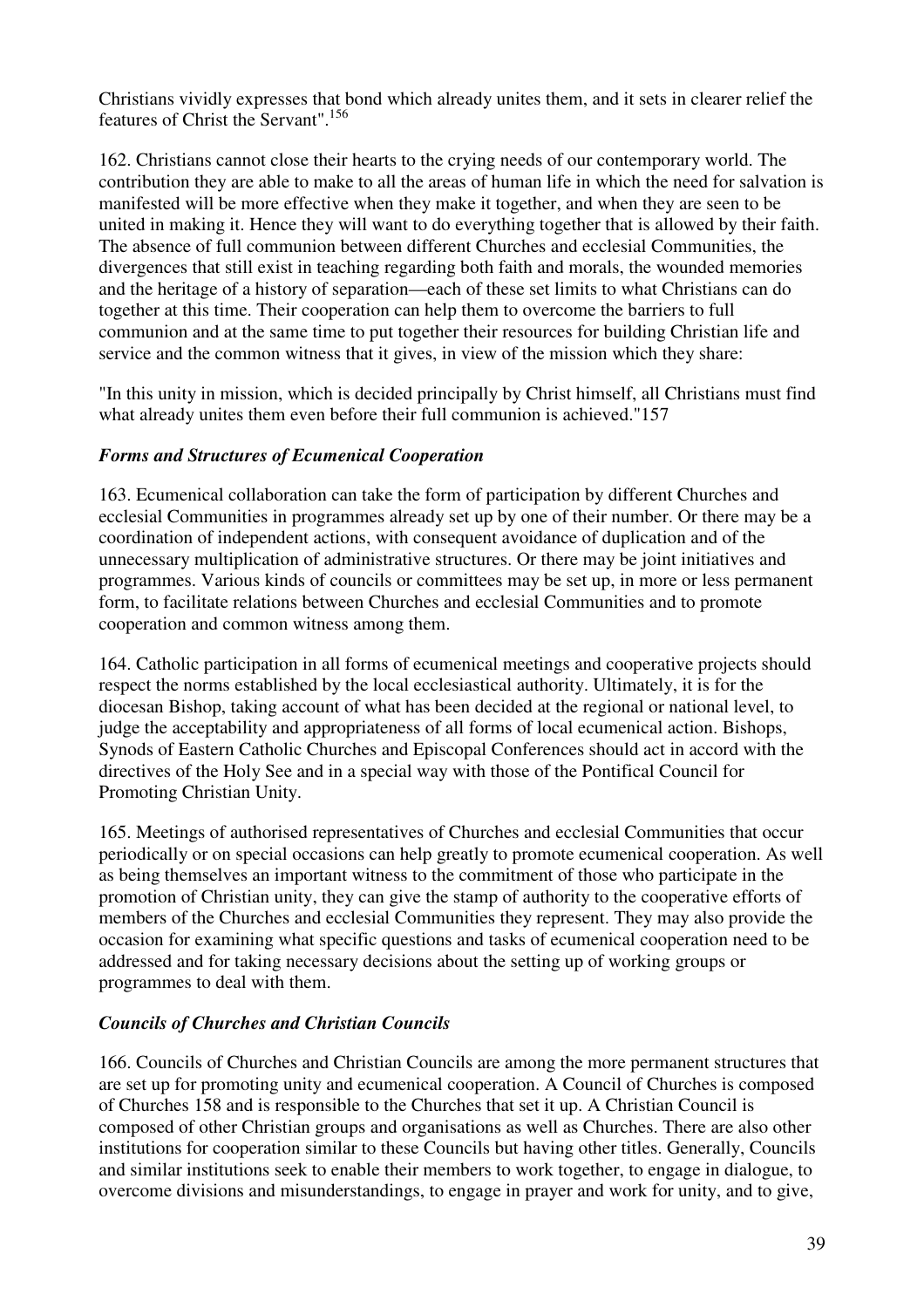as far as possible, a common Christian witness and service. They are to be evaluated according to their activities and to the self-understanding set out in their constitutions. They have only the authority accorded to them by their constituent members. As a rule, they do not have responsibility for negotiations directed to the union of Churches.

167. Since it is desirable for the Catholic Church to find the proper expression for various levels of its relation with other Churches and ecclesial Communities, and since Councils of Churches and Christian Councils are among the more important forms of ecumenical cooperation, the growing contacts which the Catholic Church is having with Councils in many parts of the world are to be welcomed.

168. The decision to actually join a Council is the responsibility of the Bishops in the area served by the Council who also have responsibility for overseeing the Catholic participation in these Councils. For national Councils, that will generally be the Synod of Eastern Catholic Churches or the Episcopal Conference (except where there is only one diocese in a nation). In considering the question of membership of a Council, the appropriate authorities should be in touch during the preparation of the decision with the Pontifical Council for Promoting Christian Unity.

169. The pastoral advisability of joining a Council is one of the many factors that are to be taken into account in taking such a step. It must also be clear that participation in the life of the Council can be compatible with the teaching of the Catholic Church, and does not blur its unique and specific identity. The first concern should be that of doctrinal clarity, especially as far as ecclesiology is concerned. Councils of Churches and Christian Councils do not in fact contain either within themselves or among themselves the beginning of a new Church which could replace the communion that now exists in the Catholic Church. They are not to proclaim themselves Churches or to claim for themselves an authority which would permit them to confer a ministry of Word or Sacrament.<sup>159</sup> Careful attention should be given to the Council's system of representation and voting rights, to its decision-making processes, to its manner of making public statements and to the degree of authority attributed to such statements. Clear and precise agreement on these matters should be reached before membership is taken up.<sup>160</sup>

170. Catholic membership of a local, national or regional Council is a quite distinct matter from the question of the relationship between the Catholic Church and the World Council of Churches. The World Council may, indeed, invite selected Councils "to enter into working relationships as associated Councils", but it does not have any authority or control over these Councils or their member Churches.

171. Joining a Council ought to be seen as undertaking serious responsibilities. The Catholic Church should be represented by well-qualified and committed persons. In the exercise of their mandate, they should be clearly aware of the limits beyond which they cannot commit the Church without referring the matter to the authority that has appointed them. The more attentively the work of these Councils is followed by their member Churches, the more important and efficacious will be the Councils' contribution to the ecumenical movement.

# *Ecumenical Dialogue*

172. Dialogue is at the heart of ecumenical cooperation and accompanies all forms of it. Dialogue involves both listening and replying, seeking both to understand and to be understood. It is a readiness to put questions and to be questioned. It is to be forthcoming about oneself and trustful of what others say about themselves. The parties in dialogue must be ready to clarify their ideas further, and modify their personal views and ways of living and acting, allowing themselves to be guided in this by authentic love and truth. Reciprocity and mutual commitment are essential elements in dialogue, as is also a sense that the partners are together on an equal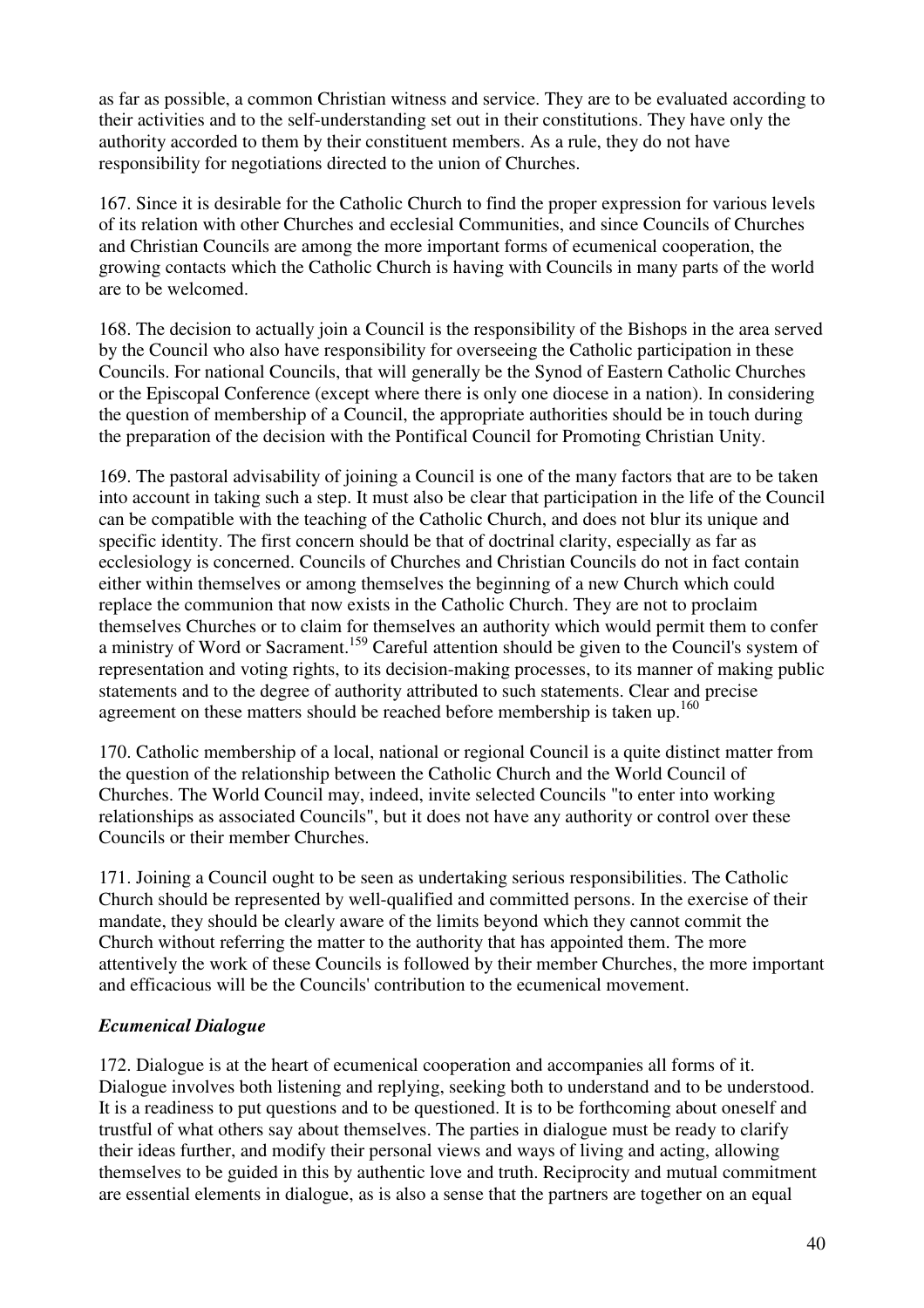footing.<sup>161</sup> Ecumenical dialogue allows members of different Churches and ecclesial Communities to get to know one another, to identify matters of faith and practice which they share and points on which they differ. They seek to understand the roots of such differences and assess to what extent they constitute a real obstacle to a common faith. When differences are recognised as being a real barrier to communion, they try to find ways to overcome them in the light of those points of faith which they already hold in common.

173. The Catholic Church may engage in dialogue at a diocesan level, at the level of Episcopal Conferences or Synods of Eastern Catholic Churches, and at the level of the universal Church. Its structure, as a universal communion in faith and sacramental life, allows it to present a consistent and united position on each of these levels. Where there is just one partner Church or Community in the dialogue, it is called bilateral; when there are several it is described as multilateral.

174. On the local level there are countless opportunities for exchanges between Christians, ranging from informal conversations that occur in daily life to sessions for the common examination in a Christian perspective of issues of local life or of concern to particular professional groups (doctors, social workers, parents, educators) and to study groups for specifically ecumenical subjects. Dialogues may be carried on by groups of lay people, by groups of clergy, by groups of professional theologians or by various combinations of these. Whether they have official standing (as a result of having been set up or formally authorised by ecclesiastical authority) or not, these exchanges must always be marked by a strong ecclesial sense. Catholics who take part in them will feel the need to be well informed about their faith and to deepen their living of it, and they will be careful to remain in communion of thought and desire with their Church.

175. The participants in certain dialogues are appointed by the hierarchy to take part not in a personal capacity, but as delegated representatives of their Church. Such mandates can be given by the local Ordinary, the Synod of Eastern Catholic Churches or the Episcopal Conference within its territory, or by the Holy See. In these cases, the Catholic participants have a special responsibility towards the authority that has sent them. The approval of that authority is also needed before any results of the dialogue engage the Church officially.

176. Catholic participants in dialogue follow the principles about Catholic doctrine set down by *Unitatis Redintegratio:*

"The manner and order in which Catholic belief is expressed should in no way become an obstacle to dialogue with our brethren. It is, of course, essential that the doctrine be clearly presented in its entirety. Nothing is so foreign to the spirit of ecumenism as a false conciliatory approach which harms the purity of Catholic doctrine and obscures its assured genuine meaning.

At the same time, Catholic belief needs to be explained more profoundly and precisely, in ways and in terminology which our separated brethren too can easily understand.

Furthermore, Catholic theologians engaged in ecumenical dialogue, while standing fast by the teaching of the Church and searching together with separated brethren into the divine mysteries, should act with love for truth, with charity, and with humility. When comparing doctrines they should remember that in Catholic teaching there exists an order or 'hierarchy' of truths, since they vary in their relationship to the foundation of the Christian faith. Thus the way will be opened for this kind of fraternal rivalry to incite all to a deeper realisation and a clearer expression of the unfathomable riches of Christ". $162$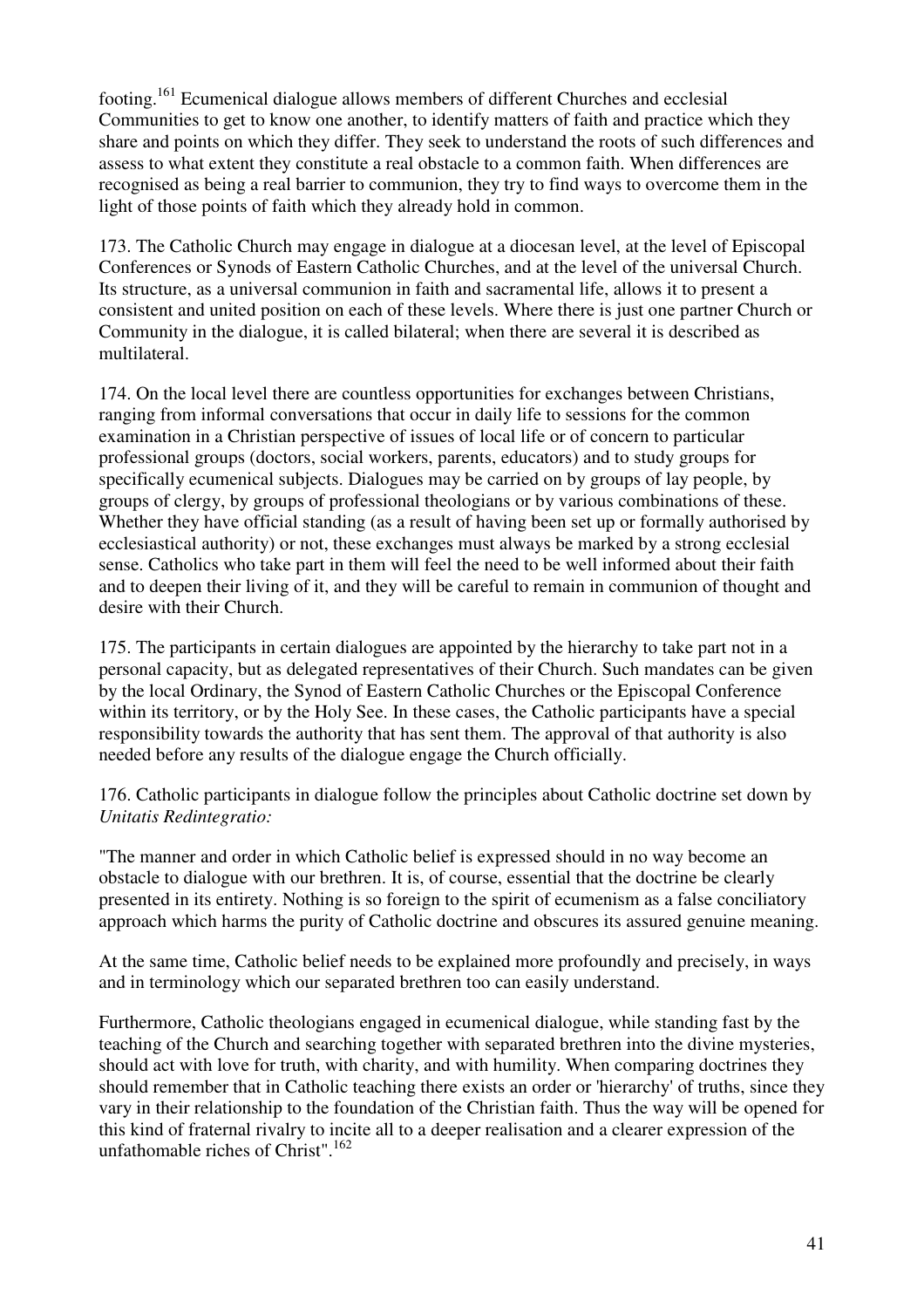The question of the hierarchy of truths is also taken up in the document *Reflections and Suggestions Concerning Ecumenical Dialogue:*

"Neither in the life nor in the teaching of the whole Church is everything presented on the same level. Certainly all revealed truths demand the same acceptance of faith, but according to the greater or lesser proximity that they have to the basis of the revealed mystery, they are variously placed with regard to one another and have varying connections among themselves".<sup>163</sup>

177. The subject of dialogue may be a broad range of doctrinal issues covered over an extended period of time, or a single issue dealt with in a definite time framework; or it may be a pastoral or missionary problem about which the Churches wish to find a common position in order to eliminate conflicts that arise between them and to promote mutual help and common witness. For some questions a bilateral dialogue may be found more effective, for others multilateral dialogue gives better results. Experience shows that the two forms of dialogue complement one another in the complex task of promoting Christian unity. The results of a bilateral dialogue should be promptly communicated to all other interested Churches or ecclesial Communities.

178. A commission or committee set up to engage in dialogue on behalf of two or more Churches or ecclesial Communities may reach various degrees of agreement about the subject assigned to it and formulate their conclusions in a statement. Even before such agreement is reached, it may sometimes be judged useful by a commission to issue a statement or report that marks the convergences that have been established, that identifies the problems that remain and suggests the direction that future dialogue might take. All statements or reports of dialogue commissions are submitted to the Churches concerned for assessment. Statements produced by dialogue commissions have intrinsic weight because of the competence and status of their authors. They are not, however, binding on the Catholic Church until they have been approved by the appropriate ecclesiastical authorities.

179. When the results of a dialogue are considered by proper authorities to be ready for submission for evaluation, the members of the People of God, according to their role or charism, must be involved in this critical process. The faithful, as a matter of fact, are called to exercise: "the supernatural appreciation of the faith (*sensus fidei*) of the whole people, when 'from the Bishops to the last of the faithful' they manifest a universal consent in matters of faith and morals. By this appreciation of the faith, aroused and sustained by the Spirit of truth, the People of God, guided by the sacred teaching authority (*magisterium*), and obeying it, receives not the mere word of men, but truly the Word of God,164 the faith once for all delivered to the saints.<sup>165</sup> The people unfailingly adheres to this faith, penetrates it more deeply with right judgment, and applies it more fully in daily life".<sup>166</sup>

Every effort should be made to find appropriate ways of bringing the results of dialogues to the attention of all members of the Church. In so far as possible, an explanation should be provided in respect of new insights into the faith, new witnesses to its truth, new forms of expression developed in dialogue—as well as with regard to the extent of the agreements being proposed. This will allow for an accurate judgment being made in respect of the reactions of all concerned as they assess the fidelity of these dialogue results to the Tradition of faith received from the Apostles and transmitted to the community of believers under the guidance of their authorised teachers. It is to be hoped that this manner of proceeding would be adopted by each Church or ecclesial Community that is partner to the dialogue and indeed by all Churches and ecclesial Communities that are hearing the call to unity. Cooperation between the Churches in this effort is most desirable.

180. The life of faith and the prayer of faith, no less than reflection on the doctrine of faith, enter into this process of reception, by which the whole Church, under the inspiration of the Holy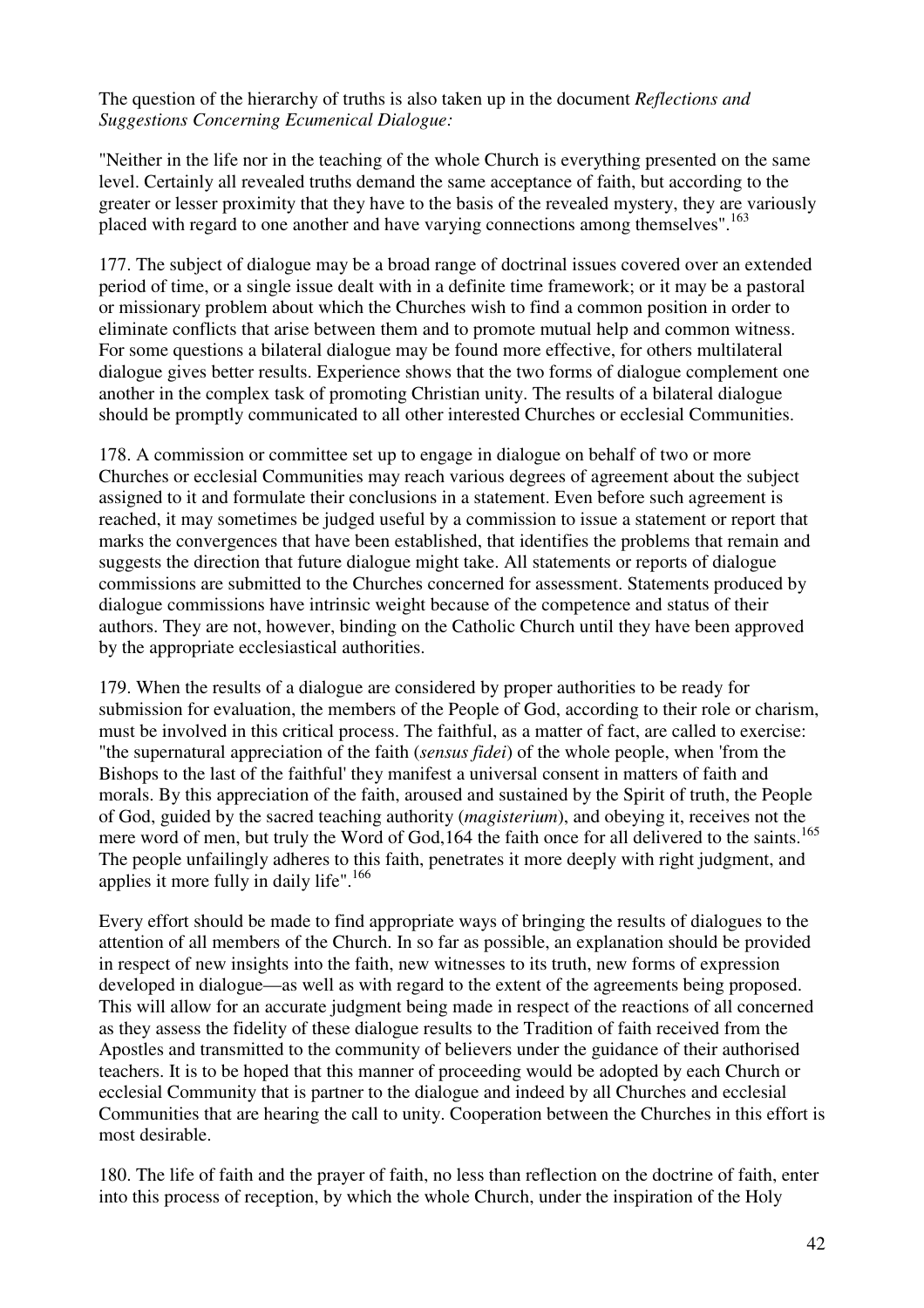Spirit "who distributes special graces among the faithful of every rank" 167 and guides in a special way the ministry of those who teach, makes its own the fruits of a dialogue, in a process of listening, of testing, of judging and of living.

181. In assessing and assimilating new forms of expression of the faith, which may appear in statements issued from ecumenical dialogue, or even ancient expressions which have been taken up again in preference to certain more recent theological terms, Catholics will bear in mind the distinction made in the Decree on Ecumenism between "the way that Church teaching has been formulated" and "the deposit of faith itself".<sup>168</sup> They will take care however to avoid ambiguous expressions especially in the search for agreement on points of doctrine that are traditionally controversial. They will also take account of the way in which the Second Vatican Council itself applied this distinction in its own formulation of Catholic faith; they must also allow for the "hierarchy of truths" in Catholic doctrine noted by the Decree on Ecumenism.<sup>169</sup>

182. The process of reception includes theological reflection of a technical nature on the Tradition of faith, as well as on the contemporary liturgical and pastoral reality of the Church. Important contributions to this process come from the specific competence of theological faculties. The whole process is guided by the official teaching authority of the Church which has the responsibility of making the final judgment about ecumenical statements. The new insights that are thus accepted enter into the life of the Church, renewing in a certain way that which fosters reconciliation with other Churches and ecclesial Communities.

## *Common Bible Work*

183. The Word of God that is written in the Scriptures nourishes the life of the Church in manifold ways 170 and is "a precious instrument in the mighty hand of God for attaining to that unity which the Saviour holds out to all men".<sup>171</sup> Veneration of the Scriptures is a fundamental bond of unity between Christians, one that holds firm even when the Churches and Communities to which they belong are not in full communion with each other. Everything that can be done to make members of the Churches and ecclesial Communities read the Word of God, and to do that together when possible (e.g., Bible Weeks), reinforces this bond of unity that already unites them, helps them to be open to the unifying action of God and strengthens the common witness to the saving Word of God which they give to the world. The provision and diffusion of suitable editions of the Bible is a prerequisite to the hearing of the Word. While the Catholic Church continues to produce editions of the Bible that meet its own specific standards and requirements, it also cooperates willingly with other Churches and ecclesial Communities in the making of translations and in the publication of common editions in accordance with what was foreseen by the Second Vatican Council and is provided for in the Code of Canon Law.<sup>172</sup> It sees ecumenical cooperation in this field as a valuable form of common service and common witness in the Church and to the world.

184. The Catholic Church is involved in this cooperation in many ways and at different levels. The Pontifical Council for Promoting Christian Unity was involved in the setting up, in 1969, of the World Catholic Federation for the Biblical Apostolate (now "*Catholic Biblical Federation*)", as an international Catholic organisation of a public character to further the pastoral implementation of *Dei Verbum,* ch. VI. In accordance with this objective, whenever local circumstances allow, collaboration at the level of local Churches as well as at regional level, between the ecumenical officer and the local sections of the Federation should be strongly encouraged.

185. Through the General Secretariat of the Catholic Biblical Federation, the Pontifical Council for Promoting Christian Unity maintains and develops relations with the United Bible Societies, an international Christian organisation which has published jointly with the Secretariat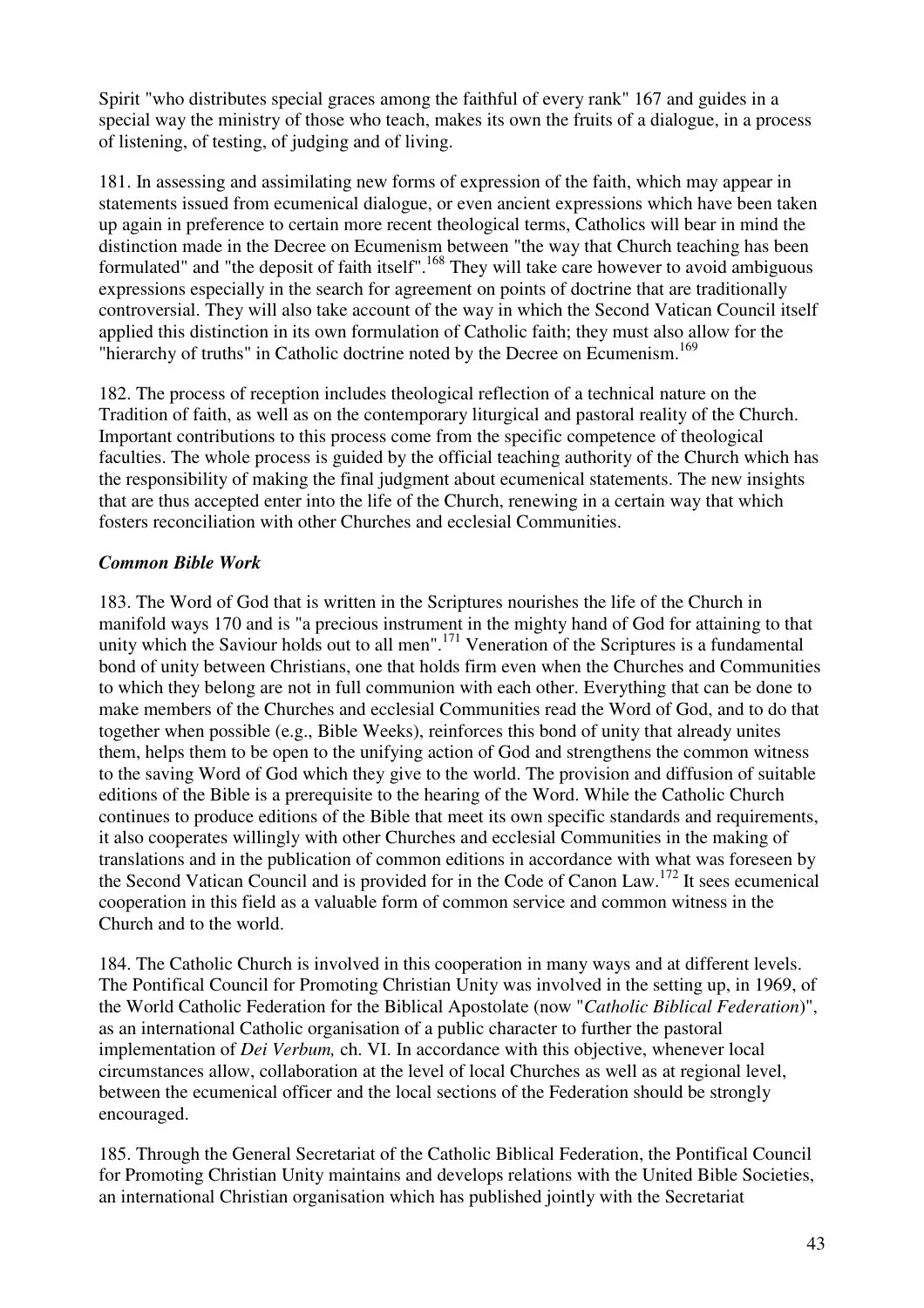"*Guidelines for Interconfessional Cooperation in Translating the Bible*".<sup>173</sup> This document sets out the principles, methods and concrete orientations of this special type of collaboration in the biblical field. This collaboration has already yielded good results. Similar contacts and cooperation between institutions devoted to the publication and use of the Bible are encouraged on all levels of the life of the Church. They can help cooperation between the Churches and ecclesial Communities in missionary work, catechetics and religious education, as well as in common prayer and study. They can often result in the joint production of a Bible that may be used by several Churches and ecclesial Communities in a given cultural area, or for specific purposes such as study or liturgical life.<sup>174</sup> Cooperation of this kind can be an antidote to the use of the Bible in a fundamentalist way or for sectarian purposes.

186. Catholics can share the study of the Scriptures with members of other Churches and ecclesial Communities in many different ways and on many different levels. This sharing goes from the kind of work that can be done in neighbourhood or parochial groups to that of scholarly research among professional exegetes. In order to have ecumenical value, at whatever level it is done, this work needs to be grounded on faith and to nourish faith. It will often bring home to the participants how the doctrinal positions of different Churches and ecclesial Communities, and differences in their approaches to the use and exegesis of the Bible, lead to different interpretations of particular passages. It is helpful for Catholics when the editions of the Scriptures that they use actually draw attention to passages in which the doctrine of the Church is at issue. They will want to face up to any difficulties and disagreements that come from the ecumenical use of the Scriptures with an understanding of and a loyalty to the teaching of the Church. But this need not prevent them from recognising how much they are at one with other Christians in the interpretation of the Scriptures. They will come to appreciate the light that the experience and traditions of the different Churches can throw on parts of the Scriptures that are especially significant for them. They will become more open to the possibility of finding new starting points in the Scriptures themselves for discussion about controversial issues. They will be challenged to discover the meaning of God's Word in relation to contemporary human situations that they share with their fellow Christians. Moreover, they will experience with joy the unifying power of God's Word.

# *Common Liturgical Texts*

187. Churches and ecclesial Communities whose members live within a culturally homogeneous area should draw up together, where possible, a text of the most important Christian prayers (the Lord's Prayer, Apostles' Creed, Nicene-Constantinopolitan Creed, a Trinitarian Doxology, the Glory to God in the Highest). These would be for regular use by all the Churches, and ecclesial Communities or at least for use when they pray together on ecumenical occasions. Agreement on a version of the Psalter for liturgical use, or at least of some of the more frequently used psalms would also be desirable; a similar agreement for common Scriptural readings for liturgical use should also be explored. The use of liturgical and other prayers that come from the period of the undivided Church can help to foster an ecumenical sense. Common hymn books, or at least common collections of hymns to be included in the hymn books of the different Churches and ecclesial Communities, as well as cooperation in developing liturgical music, are also to be recommended. When Christians pray together, with one voice, their common witness reaches to heaven as well as being heard on earth.

## *Ecumenical Cooperation in Catechesis*

188. To complement the normal catechesis that Catholics must receive in any event, the Catholic Church recognises that, in situations of religious pluralism, cooperation in the field of catechesis can enrich its own life as well as that of other Churches and ecclesial Communities. It can also strengthen their ability to give a common witness to the truth of the Gospel, in so far as this is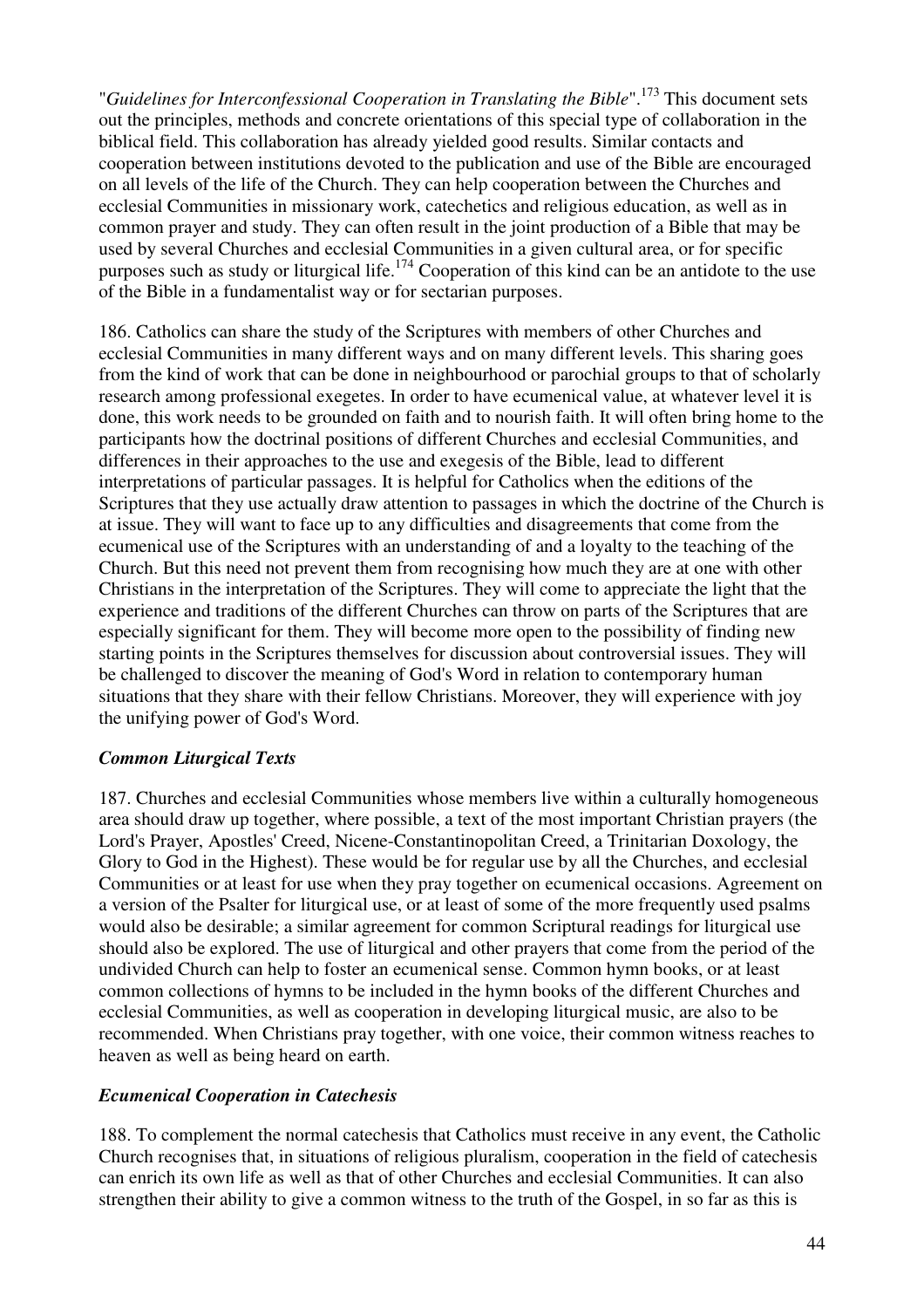possible. The basis of this cooperation, its conditions and its limits are set out in the Apostolic Exhortation *Catechesi Tradendae*:

"Such experiences have a theological foundation in the elements shared by all Christians. But the communion of faith between Catholics and other Christians is not complete and perfect; in certain cases there are even profound divergences. Consequently, this ecumenical collaboration is by its very nature limited; it must never mean a ?reduction' to a common minimum. Furthermore, catechesis does not consist merely in the teaching of doctrine; it also means initiating into the whole of Christian life, bringing full participation in the sacraments of the Church. Therefore, where there is an experience of ecumenical collaboration in the field of catechesis, care must be taken that the education of Catholics in the Catholic Church should be well ensured in matters of doctrine and of Christian living".<sup>175</sup>

189. In some countries a form of Christian teaching common to Catholics and other Christians is imposed by the state or by particular circumstances, with text-books and the content of the course all laid down. In such cases, we are not dealing with true catechesis nor with books that can be used as catechisms. But such teaching, when it presents elements of Christian doctrine loyally, has authentic ecumenical value. In these cases, while appreciating the potential value of such teaching, it still remains indispensable to provide a specifically Catholic catechesis for Catholic children.

190. When the teaching of religion in schools is done in collaboration with members of religions other than Christian, a special effort should be made to ensure that the Christian message is presented in a way that highlights the unity of faith that exists between Christians about fundamental matters, while at the same time explaining the divisions that do exist and the steps that are being taken to overcome them.

## *Cooperation in Institutes of Higher Studies*

191. There are many opportunities for ecumenical cooperation and common witness in the scientific study of theology and the branches of learning associated with it. Such cooperation contributes to theological research. It improves the quality of theological education by helping teachers to provide that attention to the ecumenical aspect of theological issues that is required in the Catholic Church by the conciliar decree *Unitatis Redintegratio*. <sup>176</sup> It facilitates the ecumenical formation of pastoral agents (see above chapter III). It helps Christians to address together the great intellectual issues that face men and women today from a shared fund of Christian wisdom and expertise. Instead of accentuating their difference they are able to give due preference to the profound harmony of faith and understanding that can exist within the diversity of their theological expressions.

#### *In Seminaries and Undergraduate Studies.*

192. Ecumenical cooperation in study and teaching is already desirable in programmes of the first stages of theological education, such as are given in seminaries and in first cycles of theological faculties. This cannot yet be done in the same way as is possible at the level of research and among those who have already completed their basic theological formation. An elementary requirement for ecumenical cooperation at those higher levels—to be dealt with in nn. 196-203 -, is that the participants be well formed in their faith and in the tradition of their own Church. Theological education in seminaries and first-cycle courses is directed to giving students this basic formation. The Catholic Church, like other Churches and ecclesial Communities, plans the programmes and courses that it considers appropriate for this purpose and selects suitably qualified directors and professors. The rule is that professors of the doctrinal courses should be Catholics. Thus the elementary principles of initiation into ecumenism and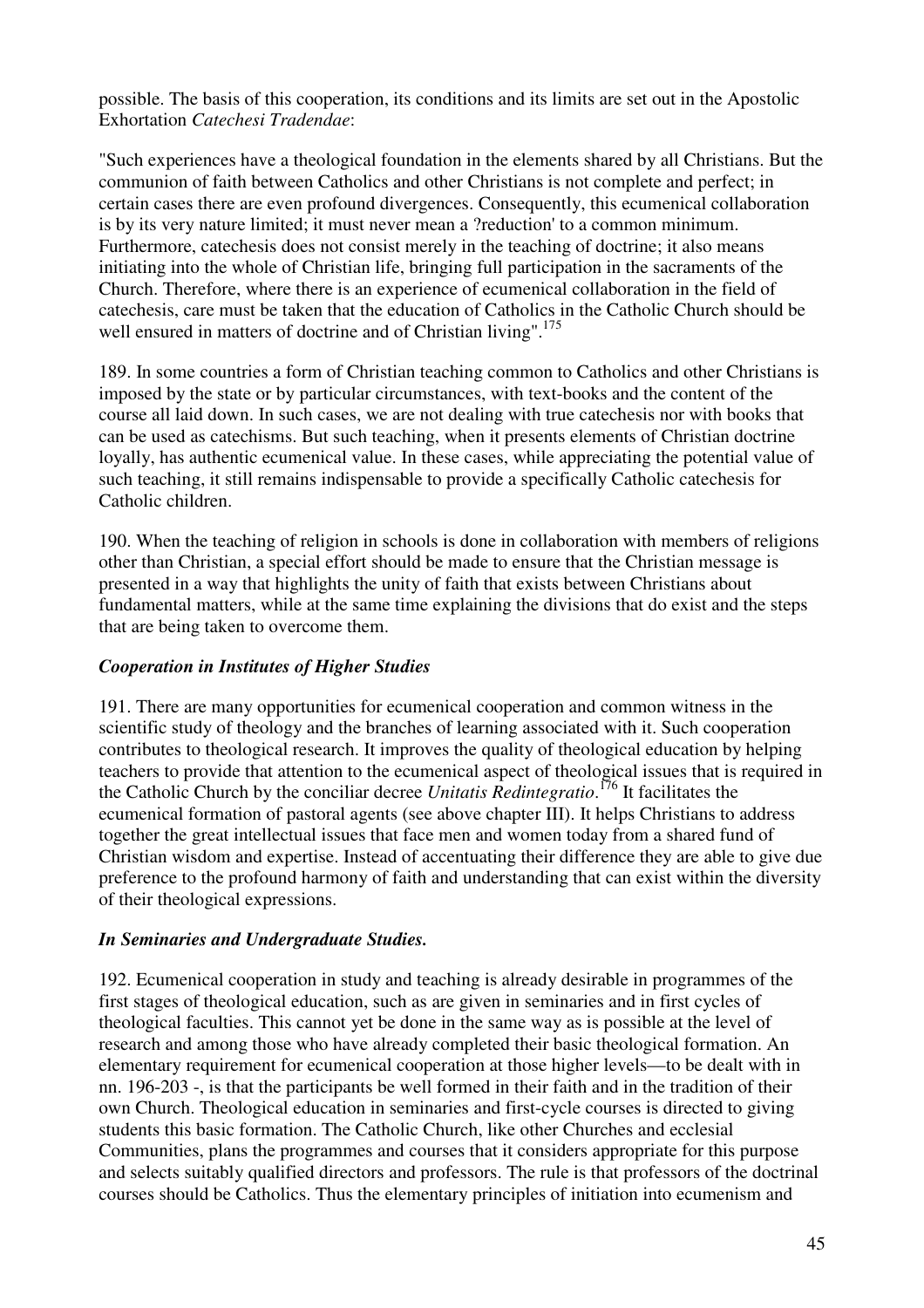ecumenical theology, which is a necessary part of basic theological formation, are given by Catholic teachers.<sup>177</sup> Once these fundamental concerns of the Church about the purpose, values and requirements of initial theological training—which are understood and shared by many other Churches and ecclesial Communities—are respected, students and teachers from Catholic seminaries and theological faculties can cooperate ecumenically in various ways.

193. The norms for promoting and regulating cooperation between Catholics and other Christians at the level of seminary and first cycle theological studies are to be determined by Synods of Eastern Catholic Churches and Episcopal Conferences, particularly in so far as they affect the education of candidates for ordination. The appropriate ecumenical commission should be heard on the subject. The relevant guidelines should be included in the Programme of Training for Priesthood that is drawn up in accordance with the Decree on the Training of Priests *Optatam Totius*. Since institutes for training members of religious orders may also be involved in this kind of ecumenical cooperation in theological education, major superiors or their delegates should contribute towards drawing up rules, in keeping with the Conciliar Decree *Christus Dominus*. 178

194. Catholic students may attend special courses given at institutes, including seminaries, of Christians of other Churches and ecclesial Communities, in accordance with the general criteria for the ecumenical formation of Catholic students, and subject to any norms that may have been laid down by the Synod of Eastern Catholic Churches or the Episcopal Conference. When a decision has to be taken about whether or not they should actually attend special courses, attention will be paid to the usefulness of the course in the general context of their training, the quality and ecumenical attitude of the professor, the level of previous preparation of the pupils themselves, as well as their spiritual and psychological maturity. The more closely the lectures or courses bear on doctrinal subjects, the more care will be needed in coming to a decision regarding the participation of the students. The formation of students and the development of their ecumenical sense is to be undertaken by a gradual process.

195. In the second and third cycles of faculties and in seminaries after the students have received basic formation, professors from other Churches and ecclesial Communities may be invited to give lectures on the doctrinal positions of the Churches and Communities they represent, in order to complete the ecumenical formation the students are already receiving from their Catholic professors. Such professors may also provide courses of a technical nature, as for example, language courses, instruction on communication media, religious sociology, etc. In laying down norms to regulate this matter, Synods of Eastern Catholic Churches and Episcopal Conferences will bear in mind the degree of development reached by the ecumenical movement in their country and the state of relationship between Catholics and other Churches and ecclesial Communities.<sup>179</sup> They will specifically determine how Catholic criteria concerning the qualifications of professors, the period of their teaching and their accountability for the content of courses 180 are to be applied in their region. They will also give directives about how the teaching received by Catholic students in such lectures can be integrated into their complete programme. Professors so invited will be classified as "visiting lecturers". When necessary, Catholic institutions will organise seminars or courses to put into context the teaching given by lecturers from other Churches and ecclesial Communities. Catholic professors invited to lecture in corresponding circumstances in the seminaries and theological schools of other Churches and ecclesial Communities will gladly do so under the same conditions. Such an exchange of professors, that respects the concerns of each Church and ecclesial Community for the basic theological formation of its members, and especially of those who are called to be its ministers, is an effective form of ecumenical collaboration and gives an appropriate witness to Christian concern for sound teaching in the Church of Christ.

## *In Theological Research and Post-Graduate Studies.*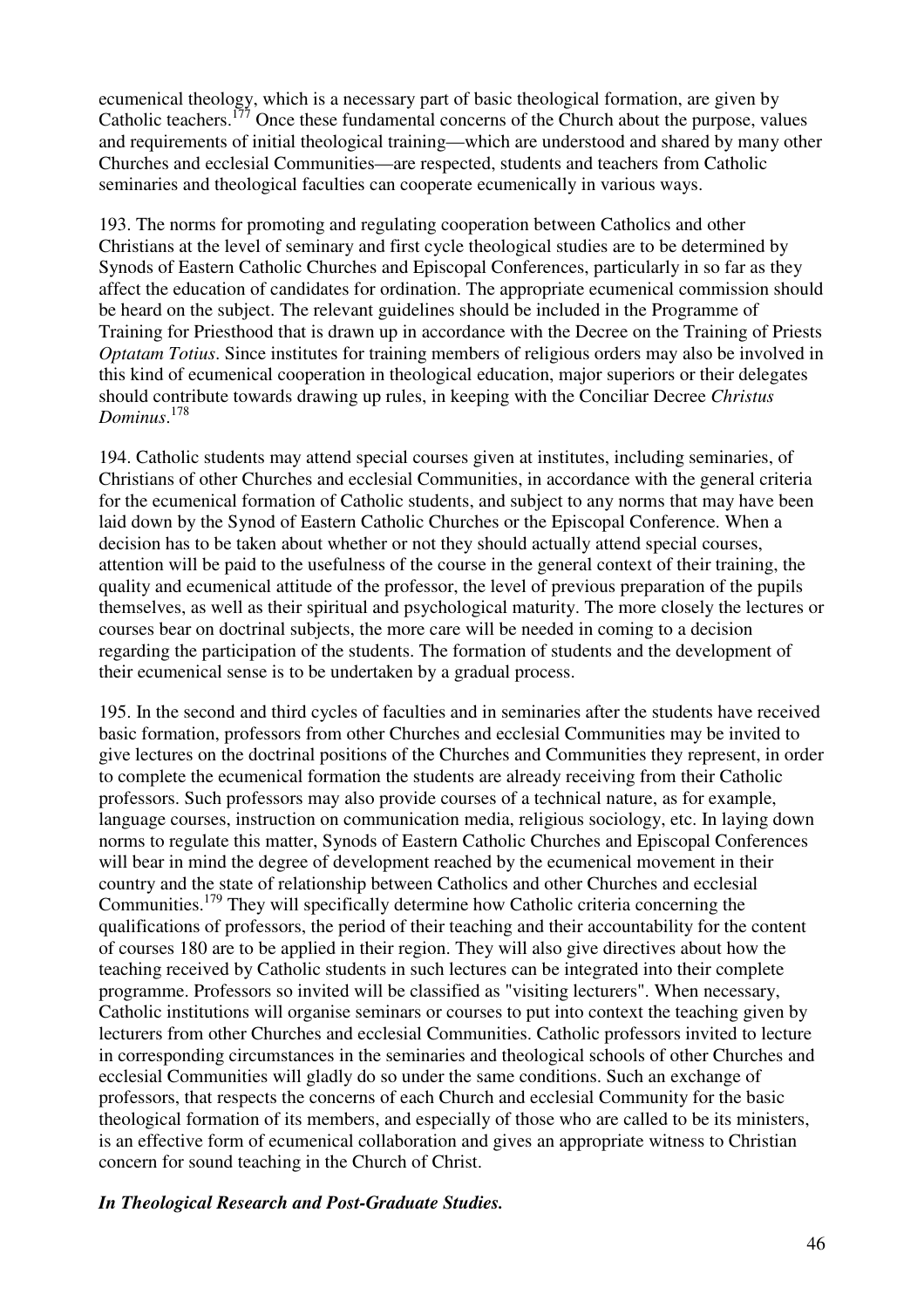196. A wider field of ecumenical collaboration is open to those who are engaged in theological research and teaching on a post-graduate level than is possible on the level of seminary or undergraduate (institutional) teaching. The maturity of the participants (research workers, professors, students) and the advanced levels of study already attained in the faith and theology of their own Church brings a special security and richness to their cooperation, such as could not be expected from those who are still engaged in undergraduate or seminary formation.

197. Cooperation in higher studies is practised by experts who consult and share their research with experts from other Churches and ecclesial Communities. It is practised by ecumenical groups and associations of experts set up for the purpose. It is to be found in a special way within various forms of relationships that are entered into between institutions for the study of theology that belong to different Churches and ecclesial Communities. Such relationships and the cooperation they facilitate can help to give an ecumenical character to all the work of the participating institutions. They can provide for a sharing of personnel, library, courses, premises and other resources, to the considerable advantage of researchers, professors and students.

198. Ecumenical cooperation is particularly indicated in the interest of those institutes that are set up within existing faculties of theology for research and specialised formation in ecumenical theology or for the pastoral practice of ecumenism; it can similarly benefit those independent institutes that are set up for the same purpose. Although these latter may belong to particular Churches or ecclesial Communities, they will be more effective when they cooperate actively with similar institutes that belong to other Churches. It may be useful from an ecumenical point of view if such institutes have members of other Churches and ecclesial Communities on their staff and in their student body.

199. The setting up and administration of institutions and structures for ecumenical collaboration in the study of theology should normally be entrusted to those who conduct the institutions involved, and to those who work within them in a spirit of legitimate academic freedom. Their ecumenical effectiveness requires that they operate in close relationship with the authorities of the Churches and ecclesial Communities to which their members belong. When the institute involved in such cooperative structures is part of a faculty of theology that already belongs to the Catholic Church, or is set up by it as a separate institution under its authority, its relationship to Church authorities in ecumenical activity will be defined in the articles of agreement on cooperation.

200. Interconfessional institutes, set up and administered jointly by several Churches and ecclesial Communities, are especially effective in dealing with topics of common concern to all Christians. Joint study of certain questions will indeed contribute to the solution of problems and to the approval of suitable policies, thus contributing to the advancement of Christian unity. Among such questions the following may be mentioned: mission work, relations with non-Christian religions, atheism and unbelief, the use of social communications media, architecture and sacred art, theological subjects as the explanation of Holy Scripture, salvation history and pastoral theology. The responsibility of such institutes towards the authorities of the Churches and ecclesial Communities concerned is to be defined clearly in their statutes.

201. Associations or institutes may be set up for the joint study of theological and pastoral questions by ministers of different Churches and ecclesial Communities. Under the guidance and with the help of experts in various fields, these ministers discuss and analyse together the theoretical and practical aspects of their ministry within their own Communities, in its ecumenical dimensions and in its contribution to common Christian witness.

202. The field of study and research in institutes for ecumenical activity and cooperation can cover the whole ecumenical reality, or it can be limited to particular questions that are studied in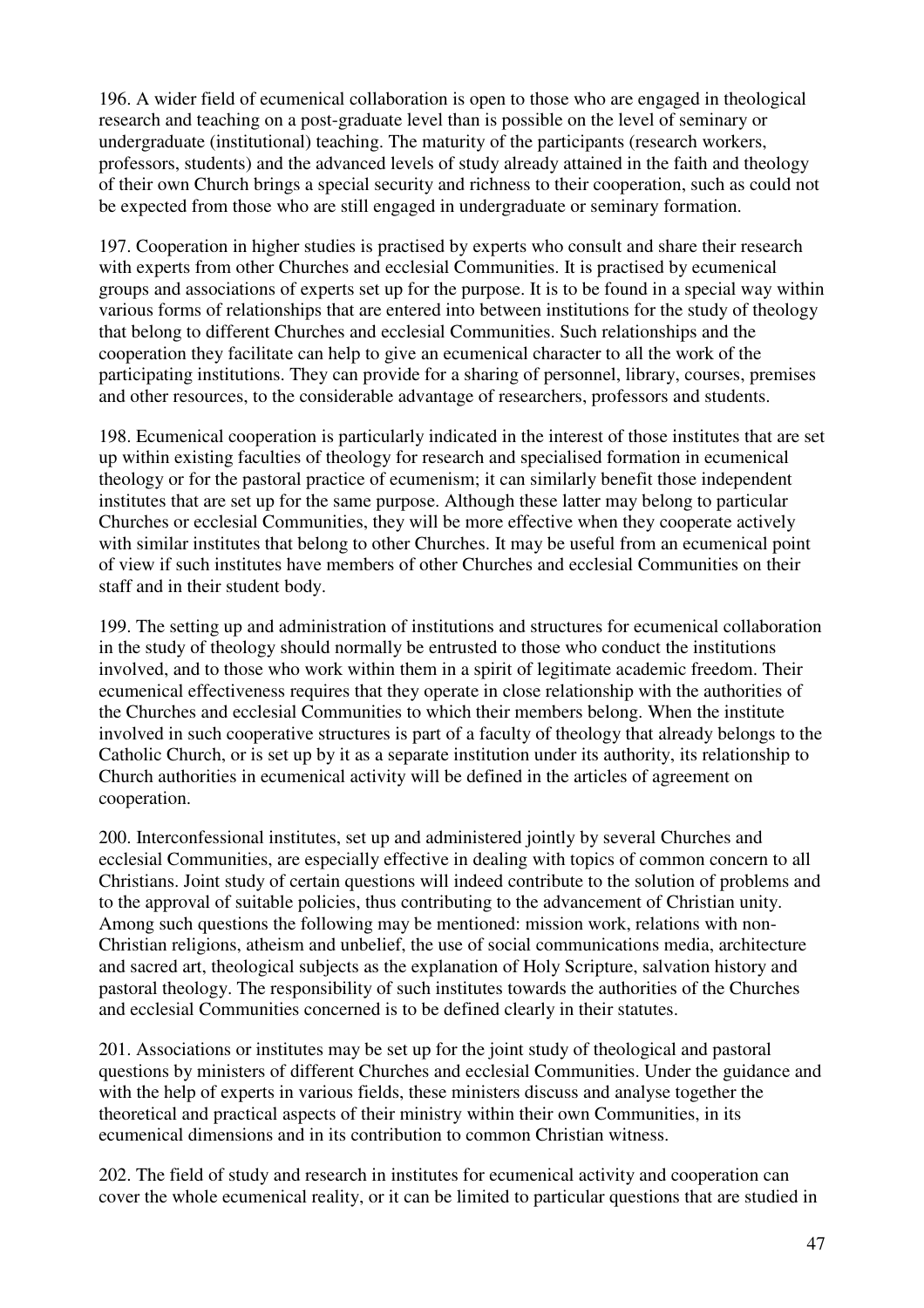depth. When institutes specialise in the study of one area of ecumenism (the Orthodox tradition, Protestantism, the Anglican Communion, as well as the kind of questions mentioned in n. 200), it is important that they should deal with that study within the context of the whole ecumenical movement and all the other questions that are connected with the subject under consideration.

203. Catholic institutions are encouraged to become members of ecumenical associations designed to promote improvement in the standard of theological education, better training of those intended for pastoral ministry and better cooperation between institutions for advanced learning. They will be also open to proposals that are being put forward with increasing frequency today by the authorities of public and non-denominational universities to bring together for the study of religion different institutes that are connected with them. Membership of such ecumenical associations and participation in the teaching of associated institutes must respect the legitimate autonomy of Catholic institutes in matters of the programme of studies, of the doctrinal content of subjects to be taught, and of the spiritual and priestly training of students destined for ordination.

# *Pastoral Cooperation in Special Situations*

204. While each Church and ecclesial Community takes pastoral care of its own members and is built up in an irreplaceable way by the ministers of its local communities, there are certain situations in which the religious need of Christian people may well be served more effectively when pastoral agents, ordained or lay, from different Churches and ecclesial Communities work together. This kind of ecumenical collaboration can be practised with success in the pastoral care of those who are in hospitals, prisons, the armed forces, universities, and large industrial complexes. It is also effective in bringing a Christian presence into the world of the social communications media. Care should be taken to coordinate these special ecumenical ministries with the local pastoral structures of each Church. That will be more readily achieved when those structures are themselves imbued with the ecumenical spirit and practise ecumenical cooperation with corresponding local units of other Churches or ecclesial Communities. Liturgical ministry, especially that of the Eucharist and of the other sacraments, is provided in such cooperative situations according to the norms that each Church or ecclesial Community lays down for its own members, which for Catholics are those stated in chapter IV of this Directory.

## *Cooperation in Missionary Activity*

205. The common witness given by all forms of ecumenical cooperation is already missionary. The ecumenical movement has, in fact, gone hand in hand with a new discovery by many communities of the missionary nature of the Church.

Ecumenical cooperation shows to the world that those who believe in Christ and live by his Spirit, being thus made children of God who is Father of all, can set about over coming human divisions, even about such sensitive matters as religious faith and practice, with courage and hope. The divisions that exist among Christians are certainly a major obstacle to the successful preaching of the Gospel.<sup>181</sup> But the efforts being made to overcome them do much to offset the scandal and to give credibility to Christians who proclaim that Christ is the one in whom all things and people are gathered together into unity:

"As evangelisers we must offer Christ's faithful not the image of people divided and separated by unedifying quarrels, but the image of people who are mature in faith and capable of finding a meeting-point beyond the real tensions, thanks to a shared, sincere and disinterested search for truth. Yes, the destiny of evangelization is certainly bound up with the witness of unity given by the Church. This is a source of responsibility and also of comfort".<sup>182</sup>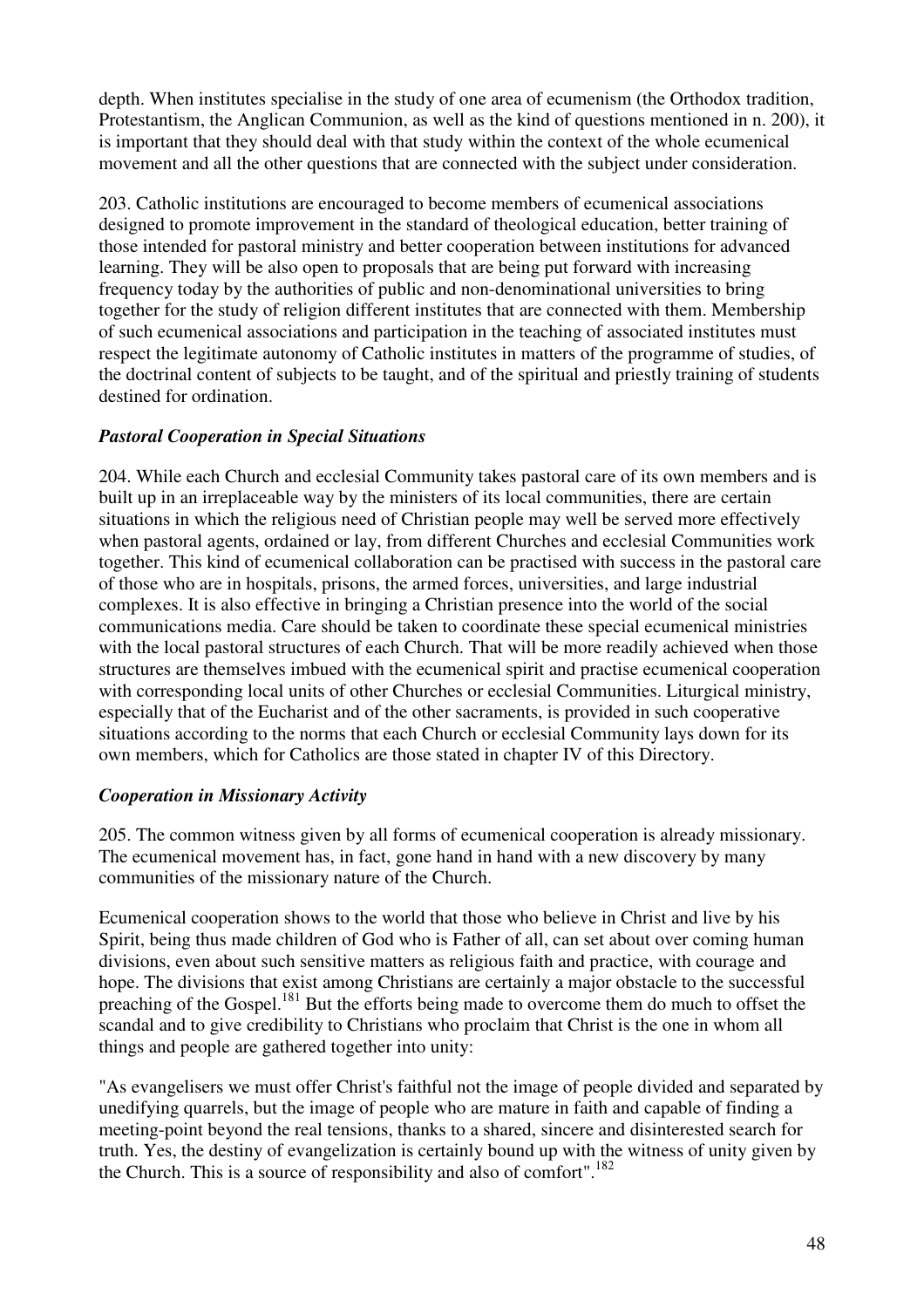206. Ecumenical witness can be given in missionary activity itself. For Catholics, the basis for ecumenical cooperation with other Christians in mission is "the foundation of baptism and the patrimony of faith which is common to us".<sup>183</sup> Other Churches and ecclesial Communities which draw people to faith in Christ the Saviour and to baptism in the name of the Father, Son and Holy Spirit draw them into the real though imperfect communion that exists between them and the Catholic Church. Catholics would want all who are called to Christian faith to join with them in that fullness of communion they believe to exist in the Catholic Church, yet they recognise that in the Providence of God some will live out their Christian lives in Churches and ecclesial Communities that do not provide such full communion. They should be careful to respect the lively faith of other Churches and ecclesial Communities which preach the Gospel, and rejoice in the grace of God that is at work among them.

207. Catholics can join with other Churches and ecclesial Communities —provided there is nothing sectarian or deliberately anti-Catholic about their work of evangelization—in organisations and programmes that give common support to the missionary activities of all the participating Churches. A special subject of such cooperation will be to ensure that the human, cultural and political factors that were involved in the original divisions between the Churches, and have marked the historical tradition of separation, will not be transplanted into areas where the Gospel is being preached and Churches are being founded. Those who have been sent by missionary institutes to help in the foundation and growth of new Churches, will be especially sensitive to this need. Bishops will give special attention to it. It is for the Bishop to determine when it becomes necessary to insist in a special way on points of doctrine and morality about which Catholics differ from other Churches and ecclesial Communities. These latter may find it necessary to do the same in relation to Catholicism. But all this must be done, not in a contentious or sectarian spirit, but with mutual respect and love.<sup>184</sup> New converts to the faith should be carefully nourished in the ecumenical spirit, "so that, while avoiding every form of indifferentism or confusion and also senseless rivalry, Catholics might collaborate with their separated brethren, insofar as it is possible, by a common profession before the nations of faith in God and in Jesus Christ, and by a common, fraternal effort in social, cultural, technical and religious matters".<sup>185</sup>

208. Ecumenical cooperation is particularly necessary in the mission to the de-Christianised masses of our contemporary world. The ability of Christians, though still divided, to bear common witness, even now, to central truths of the Gospel 186 can be a powerful invitation to a renewed appreciation of Christian faith in a secularised society. A common evaluation of the forms of atheism, secularisation and materialism that are at work in the world of today, and a shared strategy to deal with them would greatly benefit the Christian mission to the contemporary world.

209. There should be a special place for cooperation between members of the different Churches and ecclesial Communities in the reflection constantly needed on the meaning of Christian mission, on the manner of engaging in the dialogue of salvation with the members of other religions and on the general question of the relationship between the preaching of the Gospel of Christ and the cultures and way of thinking of the contemporary world.

## *Ecumenical Cooperation in the Dialogue with Other Religions*

210. There are increasing contacts in today's world between Christians and persons of other religions. These contacts differ radically from the contacts between the Churches and ecclesial Communities, which have for their object the restoration of the unity Christ willed among all his disciples and are properly called ecumenical. But in practice they are deeply influenced by, and in turn influence ecumenical relationships. Through them Christians can deepen the level of communion existing among themselves, and so they are to be considered an important part of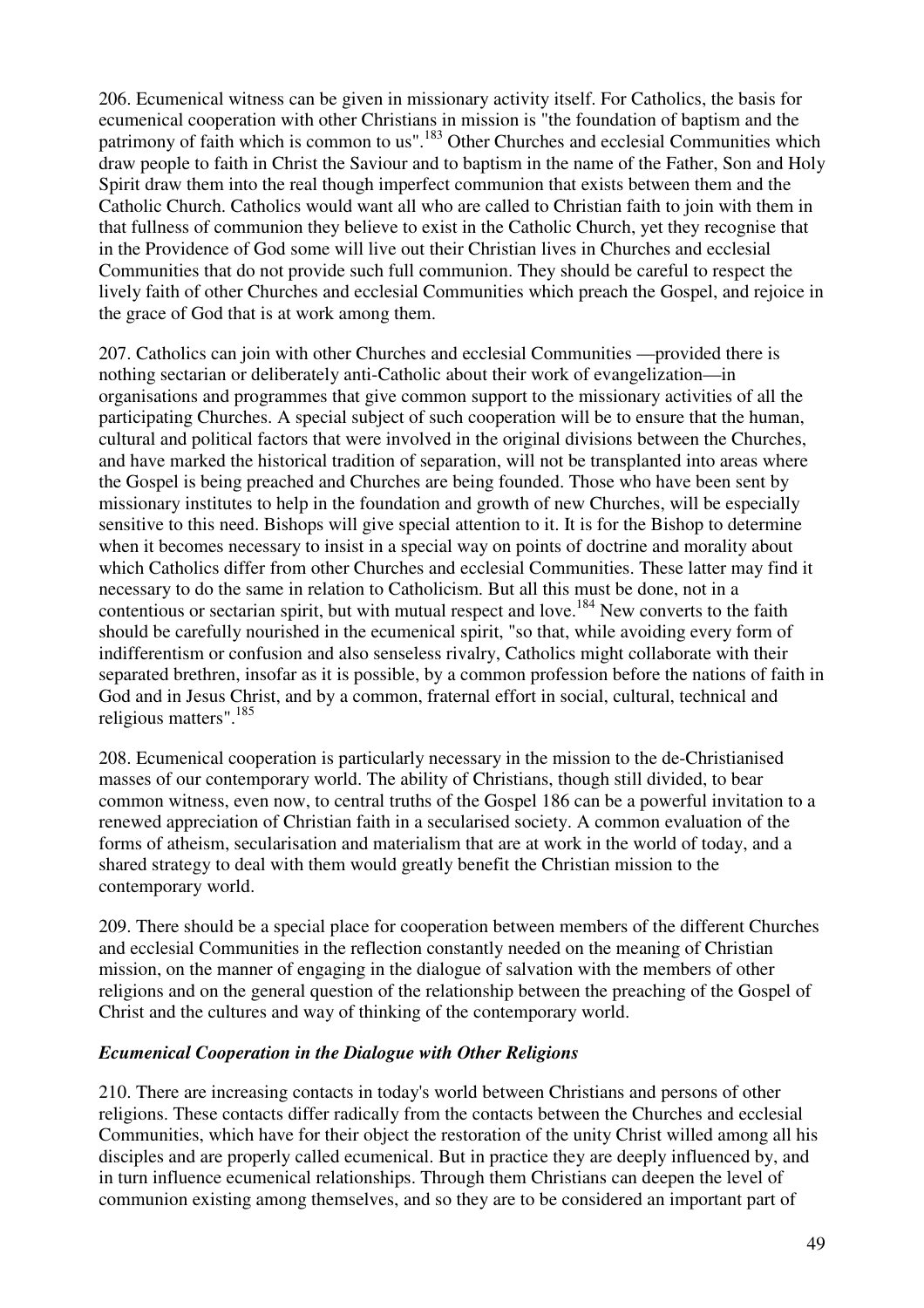ecumenical cooperation. This is particularly true for all that is done to develop the specially privileged religious relationship that Christians have with the Jewish people.

For Catholics, directives about relationships with the Jewish people are guided by the Commission for Religious Relations with the Jews. Relations with the members of other religions are guided by the Pontifical Council for Inter- Religious Dialogue. In working out religious relationships with Jews and in their relations with members of other religions, in accordance with appropriate directives, Catholics can find many opportunities for collaboration with members of other Churches and ecclesial Communities. There are many areas where Christians can work together in fostering dialogue and common action with the Jews, as for example in struggling together against anti-Semitism, religious fanaticism and sectarianism. Collaboration with other believers can take place in promoting religious perspectives on issues of justice and peace, support for family life, respect for minority communities, and such cooperation can also address the many new questions of the present age. In these interreligious contacts, Christians can appeal together to their common biblical and theological sources, thereby bringing Christian insights to this broader context, in a way that fosters Christian unity as well.

## *Ecumenical Cooperation in Social and Cultural Life*

211. The Catholic Church considers ecumenical collaboration in social and cultural life to be an important aspect of working towards unity. The Decree on Ecumenism sees such cooperation as a clear expression of the bond that unites all the baptized.<sup>187</sup> For this reason, it encourages and supports very concrete forms of collaboration:

"Such cooperation which has already begun in many countries, should be ever increasingly developed, particularly in regions where a social and technical evolution is taking place. It should contribute to a just appreciation of the dignity of the human person, the promotion of the blessings of peace, the application of Gospel principles to social life, and advancement of the arts and science in a Christian spirit. Christians should also work together in the use of every possible means to relieve the afflictions of our times such as famine and national disasters, illiteracy and poverty, lack of housing, and the unequal distribution of wealth".<sup>188</sup>

212. As a general principle, ecumenical collaboration in the social and cultural life ought to be carried out within the overall context of the search for Christian unity. When it is not accompanied by other forms of ecumenism, especially by prayer and spiritual sharing, it can easily be confused with ideological and merely political interests and thus become an obstacle to the progress toward unity. Like all forms of ecumenism, it should be carried out under the supervision of the local Ordinary, the Episcopal Conference or the Synod of the Eastern Catholic Churches.

213. Through such cooperation, all believers in Christ are able to learn easily how they can understand each other better and esteem each other more, and so prepare the way for the unity of Christians.<sup>189</sup> On a number of occasions, Pope John Paul II has affirmed the commitment of the Catholic Church to ecumenical collaboration.<sup>190</sup> The same affirmation was expressed in the common declaration between Cardinal Johannes Willebrands and Dr. Philip Potter, General Secretary of the World Council of Churches, on the occasion of the Holy Father's visit to the World Council of Churches' headquarters in Geneva in 1984.<sup>191</sup> It is in view of this that the Ecumenical Directory offers some examples of collaboration at various levels without these pretending to be exhaustive in any way.<sup>192</sup>

#### *a) Cooperation in common studies of social and ethical questions*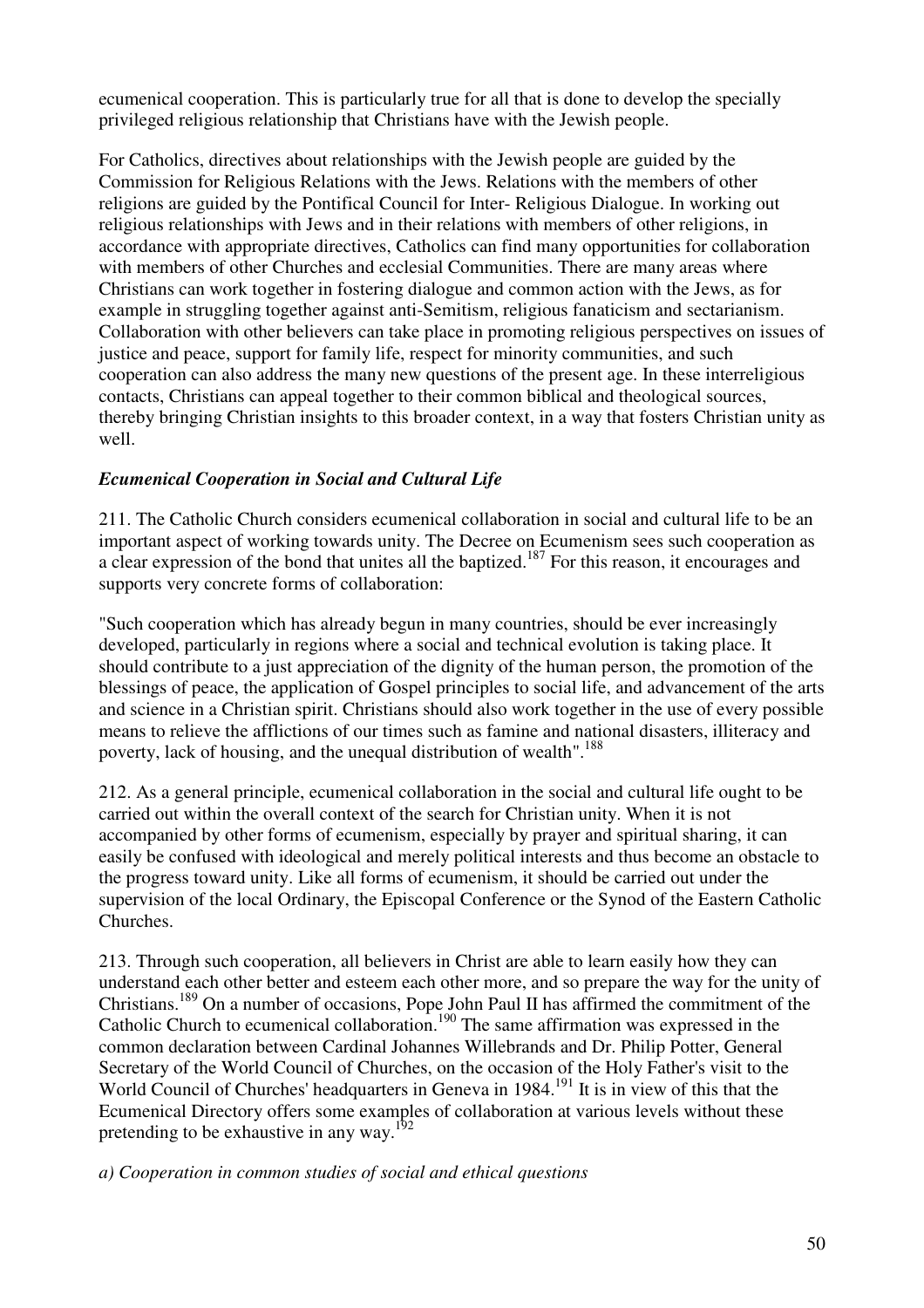214. Regional or national Episcopal Conferences, in collaboration with other Churches and ecclesial Communities, as well as with Councils of Churches, could set up groups to give common expression to basic Christian and human values.

This kind of shared discernment will help to provide a significant starting point for an ecumenical address to questions of a social and ethical nature; it will open up the moral and social dimension of the partial communion that Christians of different Churches and ecclesial Communities already enjoy.

The purpose of a common study of this kind is the promotion of a Christian culture, a "civilisation of love"—the Christian humanism often spoken of by Pope Paul VI and Pope John Paul II. To construct this culture, we must clearly establish the values that form part of it as well as the things that threaten it. Clearly, therefore, the study will involve for example a Christian appreciation of the value of life, the meaning of human work, questions of justice and peace, religious liberty, human rights and land rights. It will likewise focus on the factors in society that threaten basic values, such as poverty, racism, consumerism, terrorism, and indeed all that threatens human life at whatever stage of its development. The long tradition of Catholic social teaching will provide considerable guidance and inspiration for this kind of collaboration.

#### b) *Cooperation in the field of development, human need and stewardship of creation*

215. There is an intrinsic connection between development, human need and the stewardship of creation. For experience has taught us that development in response to human needs cannot misuse or overuse natural resources without serious consequences.

The responsibility for the care of creation, which in itself has a particular dignity, is given by the Creator himself to all people, in so far as they are to be stewards of creation.<sup>193</sup> Catholics are encouraged to enter, at various levels, into joint initiatives aimed at study and action on issues that threaten the dignity of creation and endanger the whole human race. Other topics for such study and action could include, for example, certain forms of uncontrolled rapid industrialisation and technology that cause pollution of the natural environment with serious consequences to the ecological balance, such as destruction of forests, nuclear testing and the irrational use or misuse of both renewable and unrenewable natural resources. An important aspect of joint action in this field is in the area of education of people in the use of resources as well as in the planned use of them and in the care of creation.

The field of development, which is basically a response to human needs, offers a variety of possibilities for collaboration between the Catholic Church and Churches and ecclesial Communities at regional, national and local levels. Such collaboration would include, among other things, working for a more just society, for peace, for promotion of the rights and dignity of women, and for a more equitable distribution of resources. In this sense, it would be possible to provide joint services for the poor, the sick, the handicapped, the aged and all who suffer because of unjust "structures of sin".<sup>194</sup> Cooperation in this field is encouraged particularly in places where there is high concentration of population with serious consequences for housing, food, water, clothing, sanitation and medical care. An important aspect of collaboration in this field would be in dealing with the problem of migrants, refugees, and victims of natural catastrophes. In the event of world emergencies, the Catholic Church encourages the pooling of resources and services with the international organisations of Churches and ecclesial Communities, for reasons of efficiency and to reduce costs. It likewise encourages ecumenical collaboration with international organisations that specialise in these concerns.

#### c) *Cooperation in the field of medicine*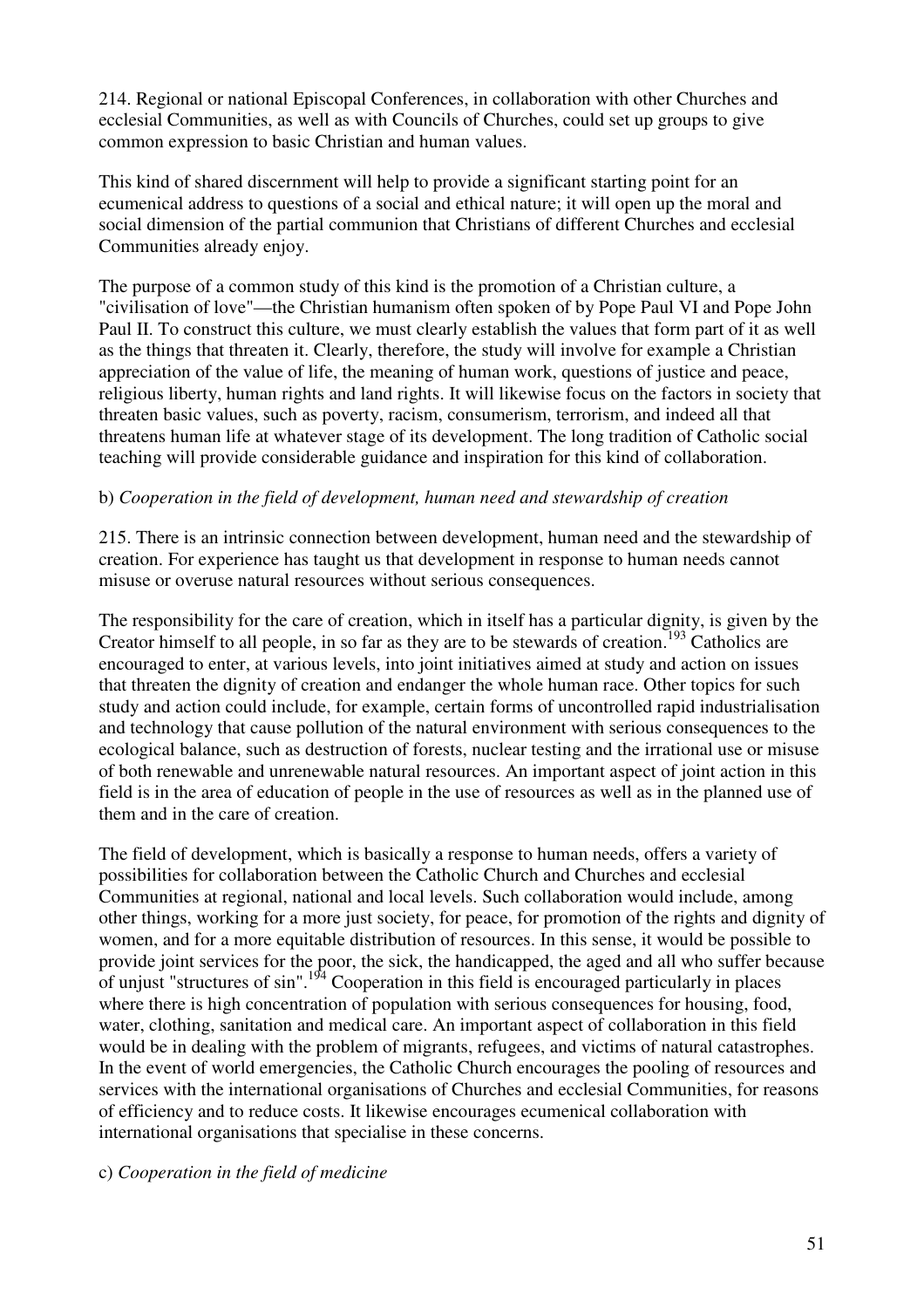216. The whole area of health care constitutes a very important challenge for ecumenical collaboration. In some countries ecumenical collaboration by the Churches in health care programmes is vital if adequate health care is to be provided. Increasingly, moreover, collaboration in this whole area, be it at the level of research, or at the level of practical health care, raises questions of medical ethics which are both a challenge and an opportunity for ecumenical collaboration. The task mentioned earlier of identifying basic values that are integral to Christian life is especially urgent, given the rapid developments in areas such as genetics. In this context, the indications of the 1975 document on ecumenical collaboration 195 are especially pertinent: "Particularly where ethical norms are concerned, the doctrinal stand of the Catholic Church has to be made clear and the difficulties which this can raise for ecumenical collaboration faced honestly and with loyalty to Catholic teaching".

#### d) *Cooperation in Social Communications Media*

217. It is possible to cooperate in this matter, in understanding the nature of modern media and particularly the challenges it offers to Christians today. Collaboration in this area could include ways of infusing Christian principles into communications media and study of problems encountered in this field, as well as education of the people on critical use of the media. Interconfessional groups can be especially effective as advisory bodies to the secular media, particularly as to the way in which they deal with religious affairs. This can be particularly useful in countries where the majority of viewers, listeners, or readers are from one particular Church or ecclesial Community. "There is almost no end to the opportunities for such collaboration. Some are obvious: joint programmes on radio and television; educational projects and services, especially for parents and young people; meetings and discussions between professionals on an international level; recognition of achievement in these fields by annual awards; cooperation in research in the media field and especially in professional training and education".<sup>196</sup> Where interconfessional structures with full Catholic participation already exist, they should be strengthened, particularly for the use of radio and television, and for publishing and audio-visual work. At the same time, each participating body should be given the opportunity to enunciate its own doctrine and practice.<sup>197</sup>

218. It would be important at times to work in mutual cooperation; either by having Catholic communicators take part in the initiatives of other Churches and ecclesial Communities, or by having communicators from these latter to participate in Catholic initiatives. Ecumenical collaboration could include exchanges between International Catholic Organisations and the communications organisations of other Churches and ecclesial Communities (as, for example, in keeping the World Day for Social Communications). The common use of satellites and cable television networks offers practical opportunities for ecumenical collaboration.<sup>198</sup> Clearly, at the regional level, this kind of collaboration should take place with reference to ecumenical commissions and, internationally, with reference to the Pontifical Council for Promoting Christian Unity. The formation of Catholic communicators should include a serious ecumenical preparation.

On March 25th, 1993, His Holiness Pope John Paul II approved this Directory, confirmed it by his authority and ordered that it be published. Anything to the contrary notwithstanding.

*Vatican City March 25th, 1993* 

#### **Edward Idris Cardinal Cassidy** *President*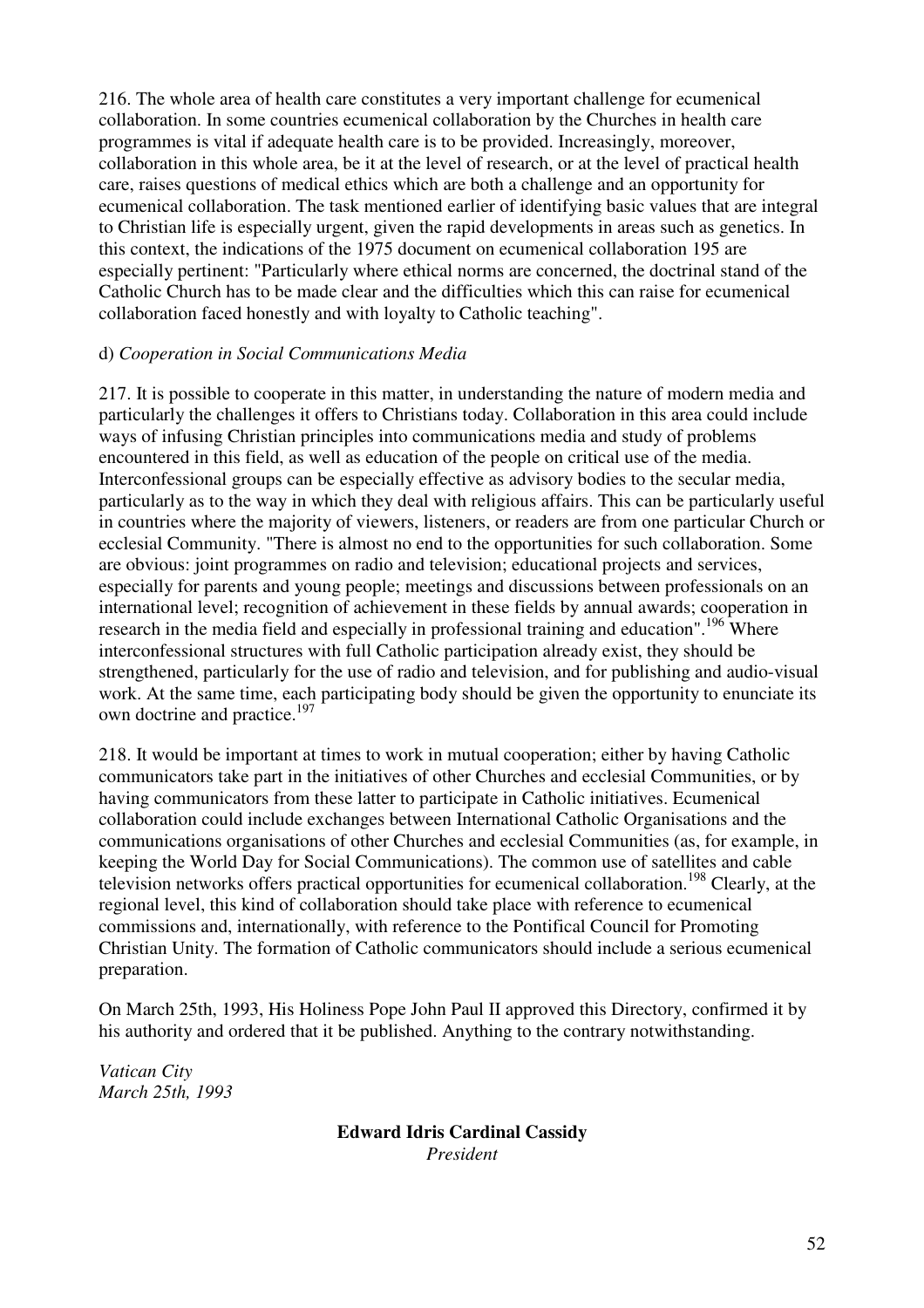- 1 Secretariat for Promoting Christian Unity (SPCU), *Ecumenical Directory, Ad Totam Ecclesiam, AAS* 1967, 574- 592; *AAS* 1970, 705-724.
- 2 *Address* of Pope John Paul II to the Plenary Session of the Secretariat for Promoting Christian Unity, February 6, 1988, *AAS* 1988, 1203.
- 3 Among these are the Motu Proprio *Matrimonia Mixta, AAS* 1970, 257-263; *Reflections and Suggestions concerning Ecumenical Dialogue,* SPCU, *Information Service* (IS) 12, 1970, pp. 5-11; the *Instruction on Admitting Other Christians to Eucharistic Communion in the Catholic Church, AAS* 1972, 518-525; a *Note about certain interpretations* of the *Instruction concerning particular cases when other Christians may be admitted to Eucharist communion in the Catholic Church, AAS* 1973, 616-619; the document on *Ecumenical Collaboration at the Regional, National and Local Levels,* SPCU, IS 29, 1975, pp. 8-31; Pope Paul VI, Apostolic Exhortation *Evangelii Nuntiandi* (EN), 1975; John Paul II Apostolic Constitution *Sapientia Christiana* (SapC) on Ecclesiastical Universities and Faculties, 1979; John Paul II Apostolic Exhortation *Catechesi Tradendae,* 1979; and the *Relatio Finalis* of the Extraordinary Synod of Bishops, 1985; *Ratio Fundamentalis Institutionis Sacerdotalis* of the Congregation for Catholic Education, Rome, 1985; the Apostolic Constitution *Ex Corde Ecclesiae, AAS* 1990, 1475-1509.

4 *AAS* 1988, 1204.

5 cf. *CIC,* can. 755; *CCEO,* can. 902 and 904, 1. In this Directory the adjective *catholic* refers to the faithful and to the Churches that are in full communion with the Bishop of Rome.

6 See Nos. 35-36 below.

7 Apostolic Constitution *Pastor Bonus* states:

"Art. 135: The function of the Council is to concentrate in an appropriate way on initiatives and ecumenical activities for the restoration of unity among Christians.

Art. 136: (1) It sees that the decrees of the Second Vatican Council which pertain to ecumenical matters are put into pratice. It deals with the correct interpretation of the principles of ecumenism and mandates their execution. (2) It fosters, brings together, and coordinates national and international Catholic organisations promoting the unity of Christians, and it is watchful over their initiatives. (3) After having first consulted with the Supreme Pontiff, it looks after relations with Christians of Churches and ecclesial Communities which do not yet have full communion with the Catholic Church, and espec- ially establishes dialogues and talks for promoting unity with them, carrying out the work with trained experts of proven theological doctrine. It deputes Catholic observers for Christian meetings and invites observers from other Churches and ecclesial Communities to Catholic gatherings whenever it seems appropriate.

Art. 137: (1) Since the matters dealt with by this department often by their nature touch on questions of faith, it must proceed in close connection with the Congregation for the Doctrine of the Faith, especially when it is a matter of publishing public documents and declarations. (2) In carrying out matters of major importance, however, which concern the separated Eastern Churches, it must first consult the Congregation for the Eastern Churches.

8 Unless otherwise indicated, the term *particular Church* is used throughout this Directory to indicate a diocese, eparchy or equivalent ecclesiastical territory.

9 *John* 17:21; cf. *Eph* 4:4.

10 Dogmatic Constitution *Lumen Gentium* (LG), n. 1.

11 Cf. *LG* 1-4 and also Conciliar Decree on Ecumenism *Unitatis Redintegratio* (UR), n. 2.

12 Cf. *UR,* n. 2.

- 13 *LG,* nn. 2 and 5.
- 14 *UR,* n. 2; cf. *Eph* 4:12.
- 15 *LG C*hapter III.

16 *Acts* 2:42.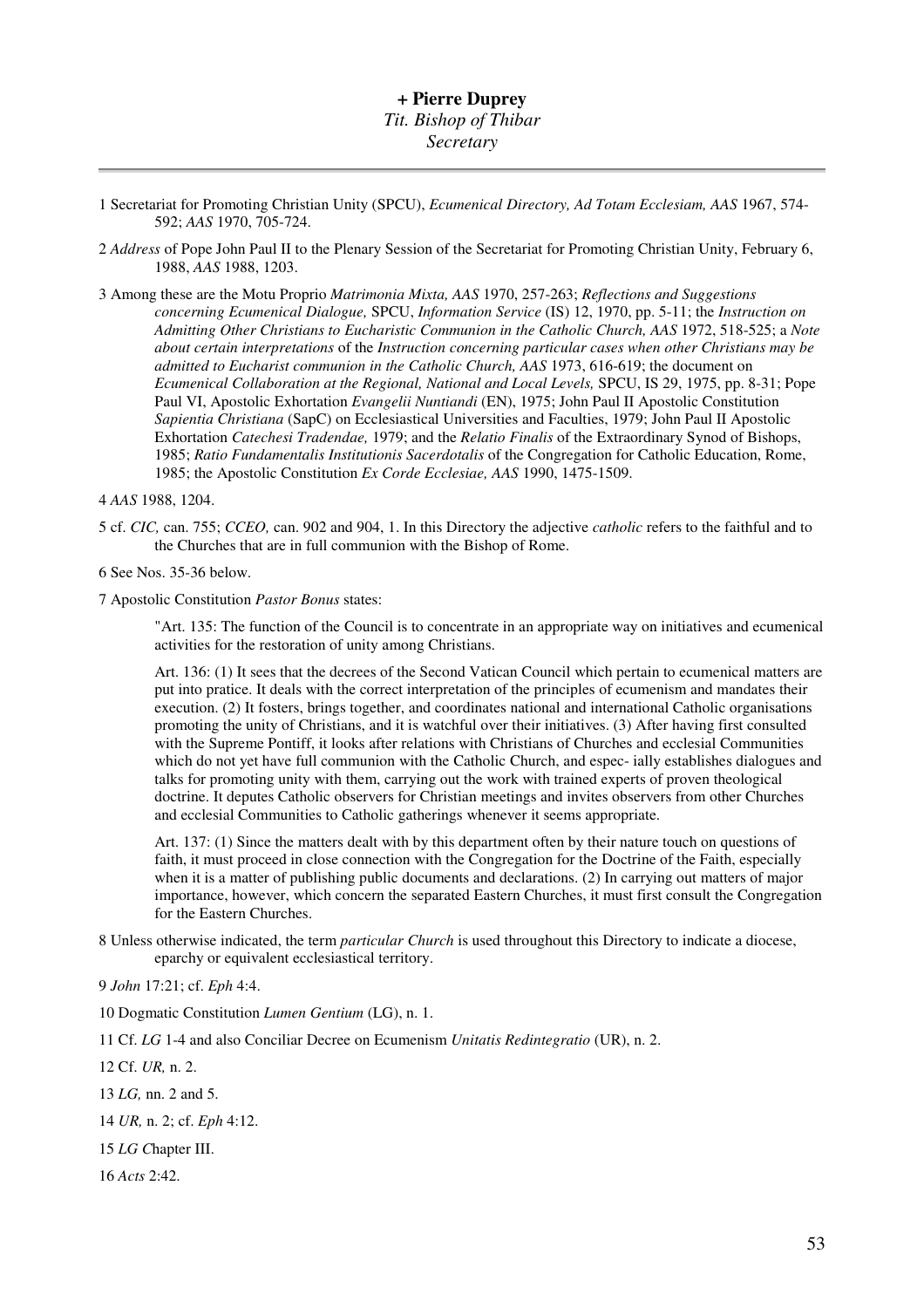17 *Relatio Finalis* of the Extraordinary Synod of Bishops in 1985, "The ecclesiology of communion is the central and fundamental idea of the Council's document" (C,1). Cf. Congregation for the Doctrine of the Faith, Letter to the Bishops of the Catholic Church on certain aspects of the Church as Communion (28th May 1992).

19 Conciliar Decree on the Pastoral Office of Bishops in the Church, *Christus Dominus (CD),* n. 11.

20 Cf. *LG,* n. 22.

21 *Jn,* 17:21.

22 *LG,* n. 8.

23 *LG,* n. 9.

24 Cf. *UR,* nn. 3 and 13.

25 Cf. *UR,* n. 3: "Without doubt, the differences that exist in varying degrees between them (other believers in Christ) and the Catholic Church — whether in doctrine and sometimes in discipline, or concerning the structure of the Church — do indeed create many obstacles, sometimes serious ones, to full ecclesial communion. The ecumenical movement is striving to overcome these obstacles." Such divergences continue to have their influence and sometimes they create new divisions.

26 *UR,* n. 3.

27 *UR,* n. 4.

28 Cf. *UR,* nn. 14-18. Those to whom the term *"Orthodox"* is generally applied are those Eastern Churches which accept the decisions of the Councils of Ephesus and Chalcedon. In recent times, however, it has also been applied, for historical reasons, to those Churches which did not accept the dogmatic formulae of one or other of these Councils (cf. *UR,* n. 13). To avoid confusion, the general term *"Eastern Churches"* will be used throughout this Directory to designate all of those Churches of the various Eastern traditions which are not in full communion with the Church of Rome.

29 Cf. *UR,* nn. 21-23.

30 *Ibidem,* n. 3.

31 Cf. *ibidem,* n. 4.

32 *UR,* n. 2; *LG,* n. 14; *CIC,* can. 2O5; *CCEO,* can. 8.

33 Cf. *UR,* nn. 4 and 15-16.

34 *Relatio Finalis* of the Extraordinary Synod of Bishops, 1985, C. 7.

35 Cf. *Jn* 17:21.

36 Cf. *Rom* 8:26-27.

37 Cf. *UR,* n. 5.

- 38 Cf. nn. 92-101 below.
- 39 In this Directory, when, the term *Local Ordinary* is used, it also refers to *local hierarchies of Eastern Churches*  in accordance with the terminology in CCEO.
- 40 The term *Synods of Eastern Catholic Churches* refers to the higher authorities of Eastern Catholic Churches sui juris as found in *CCEO*.
- 41 Cf. Conciliar Declaration *Dignitatis Humanae* (DH), n. 4: "In spreading religious belief and in introducing religious practices everybody must at all times avoid any action which seems to suggest coercion or dishonest or unworthy persuasion especially when dealing with the uneducated or the poor". At the same time the Declaration affirms that "religious communities have the further right not to be prevented from publicly teaching and bearing witness to their beliefs by the spoken or written word" *(ibidem)*.

42 Cf. *UR,* nn. 9-12; 16-18.

43 *UR,* n. 8.

44 *1 Cor* 13:7.

45 Cf. *UR,* n. 3.

46 Cf *LG,* n. 23; *CD,* n. 11; *CIC,* can. 383, 3 and *CCEO,* can. 192, 2.

<sup>18</sup> Cf. *LG,* n. 14.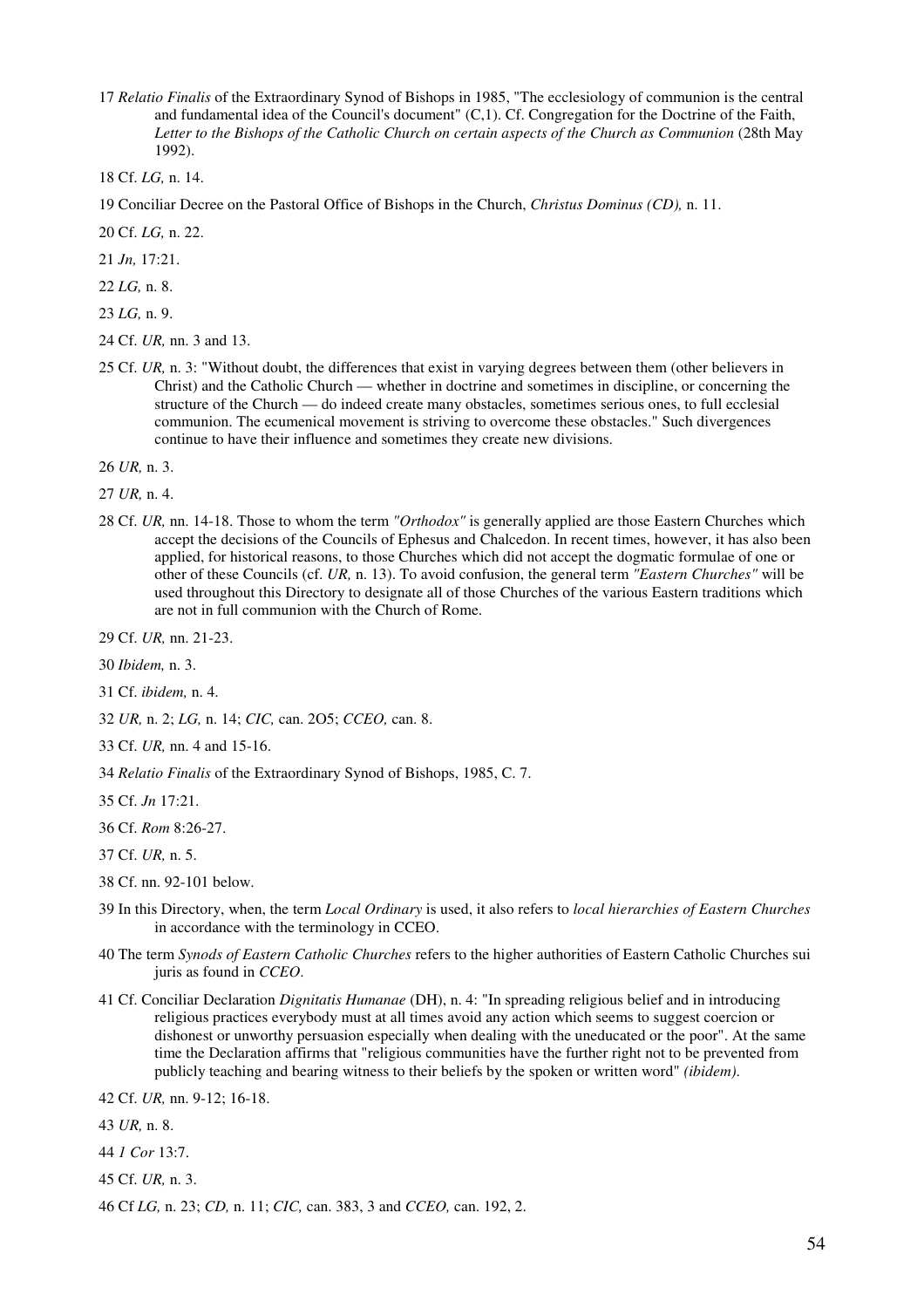- 47 Cf. *CIC,* can. 755, 1; *CCEO,* cann. 902 and 904, 1.
- 48 Cf. *CIC,* cann. 216 and 212; *CCEO,* cann. 19 and 15.
- 49 Cf. *Sects or New Religious Movements: A Pastoral Challenge;* an interim Report based on the responses (about 75) and the documentation received up until the 30th of October, 1985 from regional or national Episcopal Conferences, SPCU, *IS* 1986, n. 61, pp. 144-154.
- 50 Cf. nn. 166-171 below.
- 51 *UR,* n. 4.
- 52 Cf. *CCEO,* can. 9O4, 1; *CIC,* can. 755, 2.
- 53 Cf. *UR,* nn. 9 and 11 and *Reflections and Suggestions Concerning Ecumenical Dialogue,* op.cit.
- 54 Cf. UR, n. 12; Conciliar Decree on the Church's Missionary Activity *Ad Gentes (*AG), n. 12, and *Ecumenical Collaboration at the Regional, National and Local Levels,* op. cit., n. 3.
- 55 Cf. *UR,* n. 5.
- 56 Cf. *AG,* n. 15; see also *ibidem,* nn. 5 and 29; cf. *EN,* nn. 23, 28, 77; see also below, nn. 205-209.
- 57 *UR,* n. 5.
- 58 Cf. *ibidem,* n. 7.
- 59 *Ibidem,* n. 6.
- 60 Ambrosiaster, *PL* 17, 245.
- 61 Cf. *CIC,* can. 209, 1; *CCEO,* can. 12, 1.
- 62 Dogmatic Constitution on Divine Revelation *Dei Verbum* (DV), n. 21.
- 63 Cf. *UR,* n. 21.
- 64 *EN,* n. 77.
- 65 Cf. *UR,* n. 11; *AG,* n. 15. For these considerations, cf. *General Catechetical Directory,* nn. 27, 43, and cf. below nn. 75 and 176.
- 66 Cf. *UR,* nn. 3-4.
- 67 Cf. *CT,* n. 3 and *CCEO,* can. 625.
- 68 Cf. *CT,* n. 32.
- 69 Cf. *ibidem*.
- 70 Cf. *UR,* n. 6 and Pastoral Constitution on the Church in the Modern World *Gaudium et Spes* (GS), n. 62.
- 71 Concerning ecumenical collaboration in the field of catechesis, see *CT,* n. 33 and also nn. 188-190 below.
- 72 See Constitution on the Sacred Liturgy *Sacrosanctum Concilium* (SC), n. 14.
- 73 *Ibidem,* n. 2.
- 74 *UR,* n. 2.
- 75 *SC,* n. 48.
- 76 *UR,* n. 8.

77 Cf. *ibidem,* n. 7.

78 Cf. *LG,* n. 15 and *UR,* n. 3.

- 79 Cf. nn. 102-142 below.
- 80 Cf. nn. 161-218 below.

81 *LG,* n. 11.

82 Cf. *EN,* n. 71; see also nn. 143-160 below.

- 83 Pope John Paul II, Apostolic Exhortation *Familiaris Consortio* (FC), n. 78.
- 84 Cf. *CIC,* can. 529, 2.
- 85 Cf. Conciliar Declaration *Gravissimum Educationis* (GE), nn. 6-9.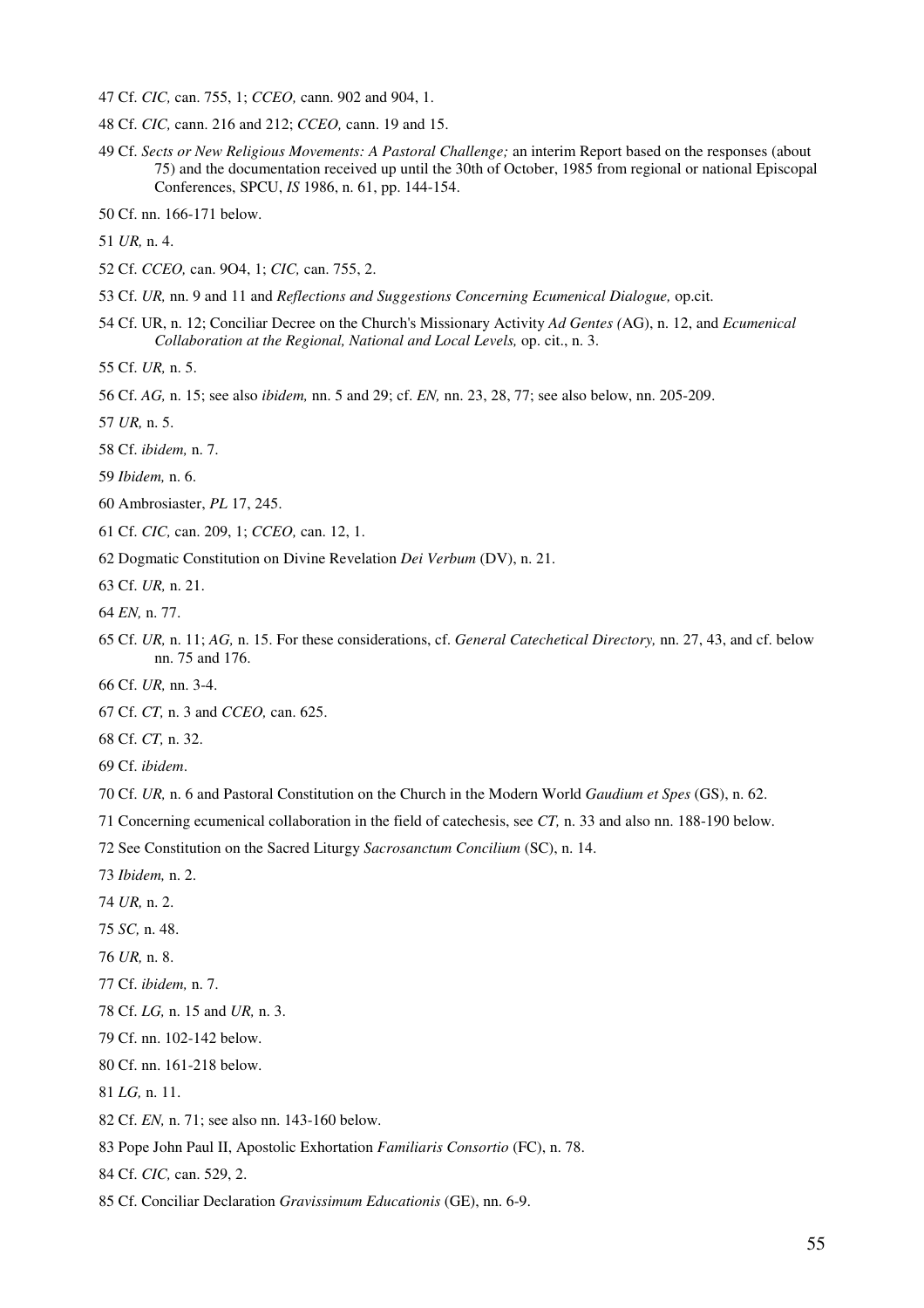86 Cf. *LG,* n. 31.

87 *UR,* n. 24.

88 Cf. *GS,* n. 62, 2; *UR,* n. 6; Congregation for the Doctrine of the Faith *Mysterium Ecclesiae* (ME), n. 5.

89 *ME,* n. 5.

90 *Ecumenical Directory, AAS* 1970, n. 74.

91 Cf. *ME,* n. 4; see also nn. 61a and 176.

92 *UR,* n. 10; cf. *CIC,* can. 256, 2; *CCEO,* cann. 350, 4 and 352, 3.

93 Cf. *UR,* nn. 14-17.

94 Cf. *UR,* chap. I.

95 Cf. *ibidem,* chap. III.

96 Cf. nn. 76-80 above.

97 Cf. nn. 194-195 below.

98 Cf. nn. 192-194 below.

99 Conciliar Decree *Perfectae Caritatis* (PC), n. 2.

100 Cf. nn. 50-51 above.

101 Cf. *SapC,* Practical Norms, art 51, 1, b.

102 *SapC,* n. 69.

103 Cf. *UR,* n. 22.

104 Cf. *ibidem,* n. 22.

- 105 With regard to all Christians, consideration should be given to the danger of invalidity when baptism is administered by sprinkling, especially of several people at once.
- 106 Cf. *Ecumenical Directory* (1967).
- 107 Cf. *CIC,* can. 874, 2. According to the explanation given by the *Acta Commissionis (Communicationes* 5, 1983, p. 182), the wording "communitas ecclesialis" does not include the Eastern Orthodox Churches not in full communion with the Catholic Church ("Notatur insuper Ecclesias Orientales Orthodoxas in schemate sub nomine communitatis ecclesialis non venire").

108 Cf. *Ecumenical Directory* (1967), n. 48; *CCEO,* can. 685, 3.

109 Cf. *UR,* n. 4; *CCEO,* cann. 896-901.

110 Cf. *UR,* n. 4.

111 Cf. *CIC,* can. 869, 2, and n. 95 above.

112 Cf. *CIC,* can. 869, 1 and 3.

113 Cf. *UR,* n. 8.

114 Cf. *UR,* nn. 3 and 8; see also n. 116 below.

115 Cf. *LG,* n. 8; *UR,* n. 4.

116 Cf. *UR,* n. 3.

117 Cf. *UR,* nn. 3, 15, 22.

118 Cf. *CIC,* can. 908; *CCEO,* can. 702.

119 Cf. *UR,* n. 8.

120 Cf. *SC,* n. 106.

121 Cf. *CCEO,* can. 881, 1; *CIC,* can. 1247.

122 Cf. *CIC,* can. 1247; *CCEO,* can. 881, 1.

123 Cf. *CIC,* can. 1183, 3; *CCEO,* can. 876, 1.

124 Cf. *CIC,* can. 1184; *CCEO,* can. 887.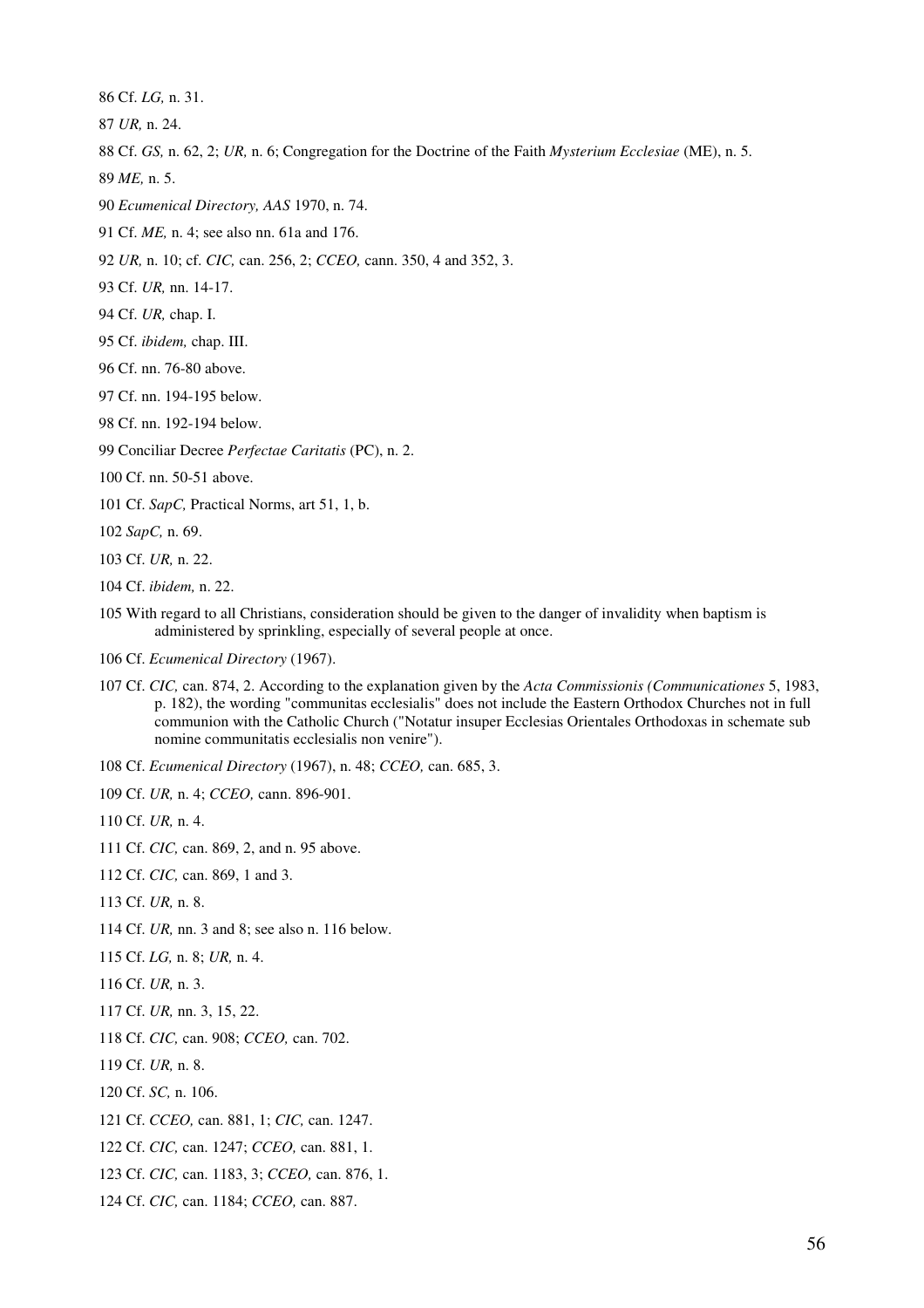125 Cf. *UR,* n. 14.

126 *Ibidem,* n. 15.

127 *Ibidem*.

128 Cf. *CIC,* can. 844, 2 and *CCEO,* can. 671, 2.

129 Cf. *CIC,* can. 844, 3 and cf. n. 106 above.

130 Cf. *CIC,* can. 840 and *CCEO,* can. 667.

131 Cf. *UR,* n. 3.

132 *UR,* n. 22.

133 Cf. *UR,* n. 8; *CIC,* can. 844, 1 and *CCEO,* can. 671, 1.

134 Cf. *CIC,* can. 844, 4 and *CCEO,* can. 671, 4.

135 For the establishing of these norms we refer to the following documents: *On Admitting Other Christians to Eucharistic Communion in the Catholic Church* (1972) and *Note Interpreting the "Instruction on Admitting Other Christians to Eucharistic Communion Under Certain Circumstances"* (1973).

136 Cf. *CIC,* can. 844, 5 and *CCEO,* can. 671, 5.

137 Cf. *CIC,* can. 844, 4 and *CCEO,* can. 671, 4.

138 Cf. *CIC,* can. 767 and *CCEO,* can. 614, 4.

139 Cf. *CIC,* can. 1124 and *CCEO,* can. 813.

140 Cf. *FC,* n. 78.

141 Cf. *UR,* n. 3.

142 Cf. *CIC,* cann. 1125, 1126 and *CCEO,* cann. 814, 815.

143 Cf. *CIC,* can. 1366 and *CCEO,* can. 1439.

144 Cf. *UR,* n. 15.

145 Cf. *CIC,* can. 1127, 1 and *CCEO,* can. 834, 2.

146 Cf. *CIC,* can. 1127, 1 and *CCEO,* can. 834, 1.

147 Cf. *CCEO,* can. 835.

- 148 Cf. *CIC,* can. 1127, 2.
- 149 Cf. *CIC,* can. 1127, 2.

150 Cf. *CIC,* can. 1127, 3 and *CCEO,* can. 839.

151 *Ordo celebrandi Matrimonium,* n. 8.

152 Cf. n. 125 above.

153 Cf. nn. 129-131 above.

154 Cf. nn. 125, 130 and 131 above.

155 Cf. n. 132 above.

156 *UR,* n. 12.

157 Pope John Paul II, Encyclical Letter *Redemptoris Hominis* (RH), n. 12.

- 158 In this context the term Church is generally to be understood in the sociological rather than in the strictly theological sense.
- 159 SPCU, *Ecumenical Collaboration at the Regional, National and Local Levels,* op.cit., n. 4 A.c.
- 160 Episcopal Conferences and Synods of Eastern Catholic Churches should take care not to authorize Catholic participation in Councils of Churches in which groups are present who are not really considered to be ecclesial Communities.

161 Cf. *UR,* n. 9.

162 *UR,* n. 11; cf. *Eph* 3:8.